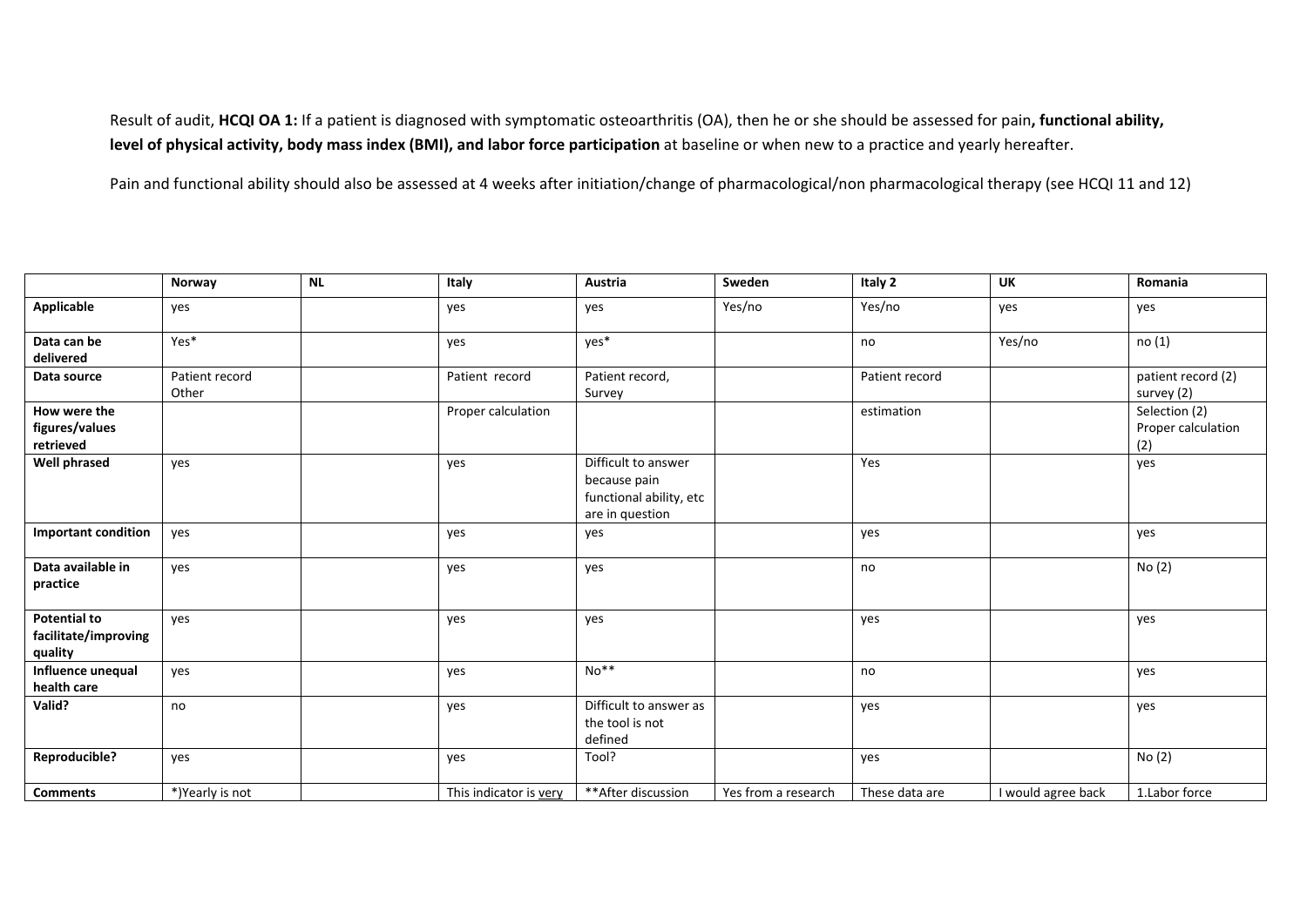| applicable in OA      | stringent : patients     | we decided to          | point of view. Our      | available except for       | pain functional       | participation: just       |
|-----------------------|--------------------------|------------------------|-------------------------|----------------------------|-----------------------|---------------------------|
| patients. We often    | fulfilling the criterion | answer this question   | institution is not      | labor force, formal        | limitation and BMI    | basic data (active,       |
| see patients once for | are clearly optimally    | with no in all HCQI    | involved in OA          | <b>BMI</b> calculation and | are assessed.         | retired, medical          |
|                       |                          |                        |                         |                            |                       |                           |
| diagnosis and         | assessed, but quite a    | (because the HCQI      | treatment. Is it really | standardized pain          | Physical activity     | retired; nothing          |
| information. To       | few patients without     | are not including      | good use of             | assessment on VAS.         | could be assessed in  | about absenteeism,        |
| assess them yearly    | a positive QI are well   | specific topics        | resources to see all    | Again, it is               | a subgroup of people  | presenteeism              |
| would be making       | assessed to. All the     | regarding gender,      | OA once a year?         | impossible to              | requiring             |                           |
| them sicker than      | items have the same      | sexual orientation,    |                         | calculate the exact        | referral for exercise | 2. We are                 |
| they are. If it was   | weight (pain,            | disability, ethnicity, |                         | numbers due to time        | and physiotherapy.    | introducing now the       |
| added to the QI that  | function, physical       | religion, age or       |                         | constraints.               | In primary care it    | electronic file for all   |
| the patients with     | activity, BMI, labor     | socioeconomic          |                         |                            | would be              | patients. These data      |
| moderate to severe    | force participation)     | group). We think       |                         |                            | aspirational to       | have no specific field    |
| OA, or patients with  | which could be           | that treatment         |                         |                            | review individuals at | in the electronic file    |
| grade 3-4 should be   | questionable.            | according to the       |                         |                            | four weeks.           | but can be created on     |
| assessed regularly it |                          | <b>HCQI</b> improves   |                         |                            | However pain may      | request. However,         |
| would have been       |                          | health care in         |                         |                            | be                    | less than 20% of          |
| easier to agree.      |                          | general therefore      |                         |                            | possible. The         | medical units have        |
|                       |                          | also for different     |                         |                            | indicator is          | electronic files. In this |
|                       |                          | groups in the          |                         |                            | applicable and some   | units (and for the        |
|                       |                          | community.             |                         |                            | data may be           | moment in our, too)       |
|                       |                          |                        |                         |                            | available from        | the survey method is      |
|                       |                          |                        |                         |                            | routine primary care. | actually used for this    |
|                       |                          |                        |                         |                            |                       | indicator.                |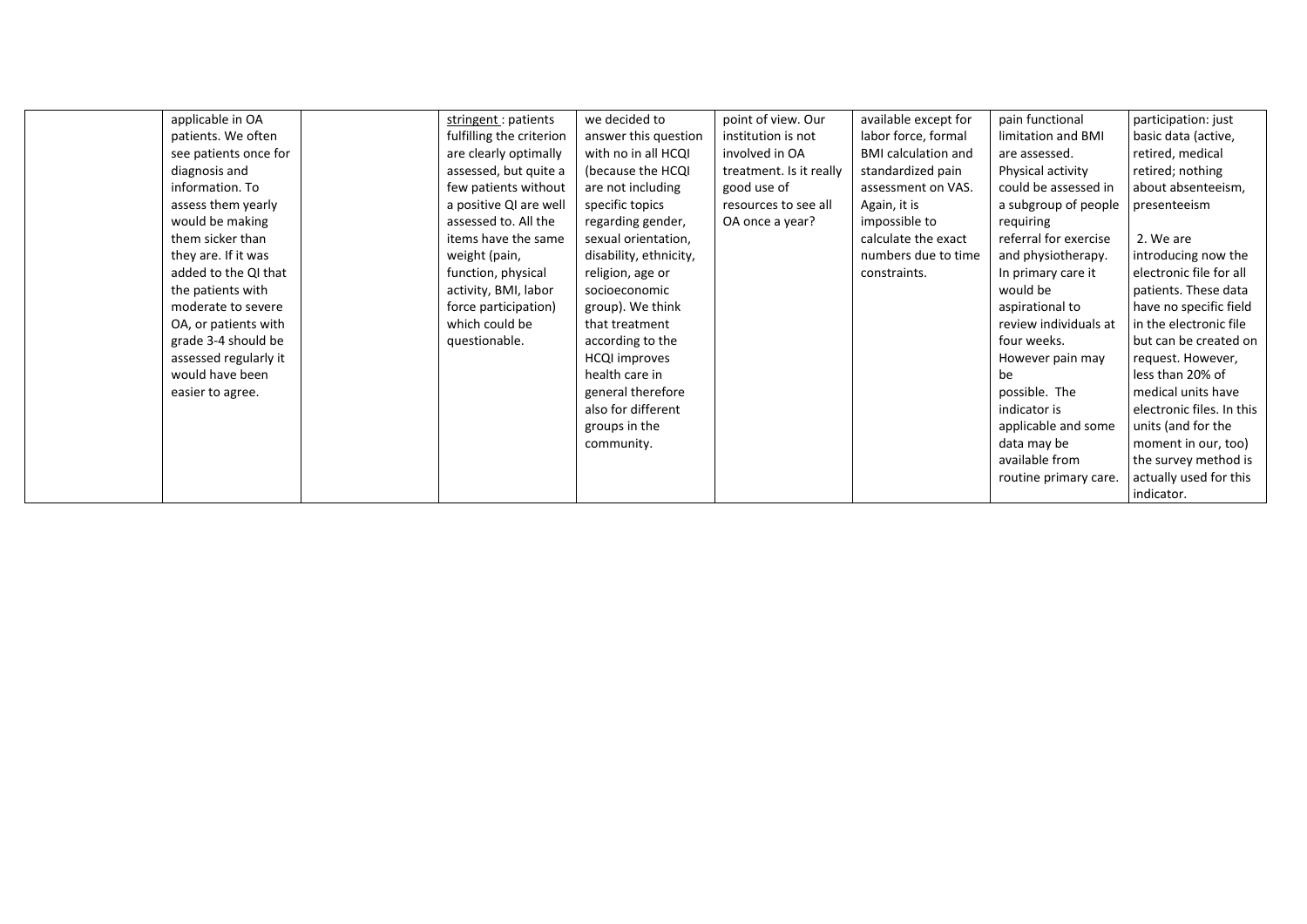Result of audit, **HCQI OA 2:** If <sup>a</sup> patient with symptomatic OA is prescribed NSAID or aspirin then GI bleeding risk, CVD risks, and renal risks should be assessed

|                                                        | Norway                                                     | <b>NL</b> | Italy                                                                                   | Austria                                                       | Sweden                                                                                             | Italy 2                                                                                     | <b>UK</b>                                                           | Romania                                                                                                     |
|--------------------------------------------------------|------------------------------------------------------------|-----------|-----------------------------------------------------------------------------------------|---------------------------------------------------------------|----------------------------------------------------------------------------------------------------|---------------------------------------------------------------------------------------------|---------------------------------------------------------------------|-------------------------------------------------------------------------------------------------------------|
| Applicable                                             | Yes*                                                       |           | yes                                                                                     | yes                                                           | yes                                                                                                | yes                                                                                         | yes                                                                 | yes                                                                                                         |
| Data can be<br>delivered                               | Yes*                                                       |           | yes                                                                                     | yes, number can<br>be found in the<br>paper patient<br>record | yes                                                                                                | yes                                                                                         | yes                                                                 | No(1)                                                                                                       |
| Data source                                            |                                                            |           | Patient record                                                                          | Patient record                                                |                                                                                                    | Patient record                                                                              |                                                                     | Patient record<br>survey                                                                                    |
| How were the<br>figures/values<br>retrieved            |                                                            |           | Random                                                                                  |                                                               |                                                                                                    | Proper calculation                                                                          |                                                                     | Selection<br>Proper<br>calculation                                                                          |
| <b>Well phrased</b>                                    |                                                            |           | yes                                                                                     | yes                                                           | yes                                                                                                | yes                                                                                         |                                                                     | yes                                                                                                         |
| <b>Important condition</b>                             |                                                            |           | yes                                                                                     | yes                                                           |                                                                                                    | yes                                                                                         |                                                                     | yes                                                                                                         |
| Data available in<br>practice                          |                                                            |           | yes                                                                                     | yes                                                           | yes                                                                                                | yes                                                                                         |                                                                     | no                                                                                                          |
| <b>Potential to</b><br>facilitate/improving<br>quality |                                                            |           | yes                                                                                     | yes                                                           | yes                                                                                                | yes                                                                                         |                                                                     | yes                                                                                                         |
| Influence unequal<br>health care                       |                                                            |           | yes                                                                                     | no                                                            | yes                                                                                                | no                                                                                          |                                                                     | yes                                                                                                         |
| Valid?                                                 |                                                            |           | yes                                                                                     | yes                                                           | yes                                                                                                | yes                                                                                         |                                                                     | yes                                                                                                         |
| Reproducible?                                          |                                                            |           | yes                                                                                     | yes                                                           | yes                                                                                                | yes                                                                                         |                                                                     | no                                                                                                          |
| <b>Comments</b>                                        | *Our<br>multidisciplinary<br>teams has gone<br>through the |           | It is not clear<br>whether<br>denominator<br>include new<br>prescriptions of<br>NSAIDs. |                                                               | Yes from a<br>research point of<br>view. Our<br>institution is not<br>involved in OA<br>treatment. | Again, it is<br>impossible to<br>calculate the exact<br>numbers due to<br>time constraints. | this indicator is<br>applicable and<br>data should be<br>available. | Again, this data<br>is not<br>specifically<br>mentioned in<br>any file of<br>in/outpatients.<br>It can't be |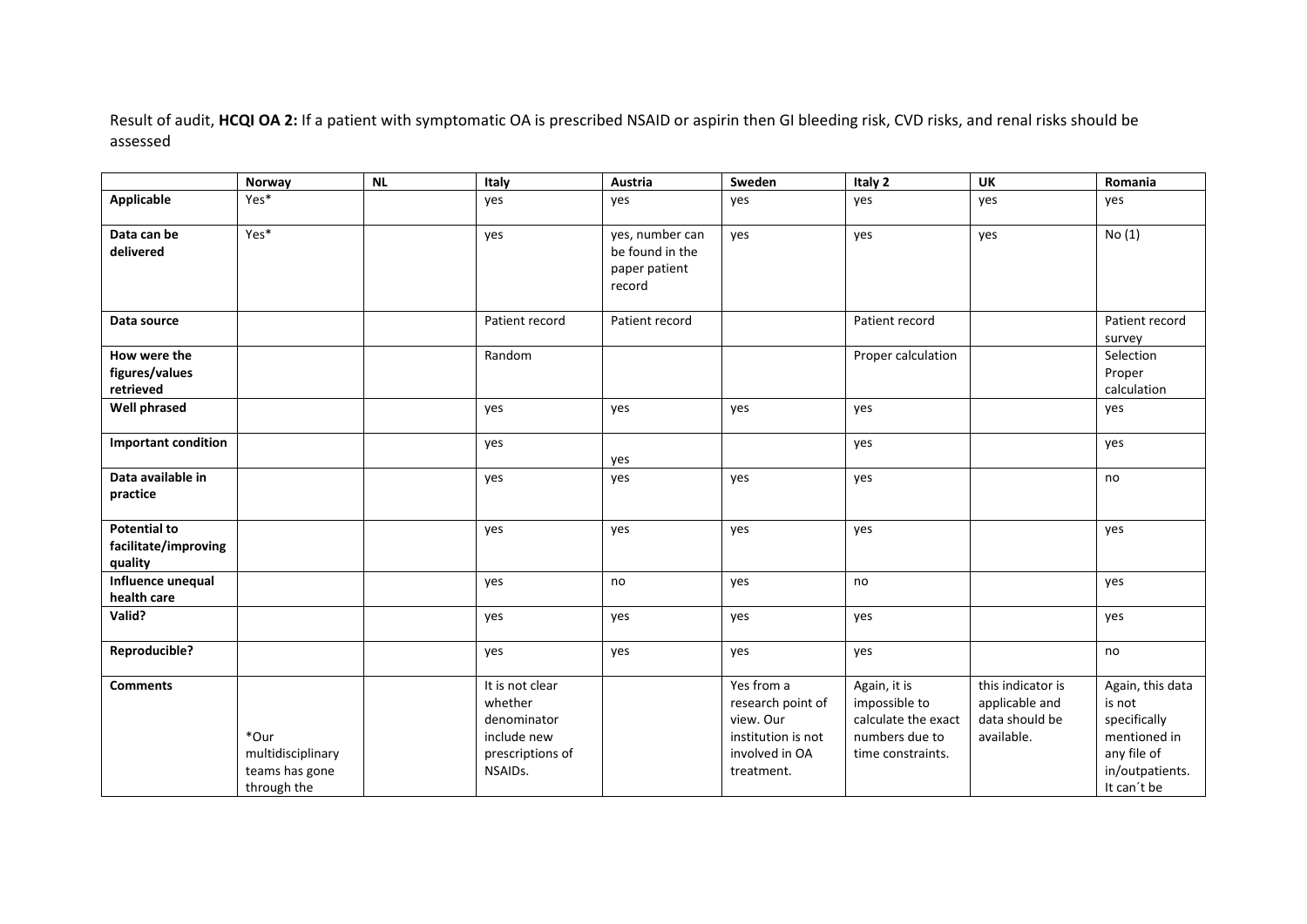| documents and in   |  |  |  | collected from     |
|--------------------|--|--|--|--------------------|
| a general sence    |  |  |  | files and in the   |
| agreed with them.  |  |  |  | actual design,     |
| They are           |  |  |  | even in our new    |
| appliccable and    |  |  |  | electronic files   |
| can be counted;    |  |  |  | there is no        |
| except from OA QI  |  |  |  | place to           |
| 1 where patients   |  |  |  | mention this.      |
| are to be assessed |  |  |  | However we         |
| yearly             |  |  |  | could collect      |
|                    |  |  |  | such               |
|                    |  |  |  | information        |
|                    |  |  |  | using survey       |
|                    |  |  |  | method or          |
|                    |  |  |  | designing a        |
|                    |  |  |  | special place in   |
|                    |  |  |  | the electronic     |
|                    |  |  |  | form for this      |
|                    |  |  |  | issue. However,    |
|                    |  |  |  | adding more        |
|                    |  |  |  | such "special      |
|                    |  |  |  | places" will       |
|                    |  |  |  | affect the time    |
|                    |  |  |  | allocation for     |
|                    |  |  |  | filling these      |
|                    |  |  |  | files. It might be |
|                    |  |  |  | wise to rank the   |
|                    |  |  |  | importance of      |
|                    |  |  |  | every new item     |
|                    |  |  |  | proposed for a     |
|                    |  |  |  | new special        |
|                    |  |  |  | field in these     |
|                    |  |  |  | files in order to  |
|                    |  |  |  | balance with       |
|                    |  |  |  | the extra time     |
|                    |  |  |  | consumed.          |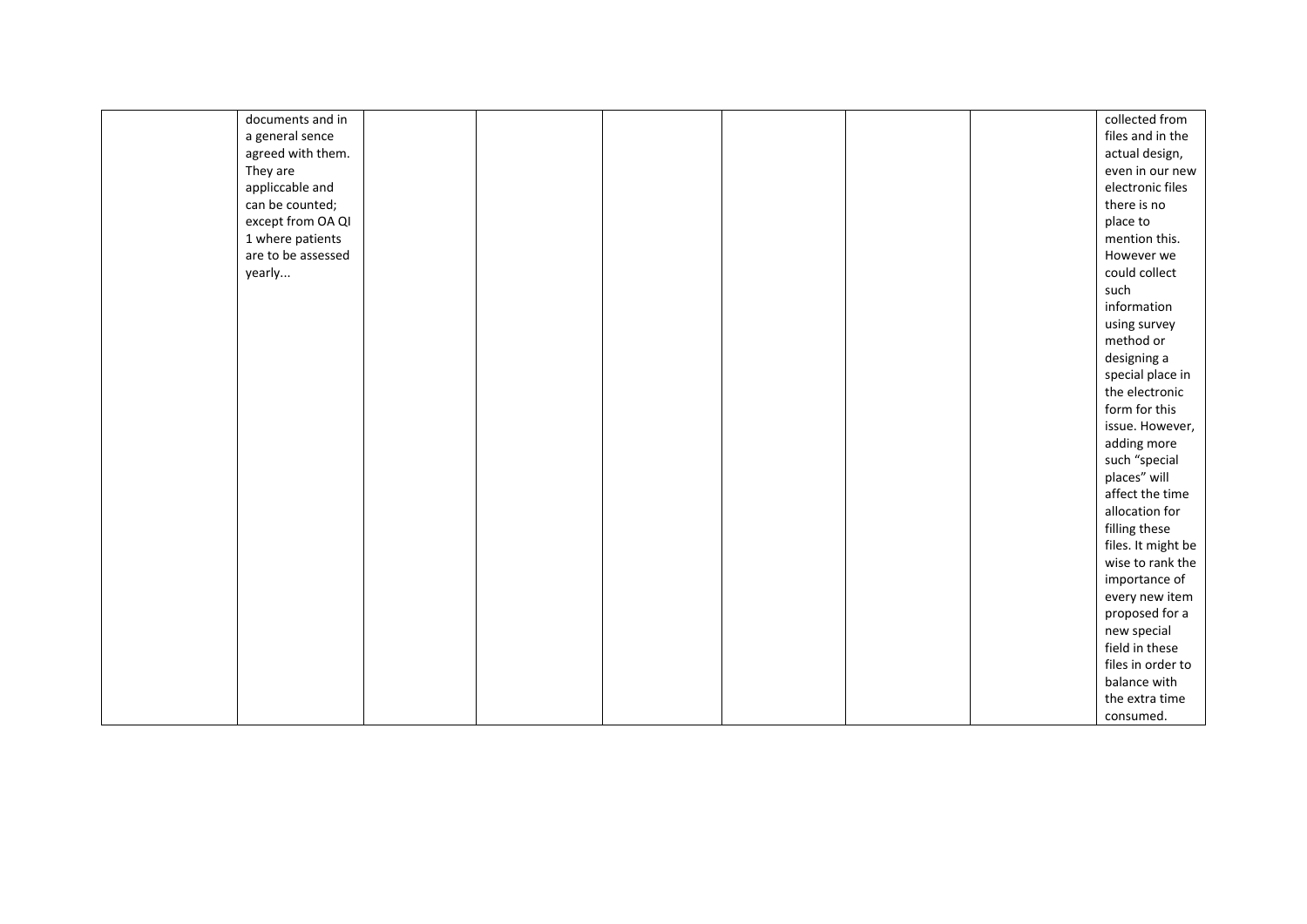Result of audit, **HCQI OA 3:** If <sup>a</sup> patient with OA is overweight (as defined by <sup>a</sup> BMI <sup>&</sup>gt; 27), then he or she should receive verbal and written information on weight management and when needed be referred to <sup>a</sup> weight management program.

|                                                 | Norway | <b>NL</b> | Italy                                                                                                                         | Austria                                                                            | Sweden                                                                                                             | Italy 2                                                                                                                                          | <b>UK</b>                                                                            | Romania                                                                                                                  |
|-------------------------------------------------|--------|-----------|-------------------------------------------------------------------------------------------------------------------------------|------------------------------------------------------------------------------------|--------------------------------------------------------------------------------------------------------------------|--------------------------------------------------------------------------------------------------------------------------------------------------|--------------------------------------------------------------------------------------|--------------------------------------------------------------------------------------------------------------------------|
| Applicable                                      | yes    |           | no                                                                                                                            | yes                                                                                | no                                                                                                                 | no                                                                                                                                               | yes                                                                                  | No(1)                                                                                                                    |
| Data can be<br>delivered                        | yes    |           | no                                                                                                                            | yes                                                                                | yes                                                                                                                | no                                                                                                                                               | yes                                                                                  | yes                                                                                                                      |
| Data source                                     |        |           |                                                                                                                               | Patient record                                                                     |                                                                                                                    |                                                                                                                                                  |                                                                                      | survey                                                                                                                   |
| How were the<br>figures/values<br>retrieved     |        |           |                                                                                                                               |                                                                                    |                                                                                                                    |                                                                                                                                                  |                                                                                      | random                                                                                                                   |
| Well phrased                                    |        |           | yes                                                                                                                           | Yes, we were<br>thinking of<br>changing "should<br>receive" into "has<br>received" |                                                                                                                    | yes                                                                                                                                              |                                                                                      | yes                                                                                                                      |
| Important condition                             |        |           | yes                                                                                                                           | yes                                                                                |                                                                                                                    | yes                                                                                                                                              |                                                                                      | yes                                                                                                                      |
| Data available in<br>practice                   |        |           | no                                                                                                                            | yes                                                                                |                                                                                                                    | no                                                                                                                                               |                                                                                      | no                                                                                                                       |
| Potential to<br>facilitate/improving<br>quality |        |           | yes                                                                                                                           |                                                                                    |                                                                                                                    | yes                                                                                                                                              |                                                                                      | yes                                                                                                                      |
| Influence unequal<br>health care                |        |           | yes                                                                                                                           | no                                                                                 |                                                                                                                    | no                                                                                                                                               |                                                                                      | yes                                                                                                                      |
| Valid?                                          |        |           | yes                                                                                                                           | yes                                                                                |                                                                                                                    | Yes                                                                                                                                              |                                                                                      | yes                                                                                                                      |
| Reproducible?                                   |        |           | no                                                                                                                            | yes                                                                                |                                                                                                                    | yes                                                                                                                                              |                                                                                      | yes                                                                                                                      |
| Comments                                        |        |           | Given that<br>denominator is not<br>available because<br>of the lack of<br>systematic<br>collection of BMI,<br>this indicator | In our practice all<br>patients receive<br>only verbal<br>information              | We do not have<br>this type of<br>patients. Does the<br>question relate to<br>symptomatic OA?<br>Should be stated. | Only verbal but not<br>written information<br>is usually given to<br>the patient by the<br>rheumatologist<br>with explanation of<br>the clinical | The indicator is<br>applicable and<br>date could be<br>available in<br>primary care. | 1. Such data<br>are usually not<br>mentioned in<br>patients' file.<br>There are very<br>limited number<br>of specialists |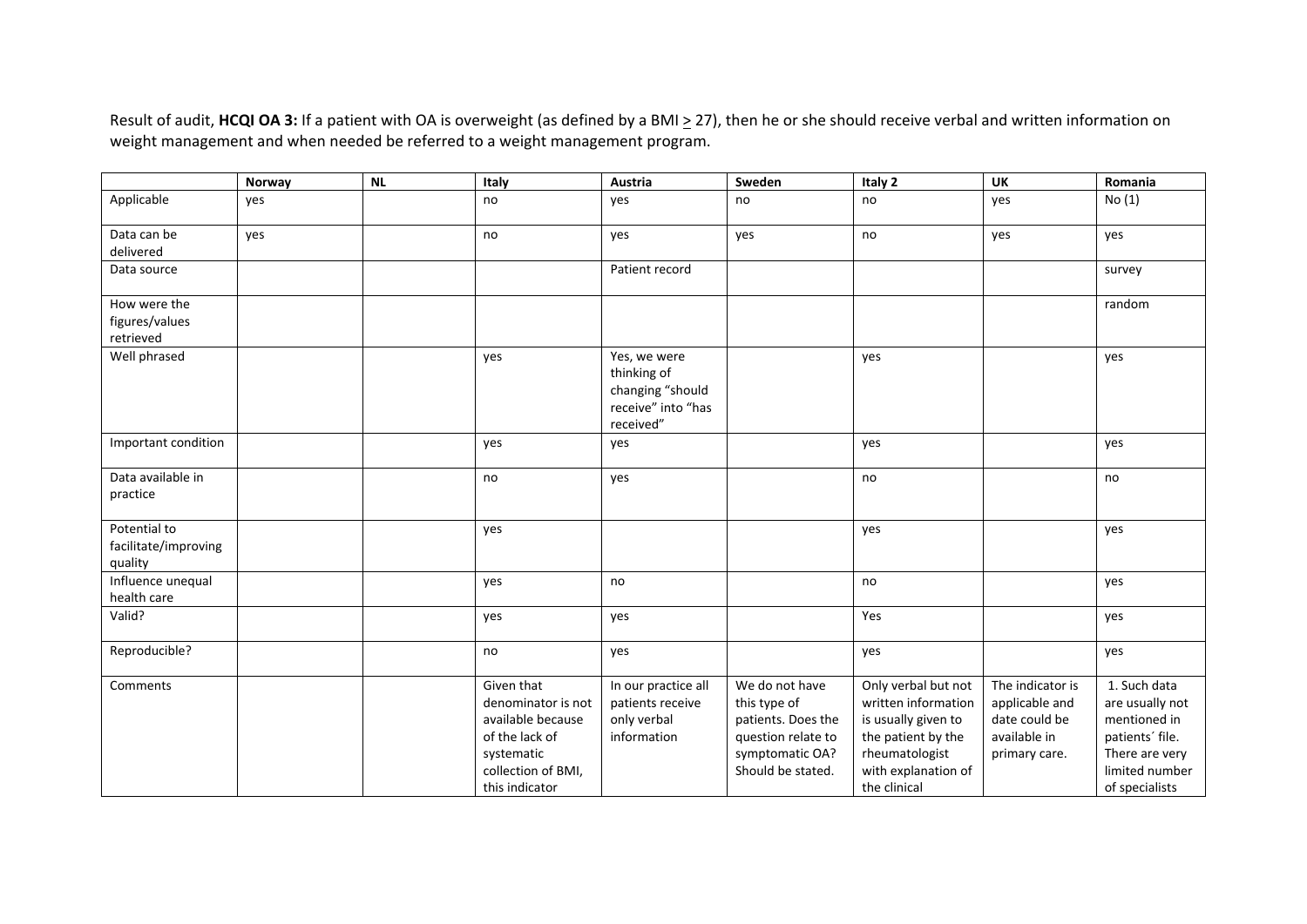|  | would be biased in |  | improvement     | that could deal  |
|--|--------------------|--|-----------------|------------------|
|  | our records, as    |  | associated with | with such        |
|  | rare reported BMI  |  | weight loss.    | patients and we  |
|  | would be of        |  |                 | don't send       |
|  | patients referred  |  |                 | them             |
|  | to a weight        |  |                 | systematically   |
|  | management         |  |                 | to these         |
|  | program.           |  |                 | specialists; we  |
|  | This indicator is  |  |                 | leave the final  |
|  | conceptually       |  |                 | option to the    |
|  | downstream from    |  |                 | patient-empiric  |
|  | the HCQI OA1.      |  |                 | diet, see the    |
|  |                    |  |                 | specialist, else |
|  |                    |  |                 | However data     |
|  |                    |  |                 | can be obtained  |
|  |                    |  |                 | from surveys.    |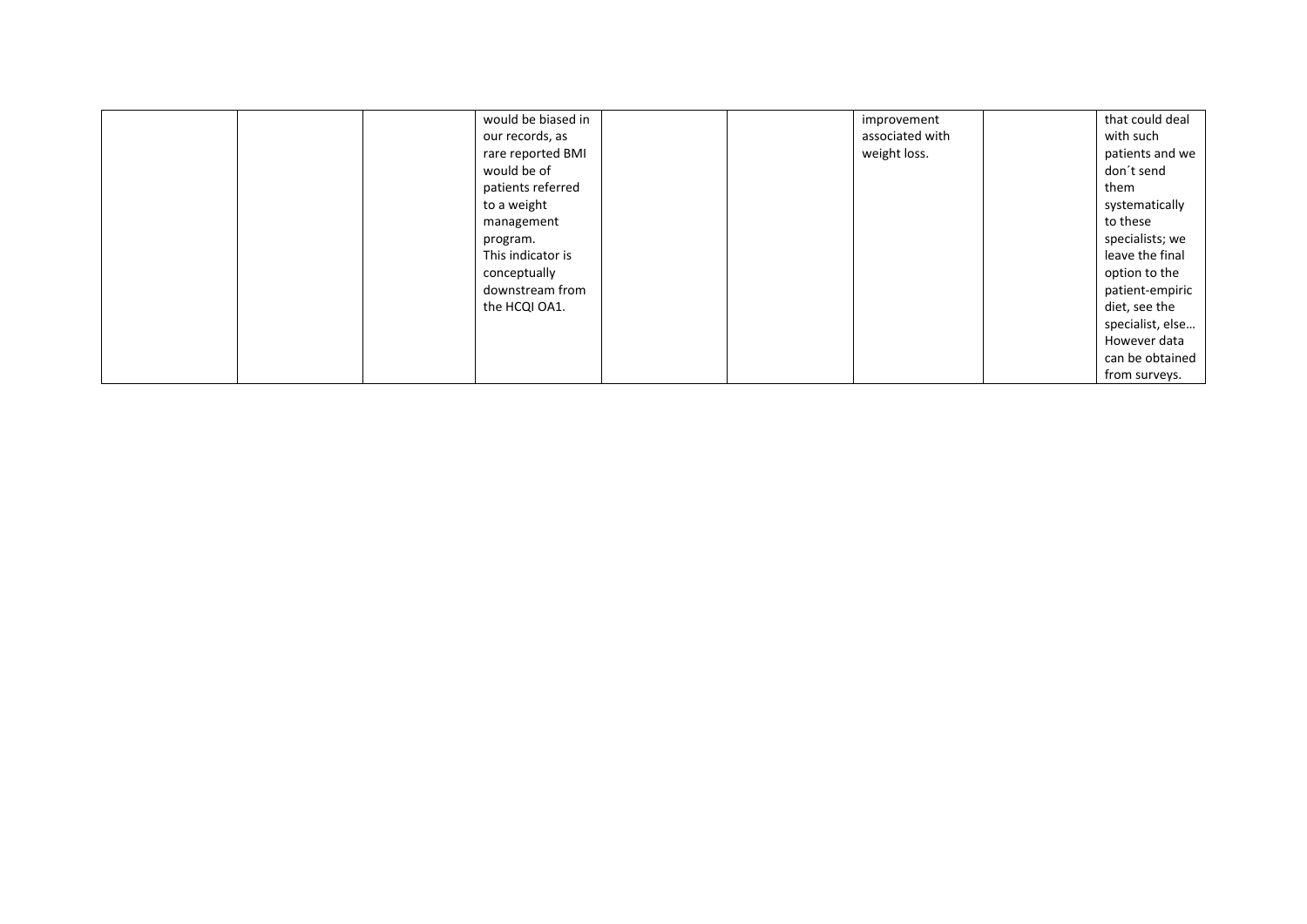Result of audit, **HCQI OA 4:** If <sup>a</sup> patient is newly diagnosed with symptomatic OA, then he or she should be educated by relevant health professionals about the natural history, treatment, and self management of the disease within 3 months. The education provided should be individually tailored.

|                                                 | Norway | NL | Italy          | Austria                                                                                                                                                                       | Sweden | Italy 2                                                                                   | <b>UK</b> | Romania |
|-------------------------------------------------|--------|----|----------------|-------------------------------------------------------------------------------------------------------------------------------------------------------------------------------|--------|-------------------------------------------------------------------------------------------|-----------|---------|
| Applicable                                      | yes    |    | yes            | yes                                                                                                                                                                           | no     | yes                                                                                       | yes       | No(1)   |
| Data can be                                     | yes    |    | yes            | yes                                                                                                                                                                           | no     | yes                                                                                       |           | yes     |
| delivered                                       |        |    |                |                                                                                                                                                                               |        |                                                                                           |           |         |
| Data source                                     |        |    | Patient record | Patient record                                                                                                                                                                |        | Other: usual<br>standard of care<br>not necessarily<br>reported in the<br>patient's chart |           | survey  |
| How were the                                    |        |    | Random         |                                                                                                                                                                               |        | estimation                                                                                |           | random  |
| figures/values<br>retrieved                     |        |    |                |                                                                                                                                                                               |        |                                                                                           |           |         |
| Well phrased                                    |        |    | yes            | Yes-we were<br>thinking of<br>changing the word<br>"should" (be<br>educated by<br>relevant health<br>professionals) "is"<br>(educated by<br>relevant health<br>professionals) | no     | yes                                                                                       |           | No(2)   |
| Important condition                             |        |    | yes            | yes                                                                                                                                                                           | yes    | yes                                                                                       |           | yes     |
| Data available in<br>practice                   |        |    | yes            | yes                                                                                                                                                                           | no     | no                                                                                        |           | No(1)   |
| Potential to<br>facilitate/improving<br>quality |        |    | yes            | yes                                                                                                                                                                           |        | yes                                                                                       |           | yes     |
| Influence unequal<br>health care                |        |    | yes            | no                                                                                                                                                                            |        | no                                                                                        |           | yes     |
| Valid?                                          |        |    | yes            | yes                                                                                                                                                                           |        | yes                                                                                       |           | yes     |
| Reproducible?                                   |        |    | yes            | yes                                                                                                                                                                           |        | yes                                                                                       |           | yes     |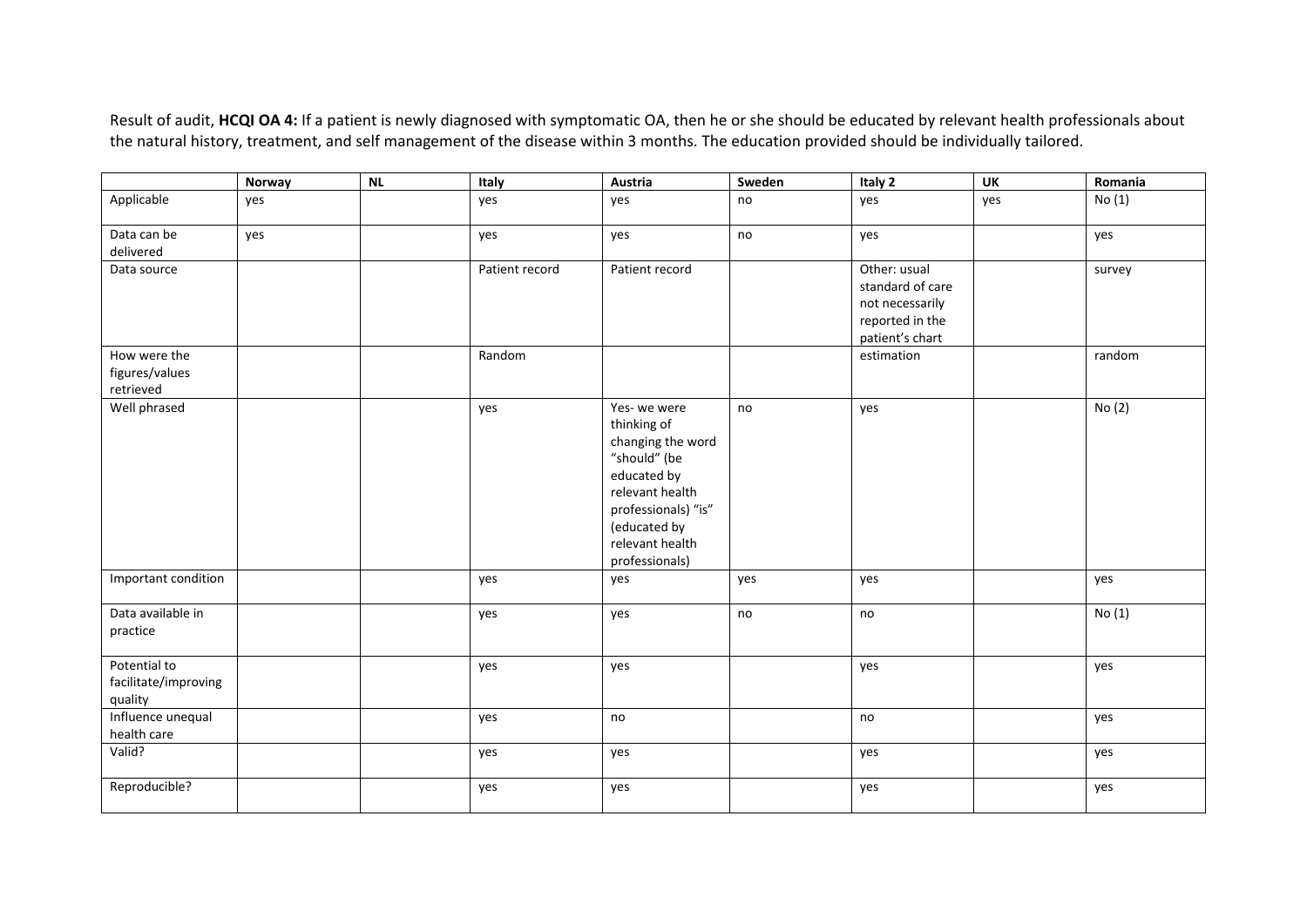| Comments | If education         | Three months       | Education          | 1. Such             |
|----------|----------------------|--------------------|--------------------|---------------------|
|          | administered from    | from when? And     | should be          | information is not  |
|          | the treating         | could we really    | offered at least   | available in any    |
|          | physician is         | think that this    | once. It would     | file. We don't      |
|          | included,            | could be delivered | be difficult to    | believe it will     |
|          | numerator is clearly | within three       | ascertain if the   | have the chance     |
|          | underestimated. In   | months from        | information has    | to be included in   |
|          | this case I would    | diagnosis          | been recorded      | a new design of a   |
|          | suggest to           | Important, but     | and whether it     | medical file.       |
|          | emphasize the        | this covers also   | has been           |                     |
|          | concept of           | indicator 3,5,     | given orally or in | There is no         |
|          | "documentation" of   | 6,and 7. Better to | written format.    | enough time for     |
|          | the education.       | have one high      |                    | such (person-to-    |
|          | Differentiating new  | level question for |                    | person)             |
|          | patients from newly  | all these?         |                    | education taking    |
|          | diagnosed patients   |                    |                    | to account the      |
|          | could be difficult   |                    |                    | small number of     |
|          | and unreliable.      |                    |                    | medical workers     |
|          |                      |                    |                    | and the closed      |
|          |                      |                    |                    | perspectives in     |
|          |                      |                    |                    | the health sector.  |
|          |                      |                    |                    | Some units use      |
|          |                      |                    |                    | education leaflets  |
|          |                      |                    |                    | and just several    |
|          |                      |                    |                    | questions receive   |
|          |                      |                    |                    | from the patients   |
|          |                      |                    |                    | during the usual    |
|          |                      |                    |                    | visit/consultation. |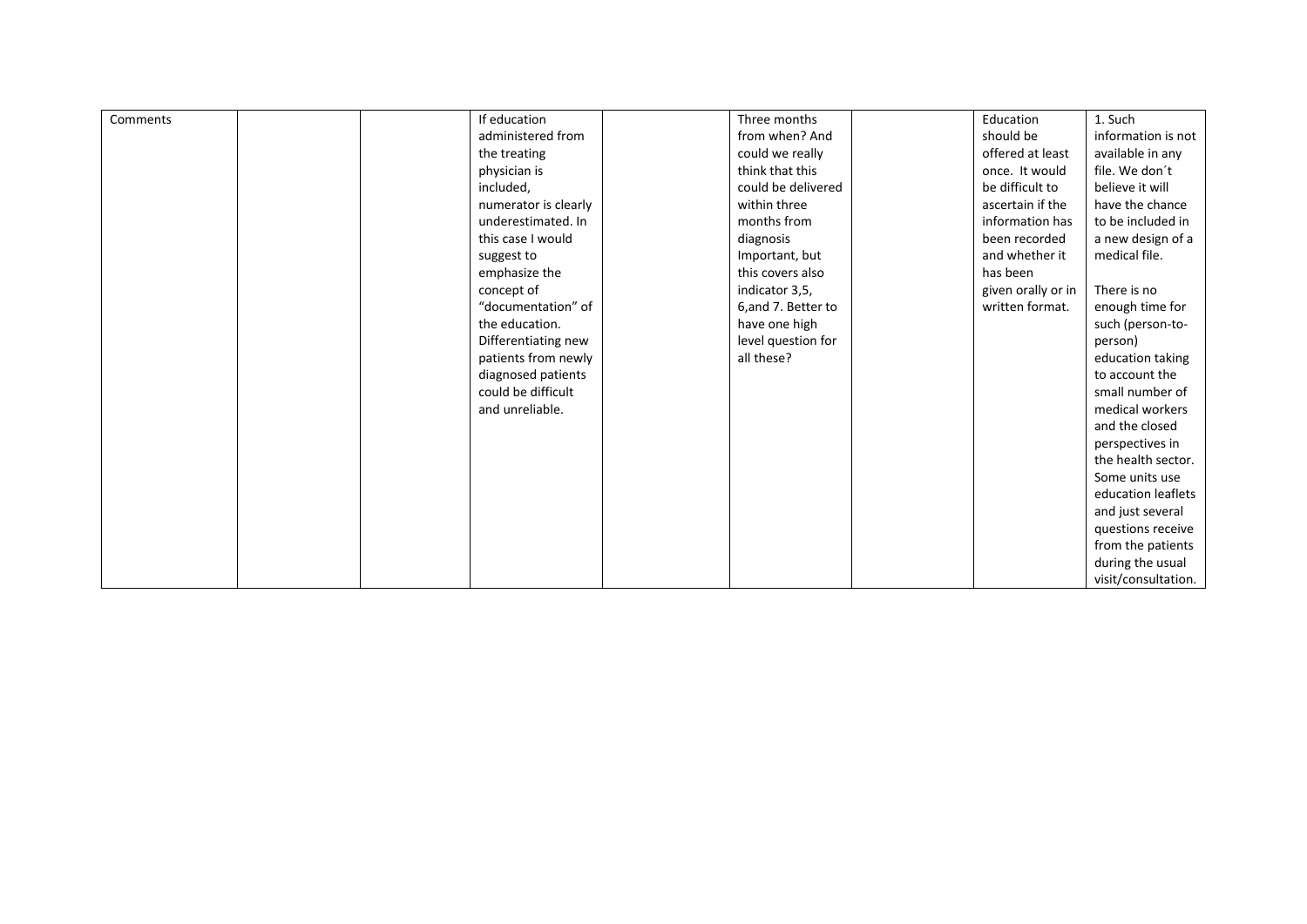Result of audit, **HCQI OA 5:** If <sup>a</sup> patient is diagnosed with symptomatic OA then <sup>a</sup> referral to <sup>a</sup> physiotherapist for instruction in an individualized exercise program including advice for physical activity, range of motion-, muscle strengthening- and aerobic exercises should be provided within 3 months.

|                                                 | Norway | <b>NL</b> | Italy                                                                                | Austria                                             | Sweden                                                   | Italy 2                                                                                                                                          | <b>UK</b>                                                                                             | Romania                                                                          |
|-------------------------------------------------|--------|-----------|--------------------------------------------------------------------------------------|-----------------------------------------------------|----------------------------------------------------------|--------------------------------------------------------------------------------------------------------------------------------------------------|-------------------------------------------------------------------------------------------------------|----------------------------------------------------------------------------------|
| Applicable                                      | yes    |           | ?                                                                                    | yes                                                 |                                                          | no                                                                                                                                               | yes                                                                                                   | yes                                                                              |
| Data can be<br>delivered                        | yes    |           | ?                                                                                    | yes                                                 |                                                          | no                                                                                                                                               | yes                                                                                                   | yes                                                                              |
| Data source                                     |        |           | Patient record                                                                       | Patient record                                      |                                                          |                                                                                                                                                  |                                                                                                       | Patient record                                                                   |
| How were the<br>figures/values<br>retrieved     |        |           | Random                                                                               |                                                     |                                                          |                                                                                                                                                  |                                                                                                       | Proper<br>calculation                                                            |
| Well phrased                                    |        |           | yes                                                                                  | yes                                                 |                                                          | yes                                                                                                                                              |                                                                                                       | yes                                                                              |
| Important condition                             |        |           | yes                                                                                  | yes                                                 |                                                          | yes                                                                                                                                              |                                                                                                       | yes                                                                              |
| Data available in<br>practice                   |        |           | yes                                                                                  | yes                                                 |                                                          | no                                                                                                                                               |                                                                                                       | yes                                                                              |
| Potential to<br>facilitate/improving<br>quality |        |           | yes                                                                                  | yes                                                 |                                                          | yes                                                                                                                                              |                                                                                                       | yes                                                                              |
| Influence unequal<br>health care                |        |           | yes                                                                                  | no                                                  |                                                          | no                                                                                                                                               |                                                                                                       | yes                                                                              |
| Valid?                                          |        |           | yes                                                                                  | yes                                                 |                                                          | yes                                                                                                                                              |                                                                                                       | yes                                                                              |
| Reproducible?                                   |        |           | yes                                                                                  | yes                                                 |                                                          | yes                                                                                                                                              |                                                                                                       | yes                                                                              |
| Comments                                        |        |           | This indicator<br>strongly depends<br>on the case mix<br>(knee, hands, hip)<br>of OA | Not every patient<br>with OA is<br>referred to a PT | Important, but this<br>is already part of<br>indicator 4 | There is no<br>systematical<br>referral to<br>physiotherapists<br>but advice on<br>activity is given by<br>rheumatologists<br>during the visits. | Suggest<br>provided at least<br>once. The<br>indicator is<br>applicable and<br>could<br>be delivered. | Easy to estimate<br>once the<br>electronic files<br>will be fully<br>functional. |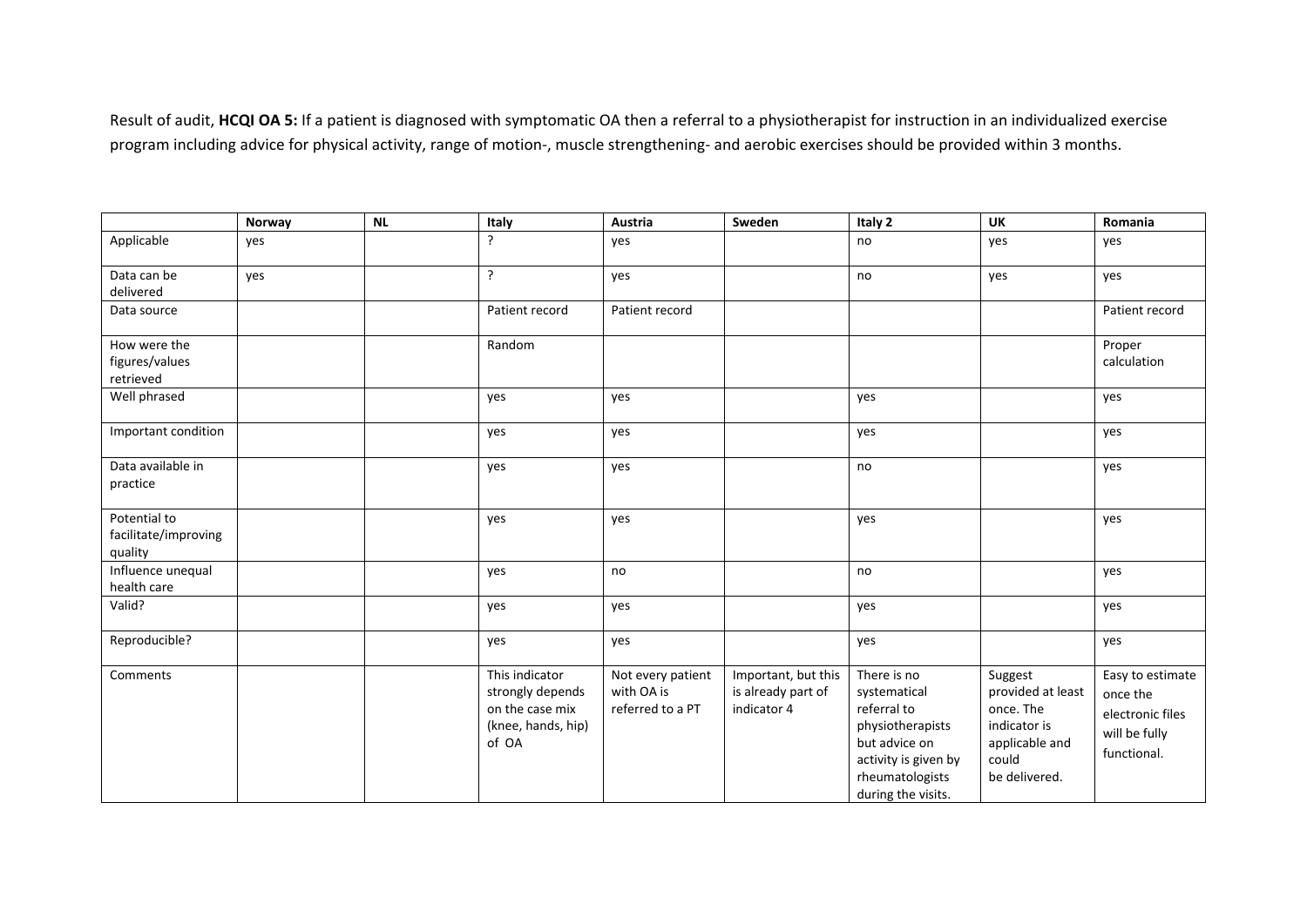Result of audit, **HCQI OA 6:** If <sup>a</sup> patient with <sup>a</sup> diagnosis of symptomatic OA reports difficulties in ambulatory and/or non ambulatory activities of daily living the need for assistive devices, orthoses, and environmental adaptations should be assessed by <sup>a</sup> relevant health professional.

|                                                 | Norway | <b>NL</b> | Italy                                                                                                                                                               | Austria        | Sweden                                                   | Italy 2                                                                                 | <b>UK</b>                                                                                                     | Romania                                                                                                                                                                         |
|-------------------------------------------------|--------|-----------|---------------------------------------------------------------------------------------------------------------------------------------------------------------------|----------------|----------------------------------------------------------|-----------------------------------------------------------------------------------------|---------------------------------------------------------------------------------------------------------------|---------------------------------------------------------------------------------------------------------------------------------------------------------------------------------|
| Applicable                                      | yes    |           | no                                                                                                                                                                  | yes            |                                                          | no                                                                                      | yes                                                                                                           | No(1)                                                                                                                                                                           |
| Data can be<br>delivered                        | yes    |           | no                                                                                                                                                                  | Yes            |                                                          | no                                                                                      |                                                                                                               | No(1)                                                                                                                                                                           |
| Data source                                     |        |           |                                                                                                                                                                     | Patient record |                                                          |                                                                                         |                                                                                                               | survey                                                                                                                                                                          |
| How were the<br>figures/values<br>retrieved     |        |           |                                                                                                                                                                     |                |                                                          |                                                                                         |                                                                                                               | random                                                                                                                                                                          |
| Well phrased                                    |        |           | yes                                                                                                                                                                 | yes            |                                                          | yes                                                                                     |                                                                                                               | yes                                                                                                                                                                             |
| Important condition                             |        |           | yes                                                                                                                                                                 | yes            |                                                          | yes                                                                                     |                                                                                                               | yes                                                                                                                                                                             |
| Data available in<br>practice                   |        |           | no                                                                                                                                                                  | yes            |                                                          | no                                                                                      |                                                                                                               | yes                                                                                                                                                                             |
| Potential to<br>facilitate/improving<br>quality |        |           | yes                                                                                                                                                                 | yes            |                                                          | yes                                                                                     |                                                                                                               | yes                                                                                                                                                                             |
| Influence unequal<br>health care                |        |           | yes                                                                                                                                                                 | no             |                                                          | no                                                                                      |                                                                                                               | yes                                                                                                                                                                             |
| Valid?                                          |        |           | yes                                                                                                                                                                 | yes            |                                                          | yes                                                                                     |                                                                                                               | yes                                                                                                                                                                             |
| Reproducible?                                   |        |           | no                                                                                                                                                                  | yes            |                                                          | yes                                                                                     |                                                                                                               | yes                                                                                                                                                                             |
| Comments                                        |        |           | Data for the<br>denominator are<br>not available, as<br>they are not<br>systematically<br>collected.<br>It is likely that<br>better reporting<br>occurs in patients |                | Important, but<br>this is already part<br>of indicator 4 | No dedicated,<br>expert health<br>professional<br>available in the<br>rheumatology unit | the indicator is<br>applicable but<br>it could be<br>difficult to<br>capture<br>referrals in<br>primary care. | 1. The activity of<br>assessment and<br>prescription of an<br>assistive device is<br>not done by<br>rheumatologists.<br>Once the patient is<br>referred to a<br>physiotherapist |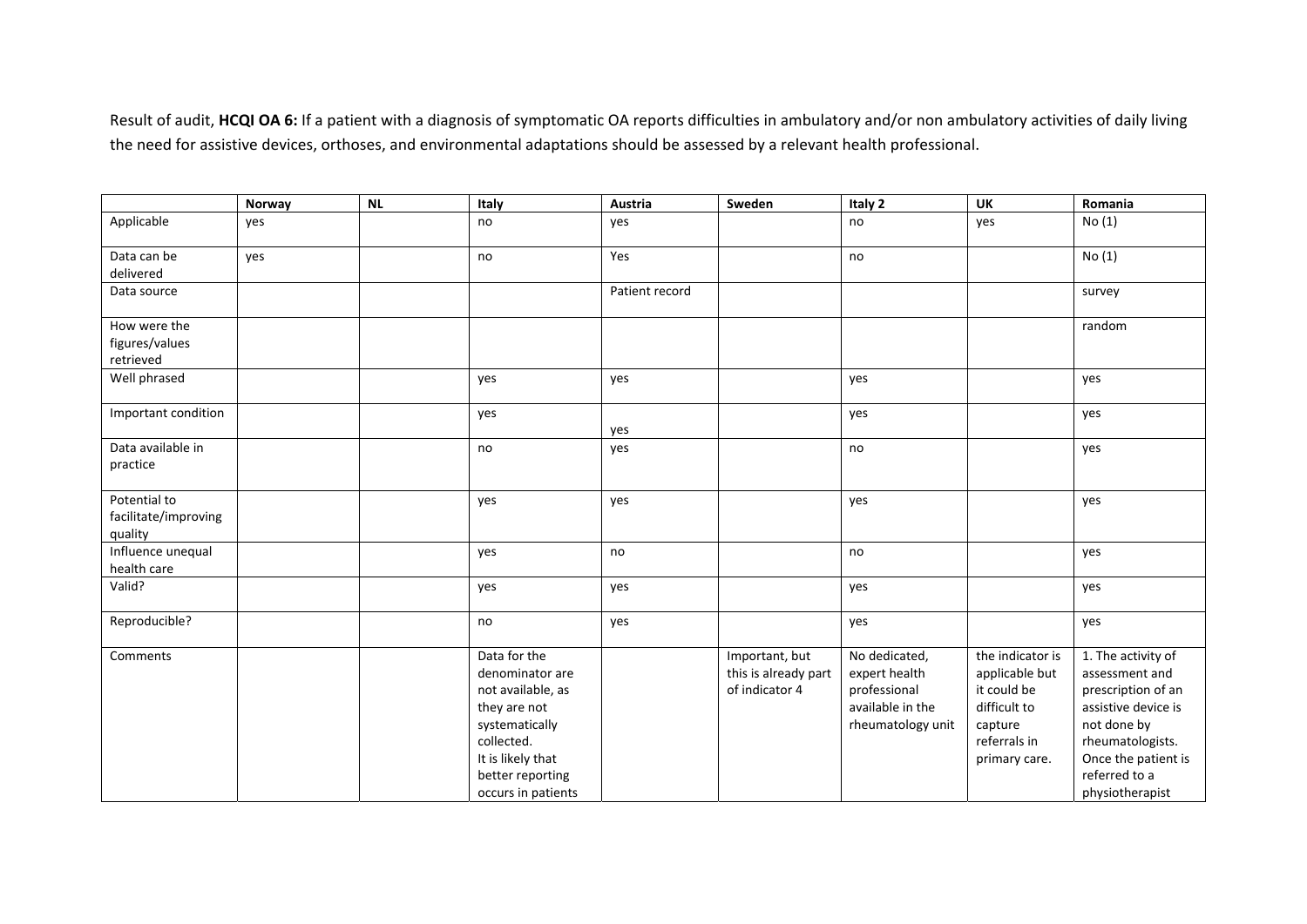|  | with prescription    |  |  | then all these         |
|--|----------------------|--|--|------------------------|
|  | (differential        |  |  | activities are done    |
|  | misclassification),  |  |  | in by this specialist. |
|  | inflating quality of |  |  | However there is       |
|  | the indicator.       |  |  | not a clear            |
|  |                      |  |  | description of the     |
|  |                      |  |  | exact moment           |
|  |                      |  |  | when such a            |
|  |                      |  |  | patient should be      |
|  |                      |  |  | referred to a          |
|  |                      |  |  | physiotherapist.       |
|  |                      |  |  |                        |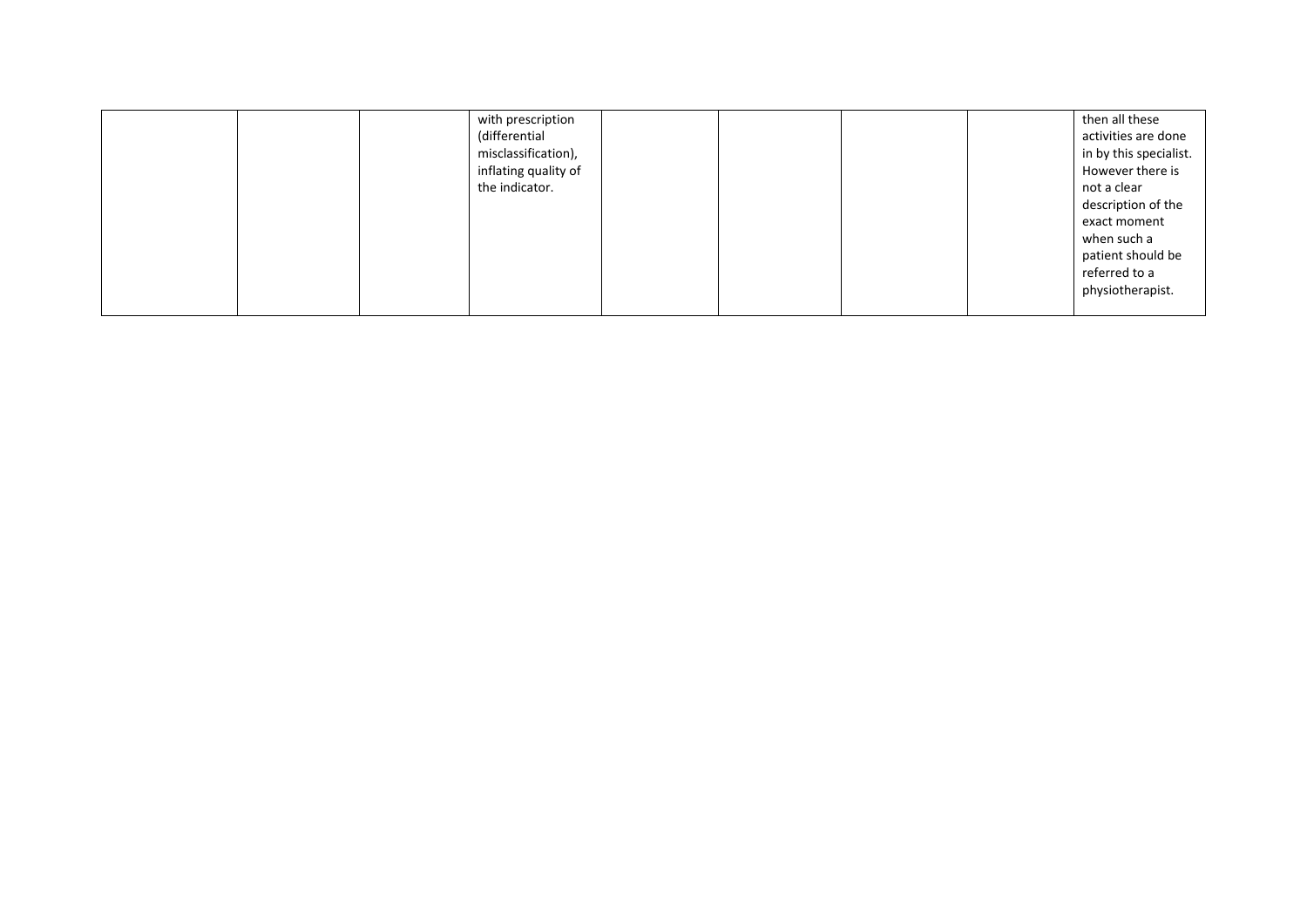Resultat av audit, **HCQI OA 7: All** professionals managing patients with OA at <sup>a</sup> primary health care centre should have continuous access to education on important preventive and therapeutic strategies in the management of OA.

|                                                 | Norway | $\sf NL$ | Italy | Austria | Sweden | Italy 2 | <b>UK</b>                       | Romania                                                                                                                                                                                                                                                                                                          |
|-------------------------------------------------|--------|----------|-------|---------|--------|---------|---------------------------------|------------------------------------------------------------------------------------------------------------------------------------------------------------------------------------------------------------------------------------------------------------------------------------------------------------------|
| Applicable                                      |        |          | yes   | yes     | no     | yes     | yes                             | yes                                                                                                                                                                                                                                                                                                              |
| Access to education<br>coniniously?             |        |          | yes   | yes     |        | yes     |                                 | No(1)                                                                                                                                                                                                                                                                                                            |
| Well phrased                                    |        |          | yes   | yes     | yes    | yes     |                                 | No (2)                                                                                                                                                                                                                                                                                                           |
| Important condition                             |        |          | yes   | yes     | yes    | yes     |                                 | yes                                                                                                                                                                                                                                                                                                              |
| Potential to<br>facilitate/improving<br>quality |        |          | yes   | yes     | yes    | yes     |                                 | yes                                                                                                                                                                                                                                                                                                              |
| Influence unequal<br>health care                |        |          | yes   | no      | yes    | no      |                                 | yes                                                                                                                                                                                                                                                                                                              |
| Valid?                                          |        |          | yes   | yes     | yes    | yes     |                                 | yes                                                                                                                                                                                                                                                                                                              |
| Comments                                        |        |          |       |         |        |         | the indicator is<br>applicable. | 1.As in every<br>other European<br>country, in<br>Romania, all<br>health workers<br>have to "earn"<br>their Annual<br>Education<br>Credits.<br>However the<br>system does not<br>guarantee a<br>systematic<br>refresh of EVERY<br>medical topic; a<br>doctor could<br>earn his credits<br>simply by<br>attending |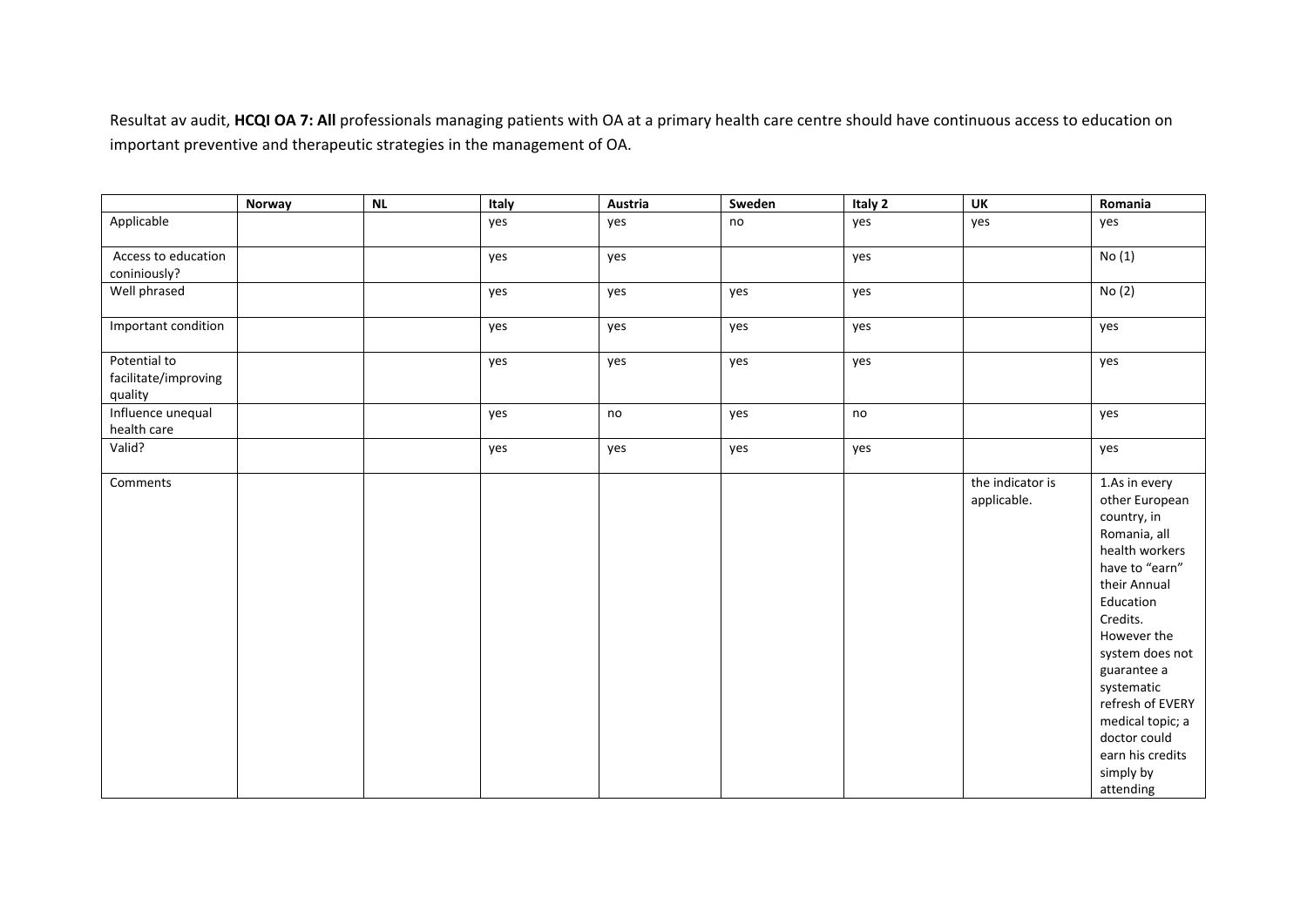|  |  |  |  | several (niche)<br>scientific<br>meetings - no<br>systematic<br>ASSESMENT of<br>the entire<br>spectrum of<br>medical<br>knowledge is<br>done. In<br>addition the<br>education offer<br>is very<br>unbalanced in<br>terms of<br>availability,<br>quality and<br>shape.<br>2. We believe that<br>hot just the access<br>should be<br>assessed but also |
|--|--|--|--|------------------------------------------------------------------------------------------------------------------------------------------------------------------------------------------------------------------------------------------------------------------------------------------------------------------------------------------------------|
|  |  |  |  | the regular<br>ASSESMENT.                                                                                                                                                                                                                                                                                                                            |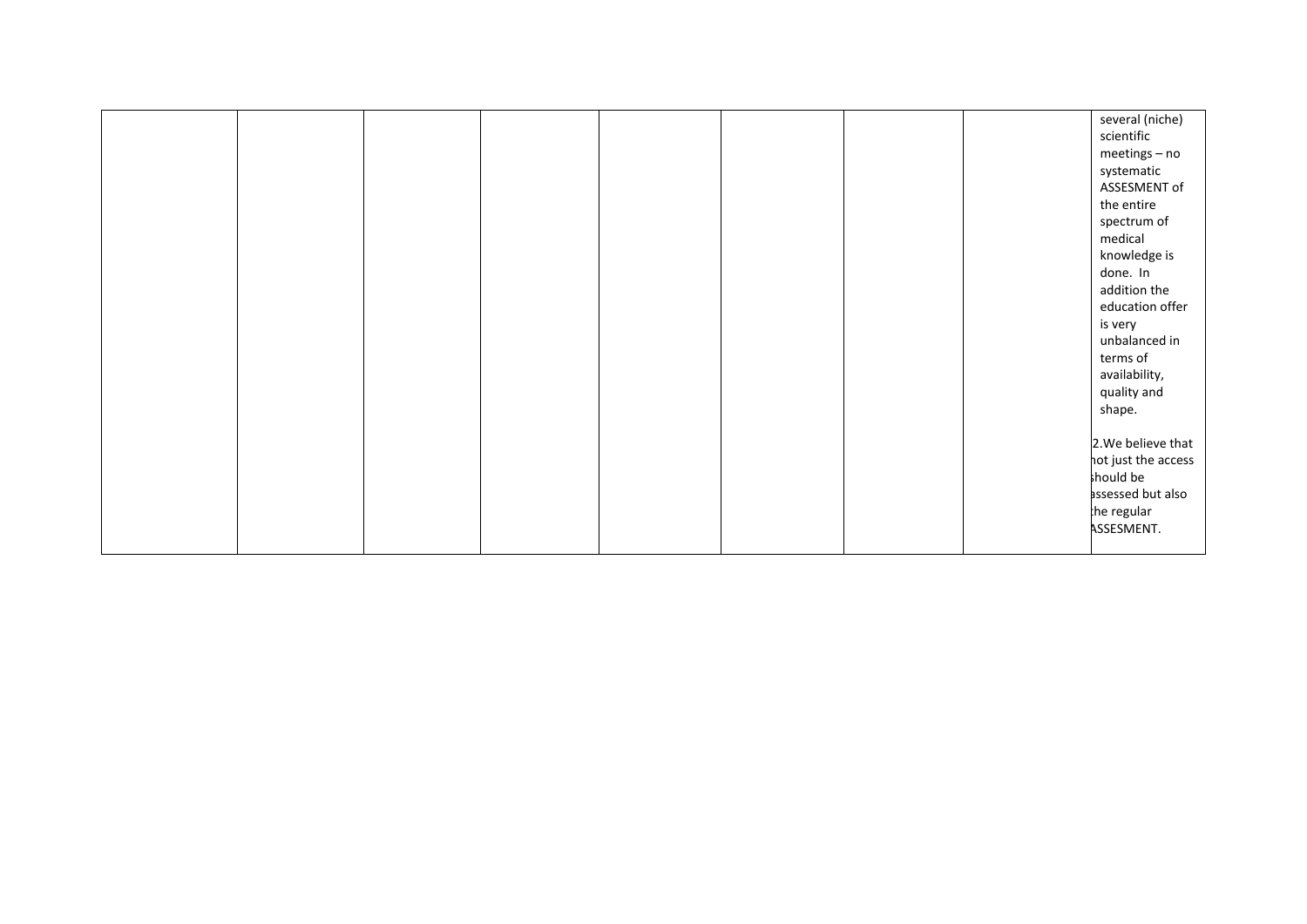Result of audit, **HCQI OA 8:** If <sup>a</sup> patient has <sup>a</sup> diagnosis of symptomatic OA and has failed to respond to pharmacological and non pharmacological therapy then the patient should be referred to an orthopedic surgeon.

|                                                 | Norway | <b>NL</b> | Italy                                                                                                              | Austria                                                    | Sweden                                                                                                                     | Italy 2                                                              | <b>UK</b>                                                                                                      | Romania                                                  |
|-------------------------------------------------|--------|-----------|--------------------------------------------------------------------------------------------------------------------|------------------------------------------------------------|----------------------------------------------------------------------------------------------------------------------------|----------------------------------------------------------------------|----------------------------------------------------------------------------------------------------------------|----------------------------------------------------------|
| Applicable                                      | yes    |           | no                                                                                                                 | yes                                                        |                                                                                                                            | yes                                                                  | yes                                                                                                            | yes                                                      |
| Data can be<br>delivered                        | yes    |           | no                                                                                                                 | yes                                                        |                                                                                                                            | yes                                                                  | ? (difficult)                                                                                                  | yes                                                      |
| Data source                                     |        |           |                                                                                                                    | Number can be<br>retrieved from<br>paper patient<br>record |                                                                                                                            | Patient record                                                       |                                                                                                                | Patient record                                           |
| How were the<br>figures/values<br>retrieved     |        |           |                                                                                                                    |                                                            |                                                                                                                            | estimation                                                           |                                                                                                                | Proper<br>calculation                                    |
| Well phrased                                    |        |           | yes                                                                                                                | yes                                                        | no                                                                                                                         | yes                                                                  |                                                                                                                | yes                                                      |
| Important condition                             |        |           | yes                                                                                                                | yes                                                        |                                                                                                                            | yes                                                                  |                                                                                                                | yes                                                      |
| Data available in<br>practice                   |        |           | no                                                                                                                 | yes                                                        |                                                                                                                            | yes                                                                  |                                                                                                                | yes                                                      |
| Potential to<br>facilitate/improving<br>quality |        |           | yes                                                                                                                | no                                                         |                                                                                                                            | no                                                                   |                                                                                                                | yes                                                      |
| Influence unequal<br>health care                |        |           | yes                                                                                                                | no                                                         |                                                                                                                            | no                                                                   |                                                                                                                | yes                                                      |
| Valid?                                          |        |           | yes                                                                                                                | yes                                                        |                                                                                                                            | yes                                                                  |                                                                                                                | yes                                                      |
| Reproducible?                                   |        |           | no                                                                                                                 | yes                                                        |                                                                                                                            | no                                                                   |                                                                                                                | yes                                                      |
| Comments                                        |        |           | Due to not<br>systematic<br>collection of<br>clinimetric data<br>(HCQI 1) this<br>indicator is not<br>measureable. |                                                            | Phrasing problems<br>and what is<br>intended? Failed to<br>respond?<br>Radiographic<br>changes? Why to a<br>surgeon if not | Too much<br>variability in<br>orthpaedic<br>surgeons<br>availibility | The indicator is<br>applicable. It<br>might be difficult<br>to<br>identify non-<br>response to<br>treatment in | Normally<br>mentioned in all<br>in/outpatients'<br>files |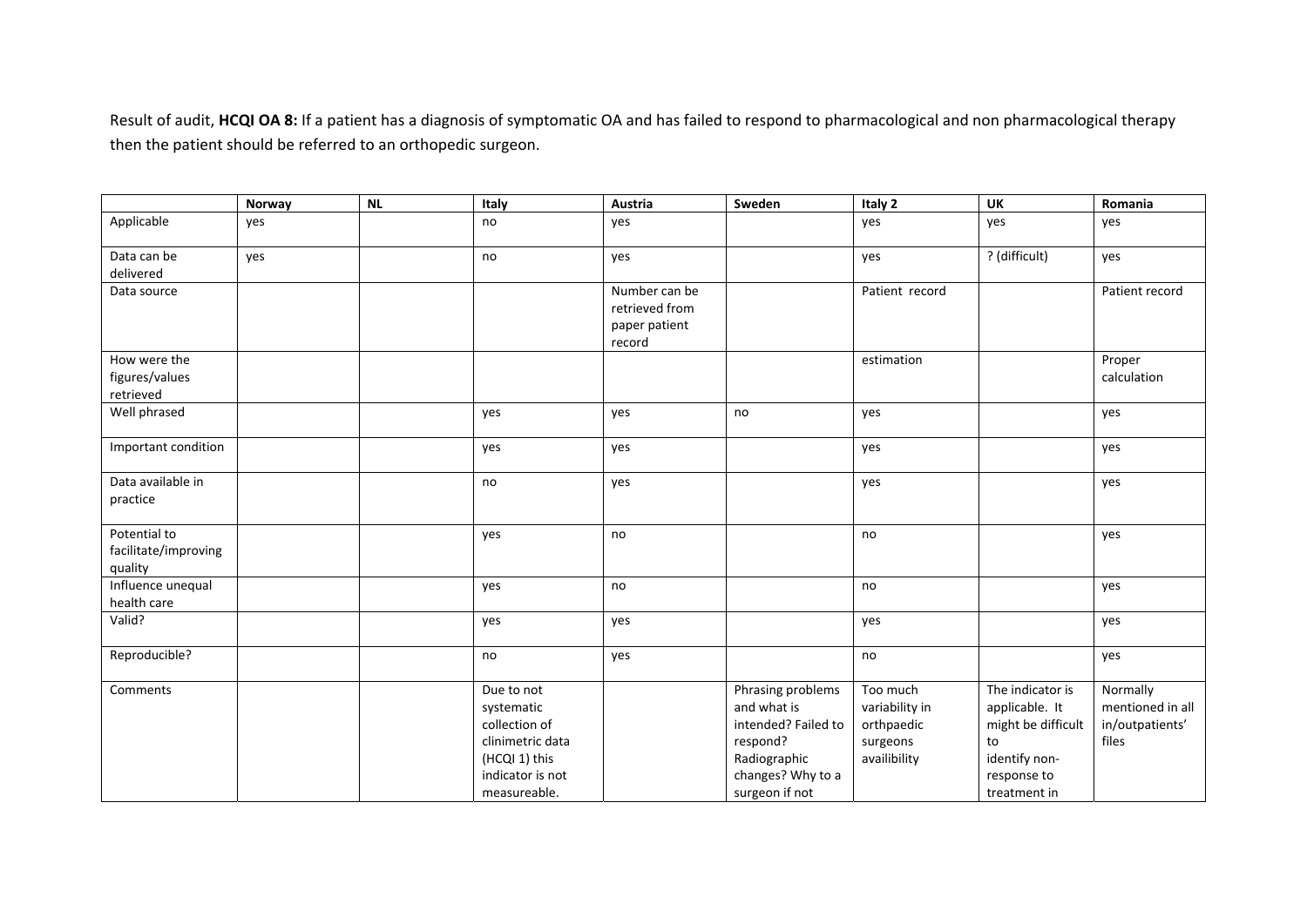|  | This underlines the | anything they can | primary care |  |
|--|---------------------|-------------------|--------------|--|
|  | concept that        | do with surgery?  | records.     |  |
|  | unmeasurable QI is  |                   |              |  |
|  | a measure of poor   |                   |              |  |
|  | QoC.                |                   |              |  |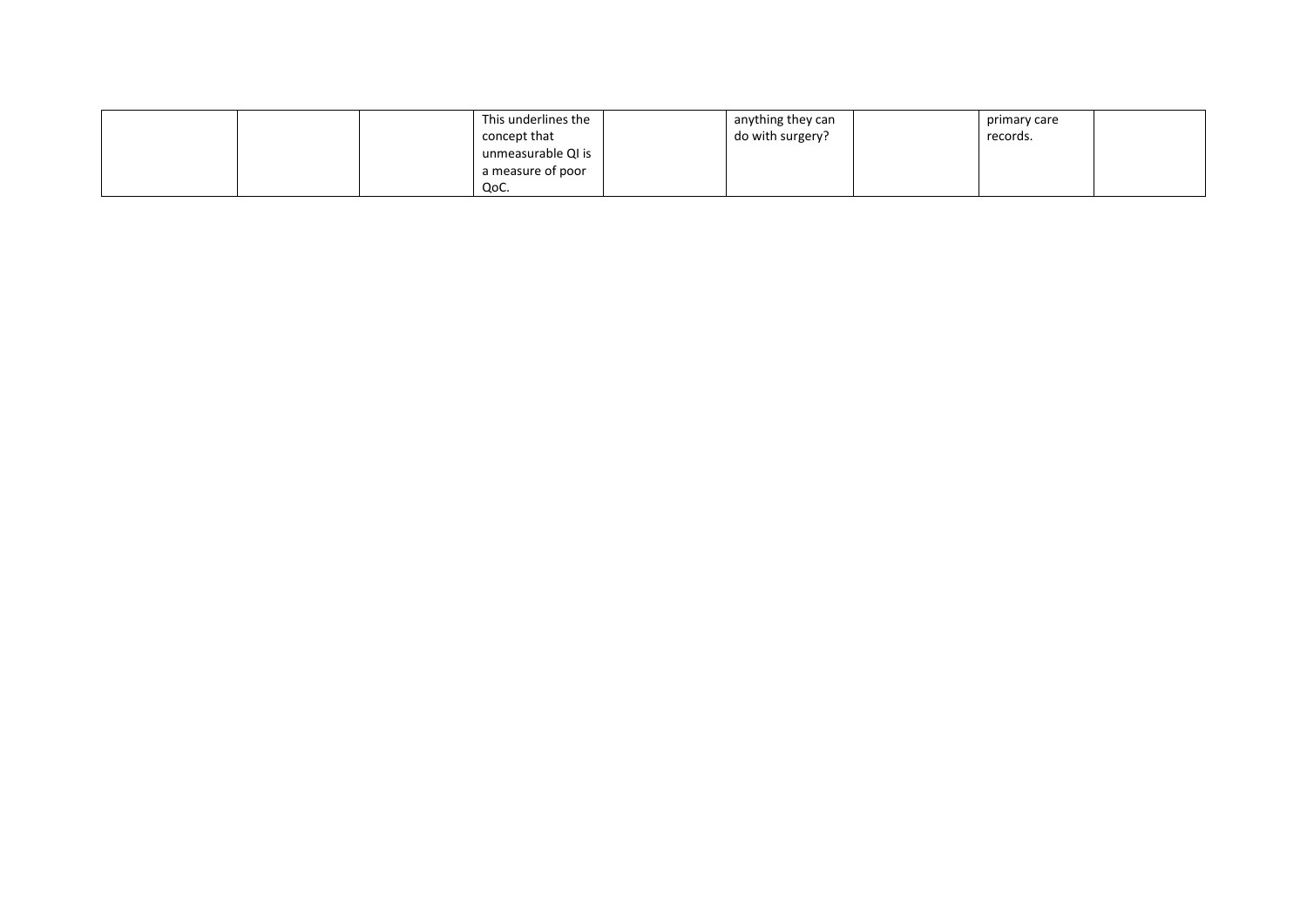Result of audit, **HCQI OA 9:** If <sup>a</sup> patient is diagnosed with OA and has been referred to an orthopedic surgeon, then the waiting time from first referral should not exceed X weeks (X: depending on the recommendations within each country)

|                                                 | Norway | NL | Italy                                                                                                                                          | Austria                       | Sweden | Italy 2                                                 | <b>UK</b>                                                                                         | Romania                                                                                                                     |
|-------------------------------------------------|--------|----|------------------------------------------------------------------------------------------------------------------------------------------------|-------------------------------|--------|---------------------------------------------------------|---------------------------------------------------------------------------------------------------|-----------------------------------------------------------------------------------------------------------------------------|
| Applicable                                      | yes    |    | no                                                                                                                                             | no                            |        | no                                                      | yes                                                                                               | No(1)                                                                                                                       |
| Data can be<br>delivered                        | yes    |    | no                                                                                                                                             | no                            |        | no                                                      | yes                                                                                               | No(2)                                                                                                                       |
| Data source                                     |        |    |                                                                                                                                                |                               |        |                                                         |                                                                                                   | survey                                                                                                                      |
| How were the<br>figures/values<br>retrieved     |        |    |                                                                                                                                                |                               |        |                                                         |                                                                                                   | estimation                                                                                                                  |
| Well phrased                                    |        |    | yes                                                                                                                                            | yes                           | yes    | yes                                                     |                                                                                                   | yes                                                                                                                         |
| Important condition                             |        |    | yes                                                                                                                                            | yes                           |        | yes                                                     |                                                                                                   | yes                                                                                                                         |
| Data available in<br>practice                   |        |    | no                                                                                                                                             | yes                           | yes    |                                                         |                                                                                                   | yes                                                                                                                         |
| Potential to<br>facilitate/improving<br>quality |        |    | yes                                                                                                                                            | yes                           | yes    | yes                                                     |                                                                                                   | yes                                                                                                                         |
| Influence unequal<br>health care                |        |    | yes                                                                                                                                            | no                            | yes    | no                                                      |                                                                                                   | yes                                                                                                                         |
| Valid?                                          |        |    | yes                                                                                                                                            | yes                           | yes    | yes                                                     |                                                                                                   | yes                                                                                                                         |
| Reproducible?                                   |        |    | yes                                                                                                                                            | yes                           | yes    | yes                                                     |                                                                                                   | yes                                                                                                                         |
| Comments                                        |        |    | The flows of<br>information are not<br>retrievable at<br>practice level<br>neither for<br>numerator nor for<br>denominator.<br>Numerator: this | No country<br>recommendations |        | No guidelines<br>available in Italy to<br>our knowledge | the indicator is<br>applicable and<br>could be<br>delivered in<br>primary care for<br>linked data | 1&2 Our unit<br>does not have<br>an orthopedic<br>service included<br>or a preferred<br>joint<br>cooperation<br>with such a |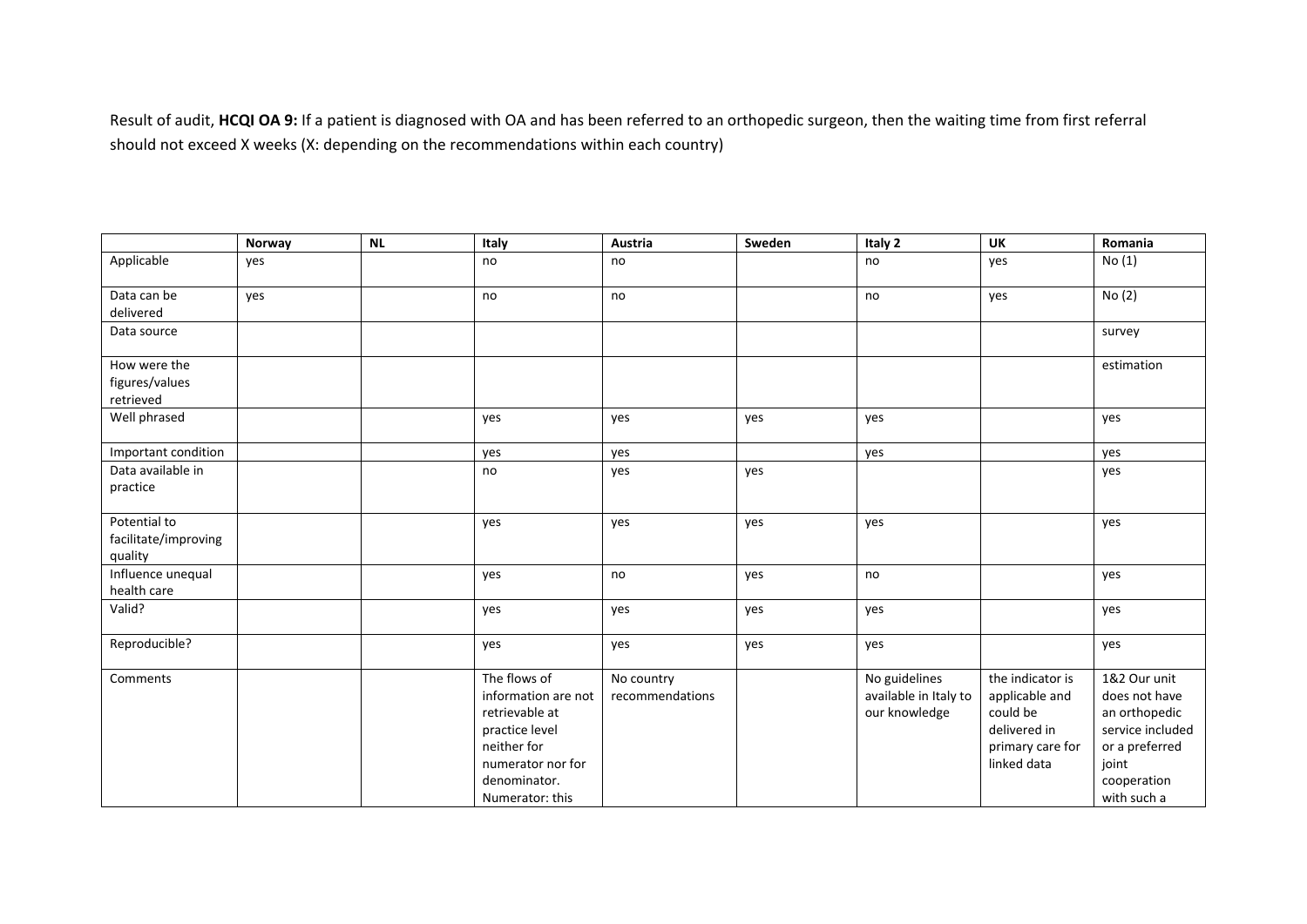|  | information is not    |  |  | service. Is not   |
|--|-----------------------|--|--|-------------------|
|  | linked between        |  |  | possible to       |
|  | different practices,  |  |  | collect such      |
|  | even though it        |  |  | data from         |
|  | could be gathered     |  |  | available         |
|  | using                 |  |  | sources but only  |
|  | administrative        |  |  | form returned     |
|  | data. Identifying     |  |  | patients          |
|  | the referral to       |  |  | (survey). In the  |
|  | other hospitals is    |  |  | future, the       |
|  | even more difficult.  |  |  | introduction of   |
|  | Denominator: this     |  |  | several private   |
|  | information is not    |  |  | insurance         |
|  | reliably collected    |  |  | houses will       |
|  | and very difficult to |  |  | make this even    |
|  | extract.              |  |  | more difficult -  |
|  | A specific survey on  |  |  | each patient will |
|  | a sample of           |  |  | go to the         |
|  | patients should be    |  |  | designed          |
|  | done.                 |  |  | orthopedic        |
|  |                       |  |  | services          |
|  |                       |  |  | (selected by the  |
|  |                       |  |  | insurance house   |
|  |                       |  |  | and not by the    |
|  |                       |  |  | rheumatologist).  |
|  |                       |  |  |                   |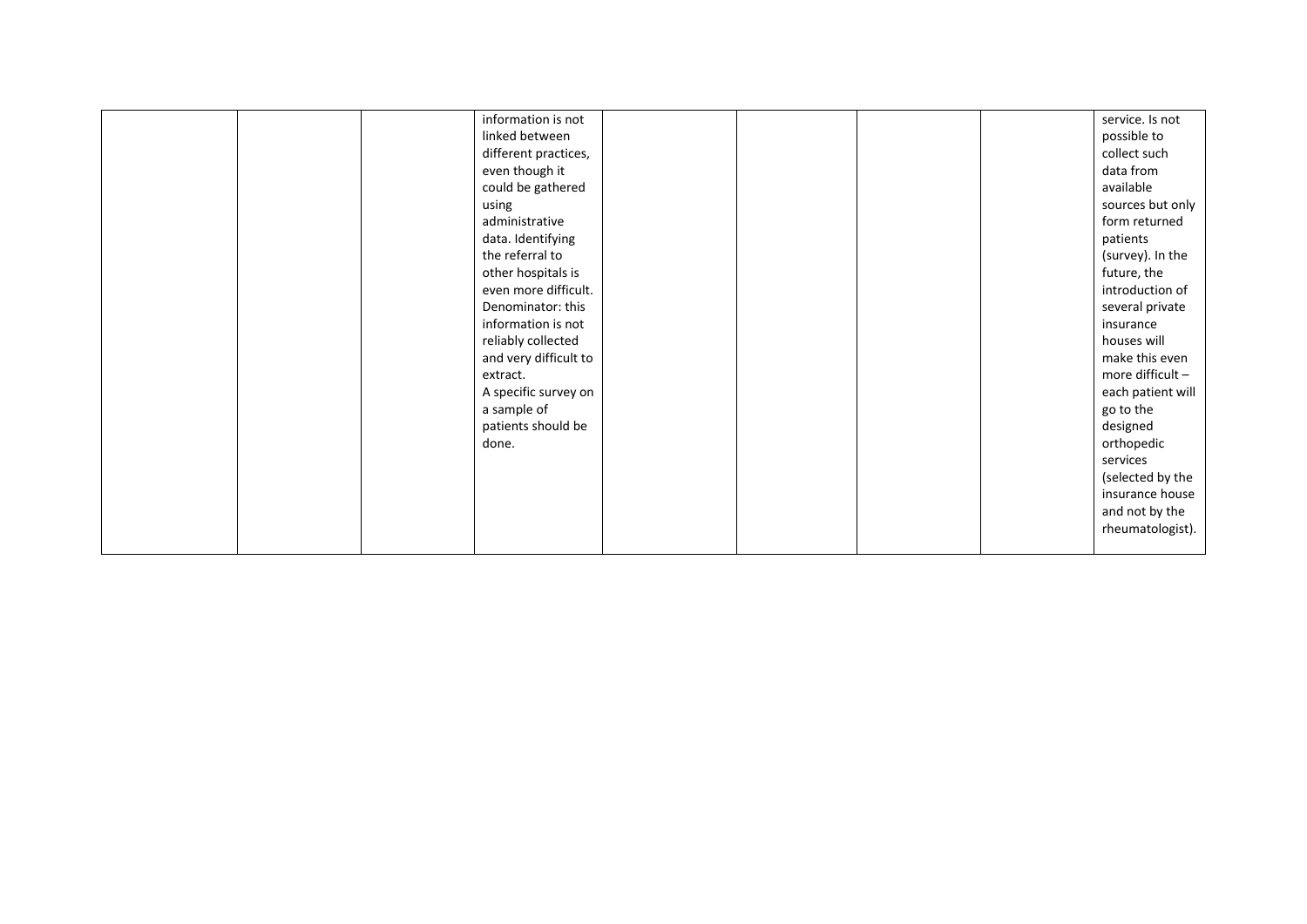Result of audit, **HCQI OA 10:** If <sup>a</sup> patient is diagnosed with symptomatic OA and has functional limitation then an improvement of his/her functional ability by 20% on <sup>a</sup> patient reported outcome measure (VAS) should be reached within 4 weeks after initiation/change of pharmacological/non pharmacological treatment.

|                      | Norway | <b>NL</b> | Italy             | Austria           | Sweden            | Italy 2            | <b>UK</b>       | Romania          |
|----------------------|--------|-----------|-------------------|-------------------|-------------------|--------------------|-----------------|------------------|
| Applicable           | yes    |           | no                |                   |                   | no                 | Yes?            | No(1)            |
| Data can be          | yes    |           | no                |                   |                   | no                 | no              | no               |
| delivered            |        |           |                   |                   |                   |                    |                 |                  |
| Data source          |        |           |                   |                   |                   |                    |                 | survey           |
| How were the         |        |           |                   |                   |                   |                    |                 | selection        |
| figures/values       |        |           |                   |                   |                   |                    |                 |                  |
| retrieved            |        |           |                   |                   |                   |                    |                 |                  |
| Well phrased         |        |           | yes               | yes               |                   | yes                |                 | yes              |
| Important condition  |        |           | yes               | Yes               |                   | yes                |                 | yes              |
| Data available in    |        |           | no                | yes               |                   |                    |                 | no               |
| practice             |        |           |                   |                   |                   |                    |                 |                  |
| Potential to         |        |           | yes               | Yes               |                   | yes                |                 | yes              |
| facilitate/improving |        |           |                   |                   |                   |                    |                 |                  |
| quality              |        |           |                   |                   |                   |                    |                 |                  |
| Influence unequal    |        |           | yes               | <b>No</b>         |                   | no                 |                 | yes              |
| health care          |        |           |                   |                   |                   |                    |                 |                  |
| Valid?               |        |           | yes               | Yes               |                   | yes                |                 | yes              |
| Reproducible?        |        |           | yes               | yes               |                   | yes                |                 | yes              |
| Comments             |        |           | This indicator is | OA patients have  | We have problem   | Waiting time for   | the standard    | 1. This          |
|                      |        |           | downstream from   | no visit after 4  | with the 20% on a | OA visits exceed 4 | primary care    | assessment is    |
|                      |        |           | HCQI OA1.         | weeks but HAQ is  | VAS scale. The    | weeks.             | record uses a   | not properly     |
|                      |        |           | In our records    | performed at each | evidence?         |                    | mild/ moderate/ | done in our unit |
|                      |        |           | function is not   | visit             |                   |                    | severe          | for daily cases  |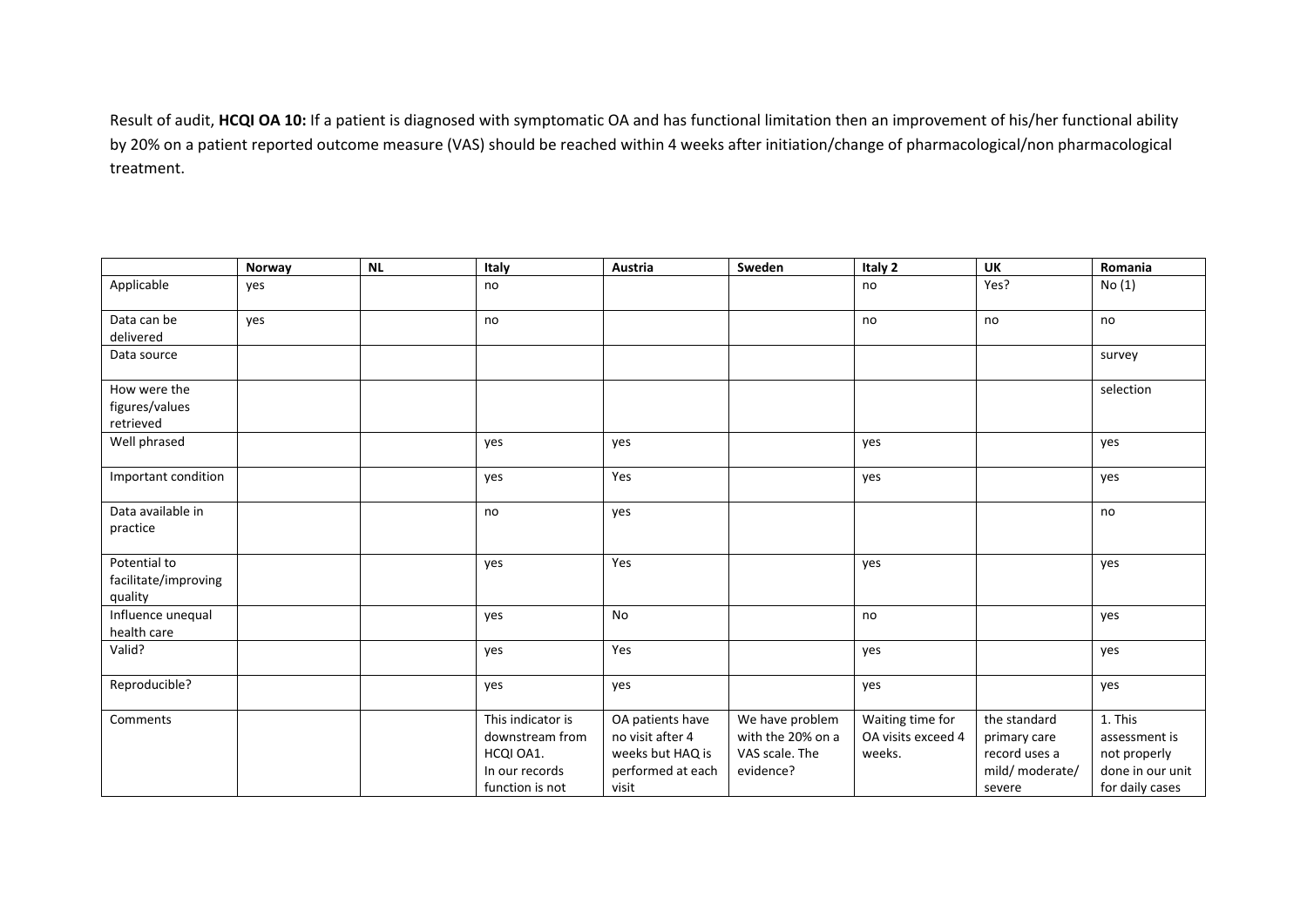|  | reliably assessed. |  | category so it     | but for clinical |
|--|--------------------|--|--------------------|------------------|
|  |                    |  | would be difficult | research. Could  |
|  |                    |  | to capture         | be included in   |
|  |                    |  | numerical ratings  | the paper or     |
|  |                    |  | in                 | electronic file  |
|  |                    |  | medical records.   | but some lobby   |
|  |                    |  |                    | is needed.       |
|  |                    |  |                    |                  |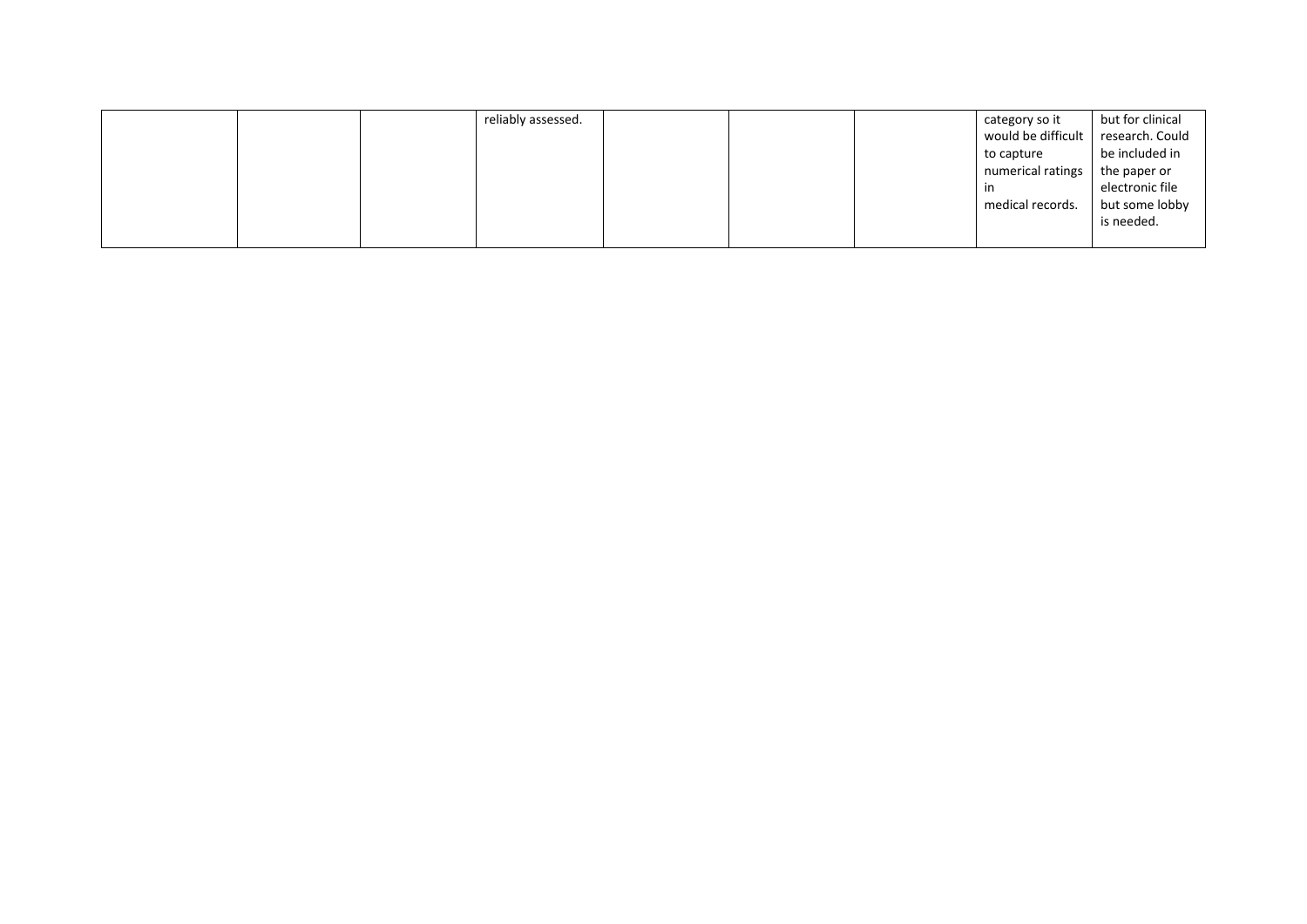Result of audit, **HCQI OA 11:** If <sup>a</sup> patient is diagnosed with symptomatic osteoarthritis then his/her pain level should be reduced by 20% on <sup>a</sup> patient reported outcome measure (VAS) within 4 weeks after initiation/change of pharmacological/non pharmacological treatment.

|                                                 | Norway | NL | Italy                                                                                                                                              | Austria                                                                                 | Sweden                                                            | Italy 2     | UK                                                                  | Romania                                                                                                                |
|-------------------------------------------------|--------|----|----------------------------------------------------------------------------------------------------------------------------------------------------|-----------------------------------------------------------------------------------------|-------------------------------------------------------------------|-------------|---------------------------------------------------------------------|------------------------------------------------------------------------------------------------------------------------|
| Applicable                                      | yes    |    | yes                                                                                                                                                |                                                                                         |                                                                   | no          | no                                                                  | no                                                                                                                     |
| Data can be<br>delivered                        | yes    |    | yes                                                                                                                                                |                                                                                         |                                                                   | no          | no                                                                  | no                                                                                                                     |
| Data source                                     |        |    | Patient record                                                                                                                                     |                                                                                         |                                                                   |             |                                                                     | survey                                                                                                                 |
| How were the<br>figures/values<br>retrieved     |        |    |                                                                                                                                                    |                                                                                         |                                                                   |             |                                                                     | estimation                                                                                                             |
| Well phrased                                    |        |    | yes                                                                                                                                                | yes                                                                                     |                                                                   | yes         |                                                                     | yes                                                                                                                    |
| Important condition                             |        |    | yes                                                                                                                                                | yes                                                                                     |                                                                   | yes         |                                                                     | yes                                                                                                                    |
| Data available in<br>practice                   |        |    | No                                                                                                                                                 | yes                                                                                     |                                                                   | no          |                                                                     | no                                                                                                                     |
| Potential to<br>facilitate/improving<br>quality |        |    | yes                                                                                                                                                | yes                                                                                     |                                                                   | yes         |                                                                     | yes                                                                                                                    |
| Influence unequal<br>health care                |        |    | yes                                                                                                                                                | no                                                                                      |                                                                   | no          |                                                                     | yes                                                                                                                    |
| Valid?                                          |        |    | yes                                                                                                                                                | yes                                                                                     |                                                                   | yes         |                                                                     | yes                                                                                                                    |
| Reproducible?                                   |        |    | yes                                                                                                                                                | yes                                                                                     |                                                                   | yes         |                                                                     | yes                                                                                                                    |
| Comments                                        |        |    | Prospective data<br>on Pain NRS are<br>increasingly<br>available, because<br>of an early parallel<br>initiative of Quality<br>of Care. In the near | Patients are not<br>seen after 4 weeks<br>but VAS pain is<br>performed at each<br>visit | We see problems<br>with both 20% and<br>4 weeks. The<br>evidence? | See item 10 | this would be<br>very difficult to<br>ascertain in<br>primary care. | 1. This<br>assessment is<br>not properly<br>done in our unit<br>for daily cases<br>but for clinical<br>research. Could |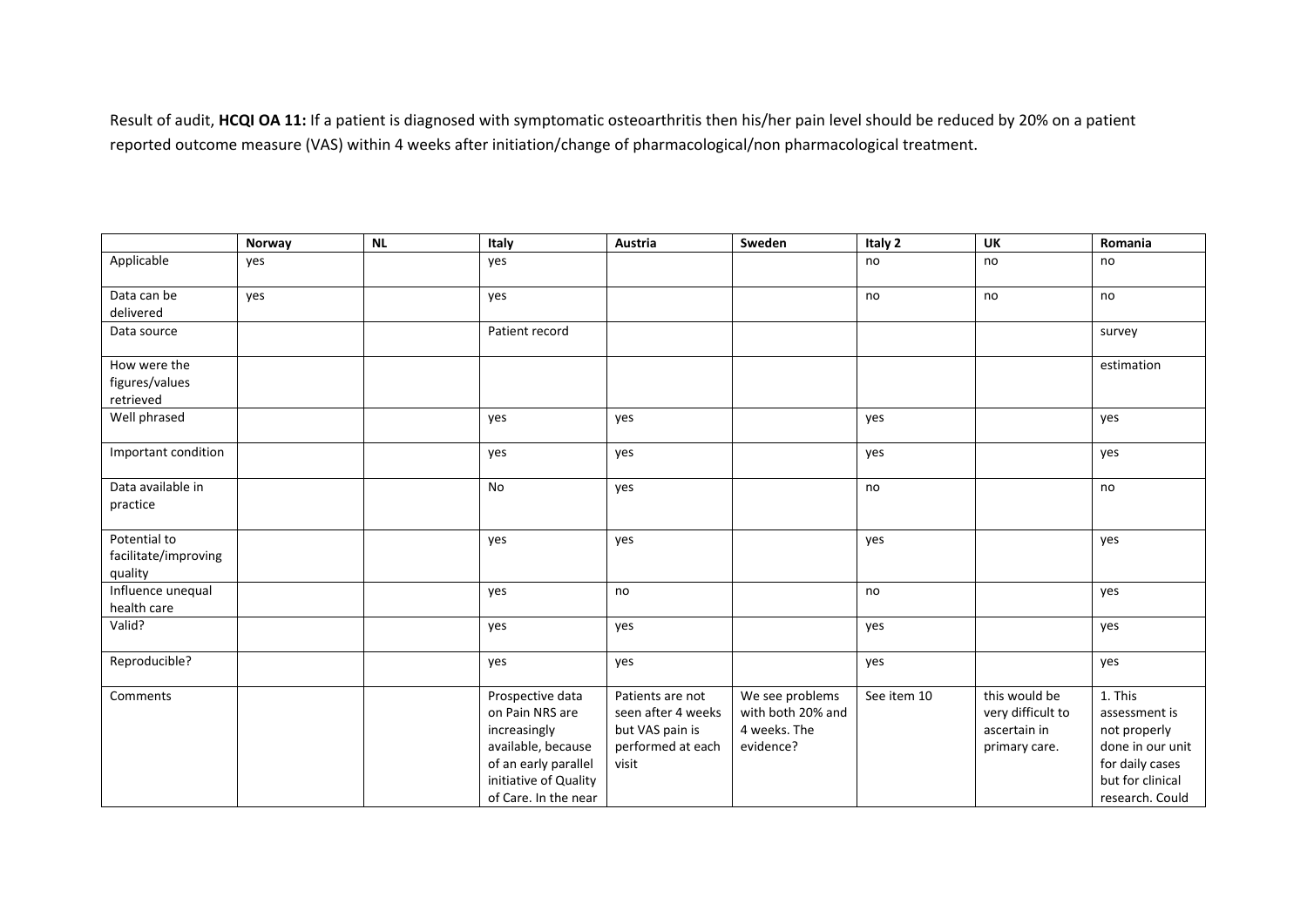|  | future longitudinal |  |  | be included in  |
|--|---------------------|--|--|-----------------|
|  | data will be        |  |  | the paper or    |
|  | available for OA.   |  |  | electronic file |
|  |                     |  |  | but some lobby  |
|  | Again, it depends   |  |  | is needed.      |
|  | on HCQI OA1, as it  |  |  |                 |
|  | requires both       |  |  |                 |
|  | clinimetric         |  |  |                 |
|  | evaluation and      |  |  |                 |
|  | short term f-up     |  |  |                 |
|  | visit.              |  |  |                 |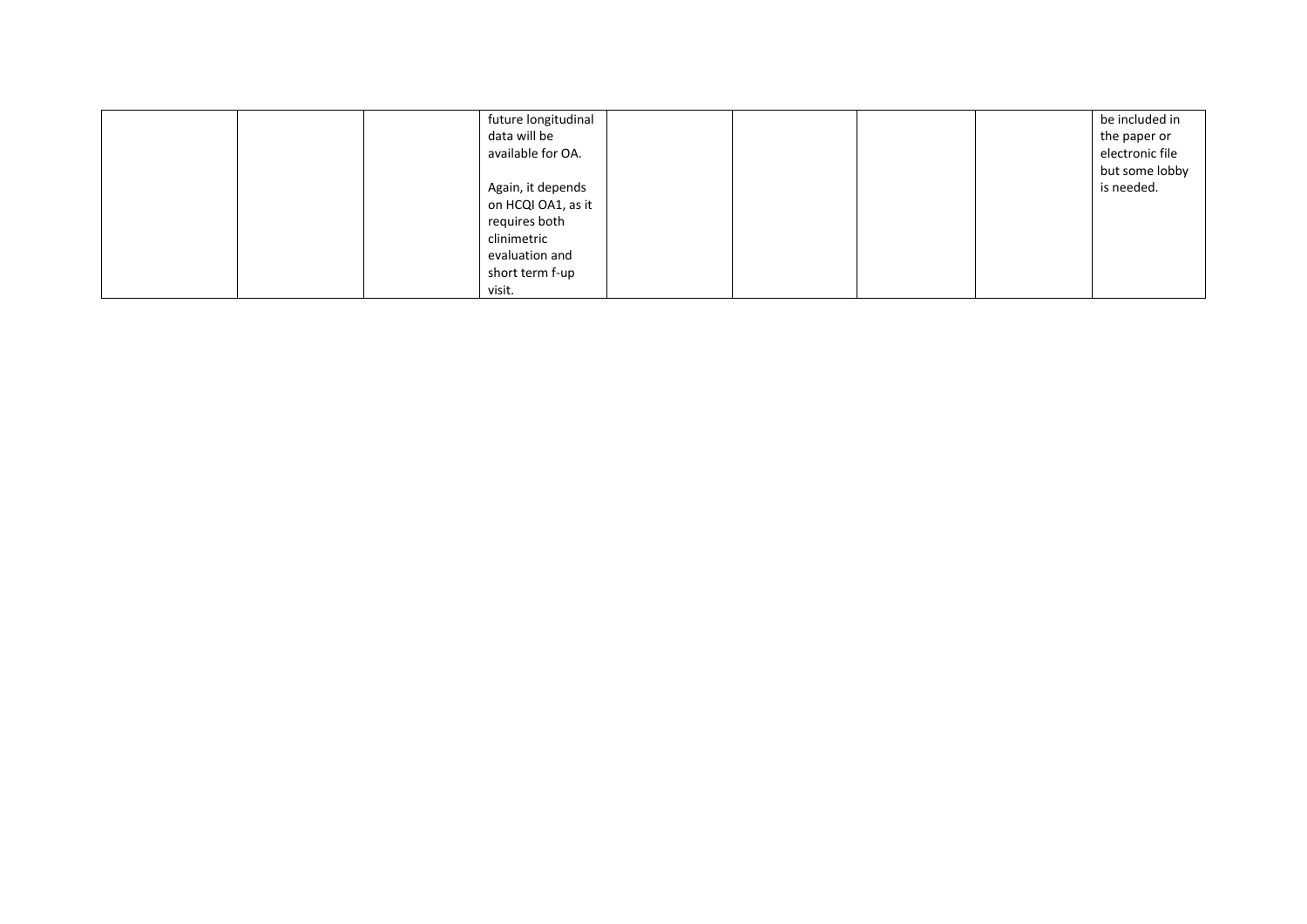Result of audit, **HCQI OA 12:** If an individual of working age is diagnosed with symptomatic OA, then he/she should be able/enabled to participate in the labor market.

|                                                 | Norway | NL | Italy                                                                                                                                    | Austria                                                                                                           | Sweden                                                                                                                                                                                            | Italy 2                                                                               | <b>UK</b>                                                                                                      | Romania                                                                                                                                            |
|-------------------------------------------------|--------|----|------------------------------------------------------------------------------------------------------------------------------------------|-------------------------------------------------------------------------------------------------------------------|---------------------------------------------------------------------------------------------------------------------------------------------------------------------------------------------------|---------------------------------------------------------------------------------------|----------------------------------------------------------------------------------------------------------------|----------------------------------------------------------------------------------------------------------------------------------------------------|
| Applicable                                      | yes    |    | yes                                                                                                                                      | yes                                                                                                               |                                                                                                                                                                                                   | yes                                                                                   | yes                                                                                                            | No(1)                                                                                                                                              |
| Data can be<br>delivered                        | yes    |    | yes                                                                                                                                      | no                                                                                                                |                                                                                                                                                                                                   | no                                                                                    | $\overline{?}$                                                                                                 | yes                                                                                                                                                |
| Data source                                     |        |    | survey                                                                                                                                   | patient record                                                                                                    |                                                                                                                                                                                                   |                                                                                       |                                                                                                                | Patient record                                                                                                                                     |
| How were the<br>figures/values<br>retrieved     |        |    |                                                                                                                                          |                                                                                                                   |                                                                                                                                                                                                   |                                                                                       |                                                                                                                | Proper<br>calculation                                                                                                                              |
| Well phrased                                    |        |    | yes                                                                                                                                      | yes                                                                                                               |                                                                                                                                                                                                   | yes                                                                                   |                                                                                                                | No(2)                                                                                                                                              |
| Important condition                             |        |    | yes                                                                                                                                      | yes                                                                                                               |                                                                                                                                                                                                   | yes                                                                                   |                                                                                                                | yes                                                                                                                                                |
| Data available in<br>practice                   |        |    | no                                                                                                                                       |                                                                                                                   |                                                                                                                                                                                                   | no                                                                                    |                                                                                                                | yes                                                                                                                                                |
| Potential to<br>facilitate/improving<br>quality |        |    | yes                                                                                                                                      | yes                                                                                                               |                                                                                                                                                                                                   | yes                                                                                   |                                                                                                                | yes                                                                                                                                                |
| Influence unequal<br>health care                |        |    | yes                                                                                                                                      | no                                                                                                                |                                                                                                                                                                                                   | no                                                                                    |                                                                                                                | yes                                                                                                                                                |
| Valid?                                          |        |    | yes                                                                                                                                      | yes                                                                                                               |                                                                                                                                                                                                   | yes                                                                                   |                                                                                                                | yes                                                                                                                                                |
| Reproducible?                                   |        |    | yes                                                                                                                                      | yes                                                                                                               |                                                                                                                                                                                                   | yes                                                                                   |                                                                                                                | yes                                                                                                                                                |
| Comments                                        |        |    | Unfortunately, no<br>systematic<br>collection of these<br>data is available. A<br>survey ad hoc could<br>easily provide data<br>on this. | Patients are not<br>asked if he/she is<br>able to participate<br>in the labor<br>market at each<br>clinical visit | Of no use if there<br>is no strategy for<br>how to get them<br>back to work. The<br>result could be<br>dependent on<br>variation due to<br>social security,<br>labor market,<br>definition of OA. | This information is<br>currently not<br>reported but could<br>easily be<br>introduced | This indicator is<br>applicable. How<br>this could be<br>captured in<br>primary<br>care records is<br>unclear. | 1. Romanian<br>rheumatologists<br>do not have any<br>competences in<br>the final<br>decision<br>regarding the<br>ability to work<br>or the medical |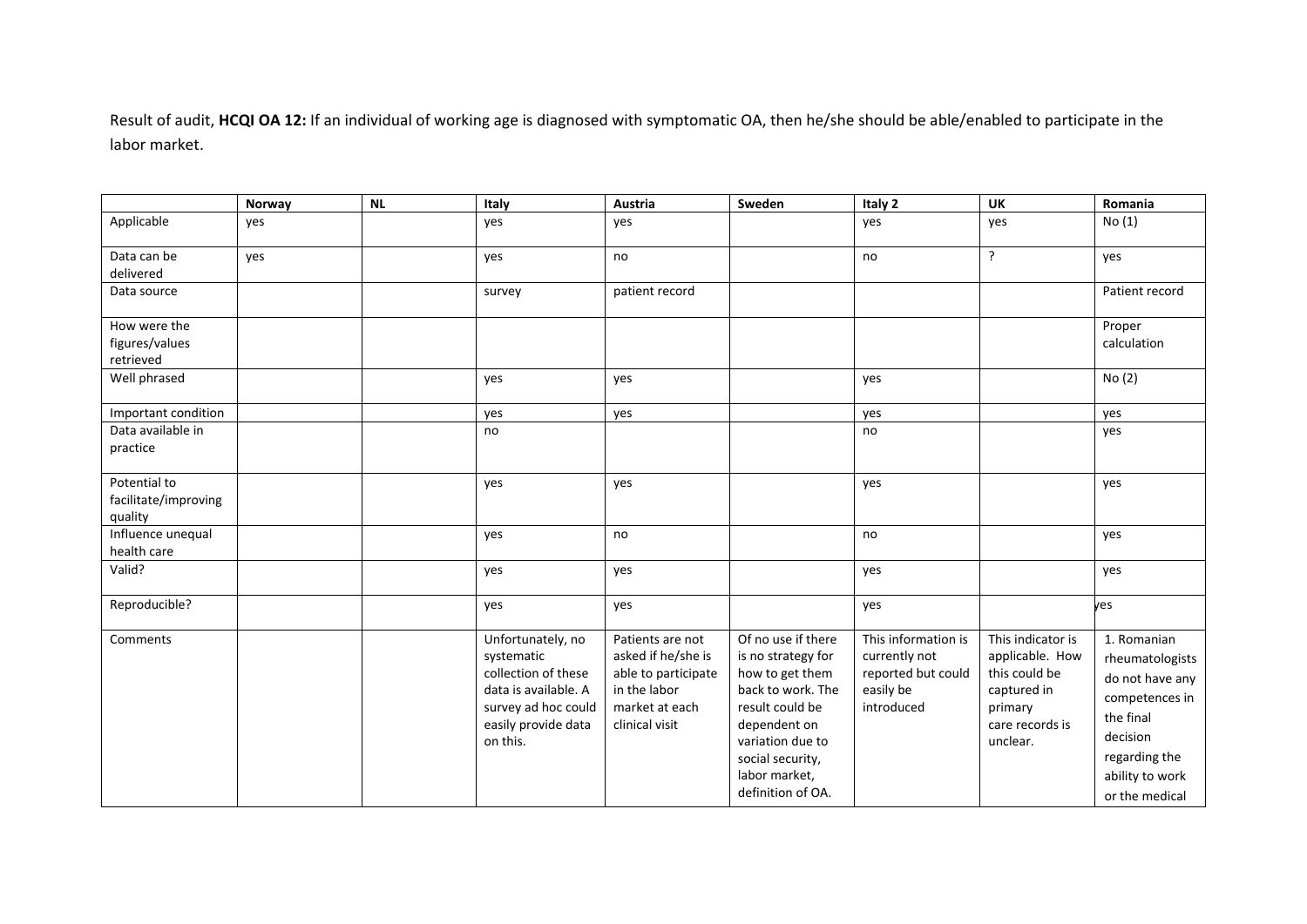|  |  |  |  | retirement. We    |
|--|--|--|--|-------------------|
|  |  |  |  | can collect data  |
|  |  |  |  | regarding the     |
|  |  |  |  | working status    |
|  |  |  |  | of our patients   |
|  |  |  |  | from the          |
|  |  |  |  | existing files.   |
|  |  |  |  |                   |
|  |  |  |  | 2. It is not very |
|  |  |  |  | clear: this item  |
|  |  |  |  | is more likely a  |
|  |  |  |  | desiderate.       |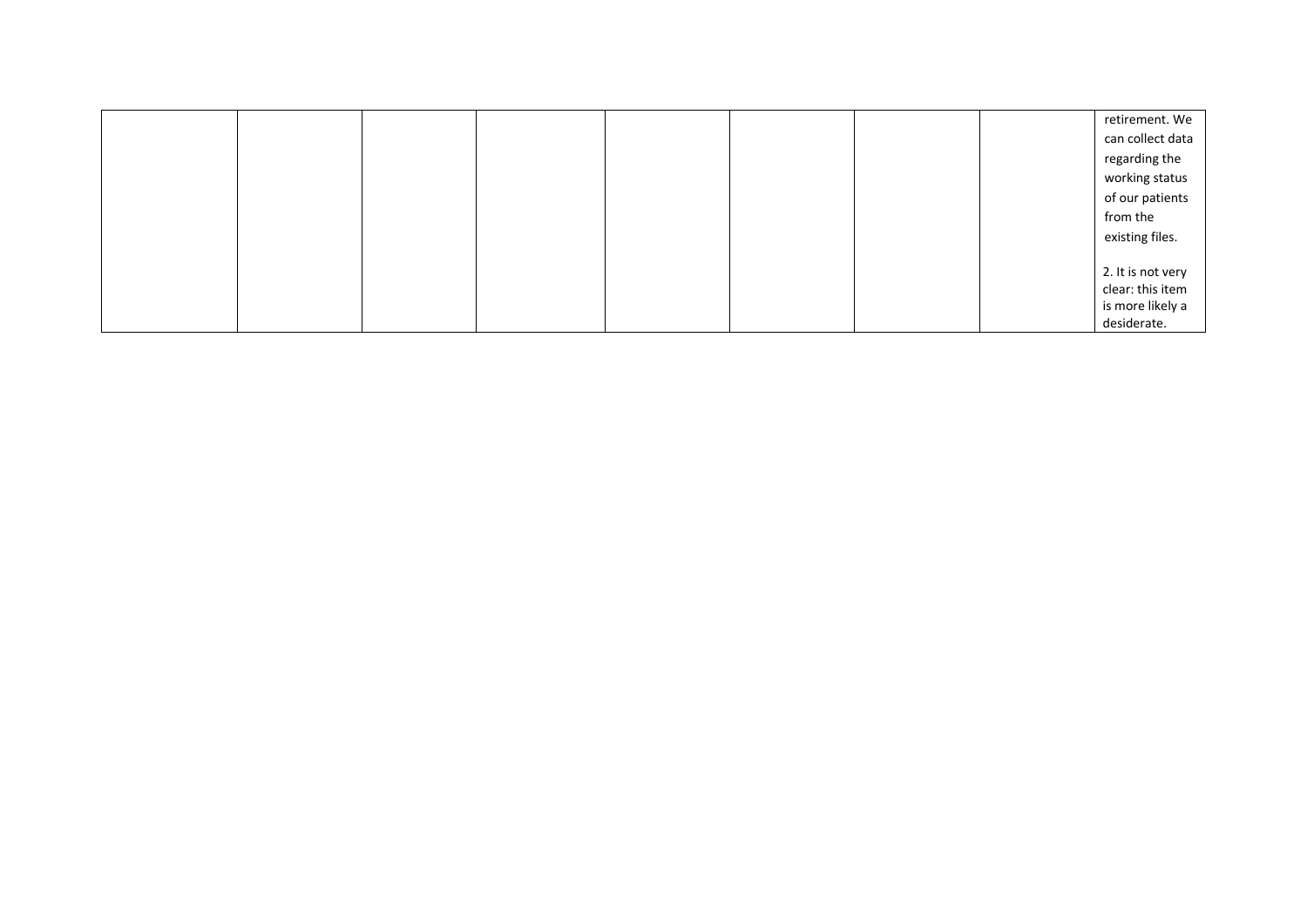Result of audit, **HCQI RA 1**: If <sup>a</sup> patient presents with suspected rheumatoid arthritis (RA) then he/she should be referred to and seen by <sup>a</sup> specialist (preferably <sup>a</sup> rheumatologist) for confirmation of diagnosis within 6 weeks after the onset of symptoms.

|                                                         | Norway                                                                                                                             | <b>NL</b>                                                                                                                            | Italy              | Austria           | Sweden                                                                                                                                                  | Italy 2                                                                                                                                                | UK | Romania                                                                                                        |
|---------------------------------------------------------|------------------------------------------------------------------------------------------------------------------------------------|--------------------------------------------------------------------------------------------------------------------------------------|--------------------|-------------------|---------------------------------------------------------------------------------------------------------------------------------------------------------|--------------------------------------------------------------------------------------------------------------------------------------------------------|----|----------------------------------------------------------------------------------------------------------------|
| Applicable                                              | Yes*                                                                                                                               | yes                                                                                                                                  | yes                | yes               | yes                                                                                                                                                     | no                                                                                                                                                     |    | no                                                                                                             |
| Data can be<br>delivered                                | Yes*                                                                                                                               | yes                                                                                                                                  | yes                | yes               | yes                                                                                                                                                     | yes                                                                                                                                                    |    | no                                                                                                             |
| Data source                                             |                                                                                                                                    | patient record                                                                                                                       | register           | register-database |                                                                                                                                                         | record                                                                                                                                                 |    |                                                                                                                |
| How were the<br>figures/values<br>retrieved             |                                                                                                                                    | estimation                                                                                                                           | Proper calculation |                   |                                                                                                                                                         | Proper calculation                                                                                                                                     |    |                                                                                                                |
| <b>Well phrased</b>                                     |                                                                                                                                    | yes                                                                                                                                  | yes                | yes               | yes                                                                                                                                                     | yes                                                                                                                                                    |    | yes                                                                                                            |
| Important<br>condition                                  |                                                                                                                                    | yes                                                                                                                                  | yes                | yes               | yes                                                                                                                                                     | yes                                                                                                                                                    |    | yes                                                                                                            |
| Data available in<br>practice                           |                                                                                                                                    | yes                                                                                                                                  | yes                | yes               | yes                                                                                                                                                     | yes                                                                                                                                                    |    | Yes $(2)$                                                                                                      |
| <b>Potential to</b><br>facilitate/improvi<br>ng quality |                                                                                                                                    | yes                                                                                                                                  | yes                | yes               | yes                                                                                                                                                     | yes                                                                                                                                                    |    | yes                                                                                                            |
| Influence unequal<br>health care                        |                                                                                                                                    | yes                                                                                                                                  | yes                | no                | yes                                                                                                                                                     | no                                                                                                                                                     |    | yes                                                                                                            |
| Valid?                                                  |                                                                                                                                    | yes                                                                                                                                  | yes                | yes               | no                                                                                                                                                      | yes                                                                                                                                                    |    | yes                                                                                                            |
| Reproducible?                                           |                                                                                                                                    | yes                                                                                                                                  | yes                | yes               | no                                                                                                                                                      | yes                                                                                                                                                    |    | yes                                                                                                            |
| <b>Comments</b>                                         | *Our<br>multidisciplinary<br>teams has gone<br>through the<br>documents and in<br>a general sence<br>agreed with them.<br>They are | The<br>numerator/deno<br>minator of this<br>HCQI will be very<br>low because of<br>various steps in<br>the process:<br>patient delay |                    |                   | If the purpose is<br>to measure delay<br>from the first<br>contact to<br>specialist care<br>then the measure<br>could fail since it<br>asks for 6 weeks | This approach is<br>not standardized<br>but depends on<br>the referring GP.<br>The unequalities<br>are only few in<br>our system and<br>we are used to |    | 1 & 2 Poor<br>communication<br>between GP and<br>specialists.<br>Suspected cases<br>sent to<br>rheumatologists |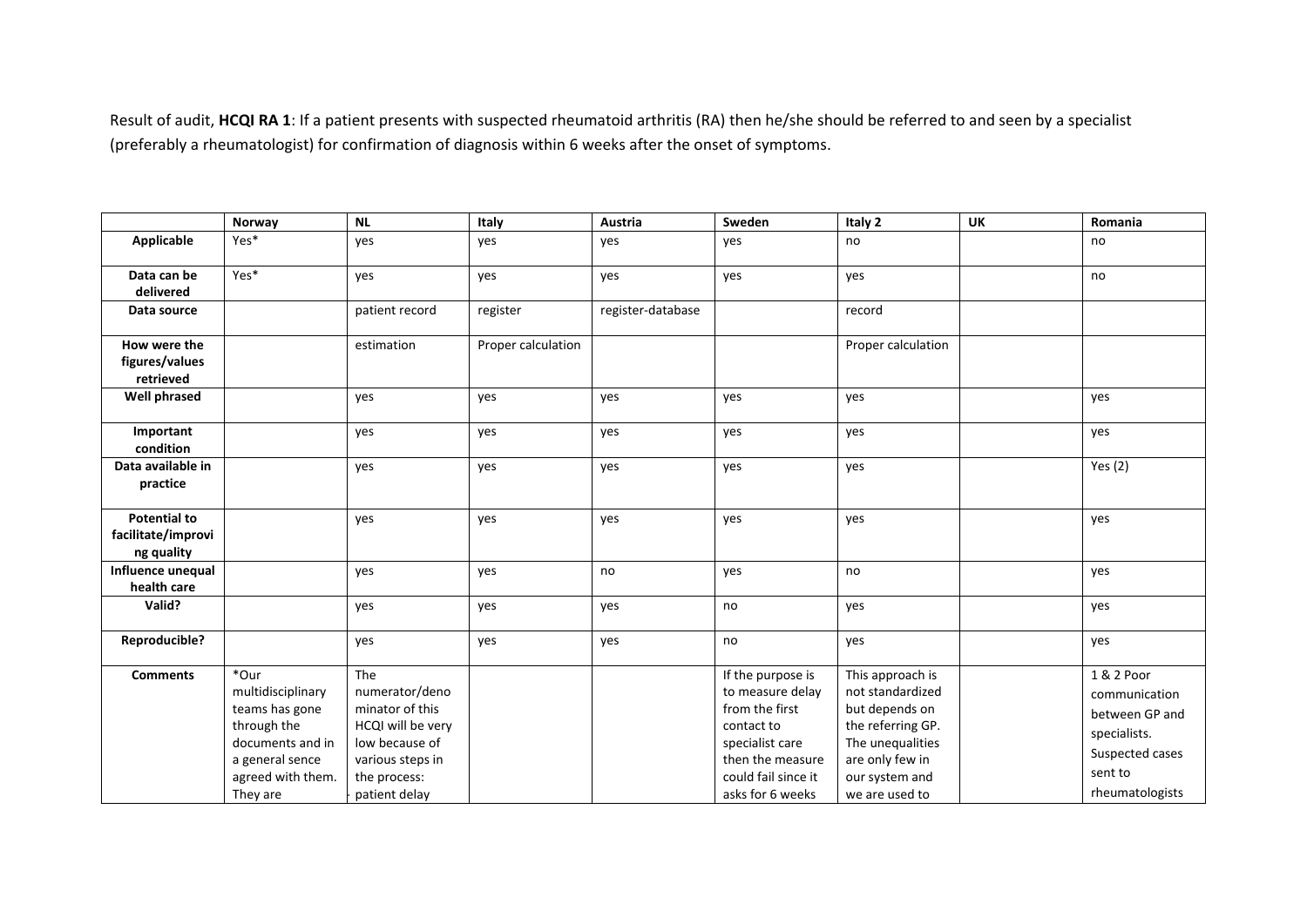| appliccable and<br>can be counted;<br>except fro m OA<br>QI 1 where<br>patients are to be<br>assessed yearly | -primary care<br>physician delay<br>-time/ delay for<br>first visit to out<br>patient clinic after<br>mailing/calling for<br>an appointment.<br>For improving this<br>HCQI is needed:<br>-Improving<br>awareness in the<br>general<br>population for<br>joint/musculoske<br>letal problems<br>-Improving<br>awareness/bette<br>r education on<br>this subject in<br>the primary care<br>-Improving | from onset of<br>symptoms, which<br>could be months<br>before the visit. | see the patients<br>and have them<br>referred<br>regardless of sex,<br>race etc.<br>Therefore our<br>answer to this<br>question is no for<br>all indicators. |  | receive a proper<br>documentation<br>that mention the<br>exact date when<br>such a referral is<br>recommended.<br>However this<br>exact date is not<br>captured in our<br>unit's files. |
|--------------------------------------------------------------------------------------------------------------|----------------------------------------------------------------------------------------------------------------------------------------------------------------------------------------------------------------------------------------------------------------------------------------------------------------------------------------------------------------------------------------------------|--------------------------------------------------------------------------|--------------------------------------------------------------------------------------------------------------------------------------------------------------|--|-----------------------------------------------------------------------------------------------------------------------------------------------------------------------------------------|
|--------------------------------------------------------------------------------------------------------------|----------------------------------------------------------------------------------------------------------------------------------------------------------------------------------------------------------------------------------------------------------------------------------------------------------------------------------------------------------------------------------------------------|--------------------------------------------------------------------------|--------------------------------------------------------------------------------------------------------------------------------------------------------------|--|-----------------------------------------------------------------------------------------------------------------------------------------------------------------------------------------|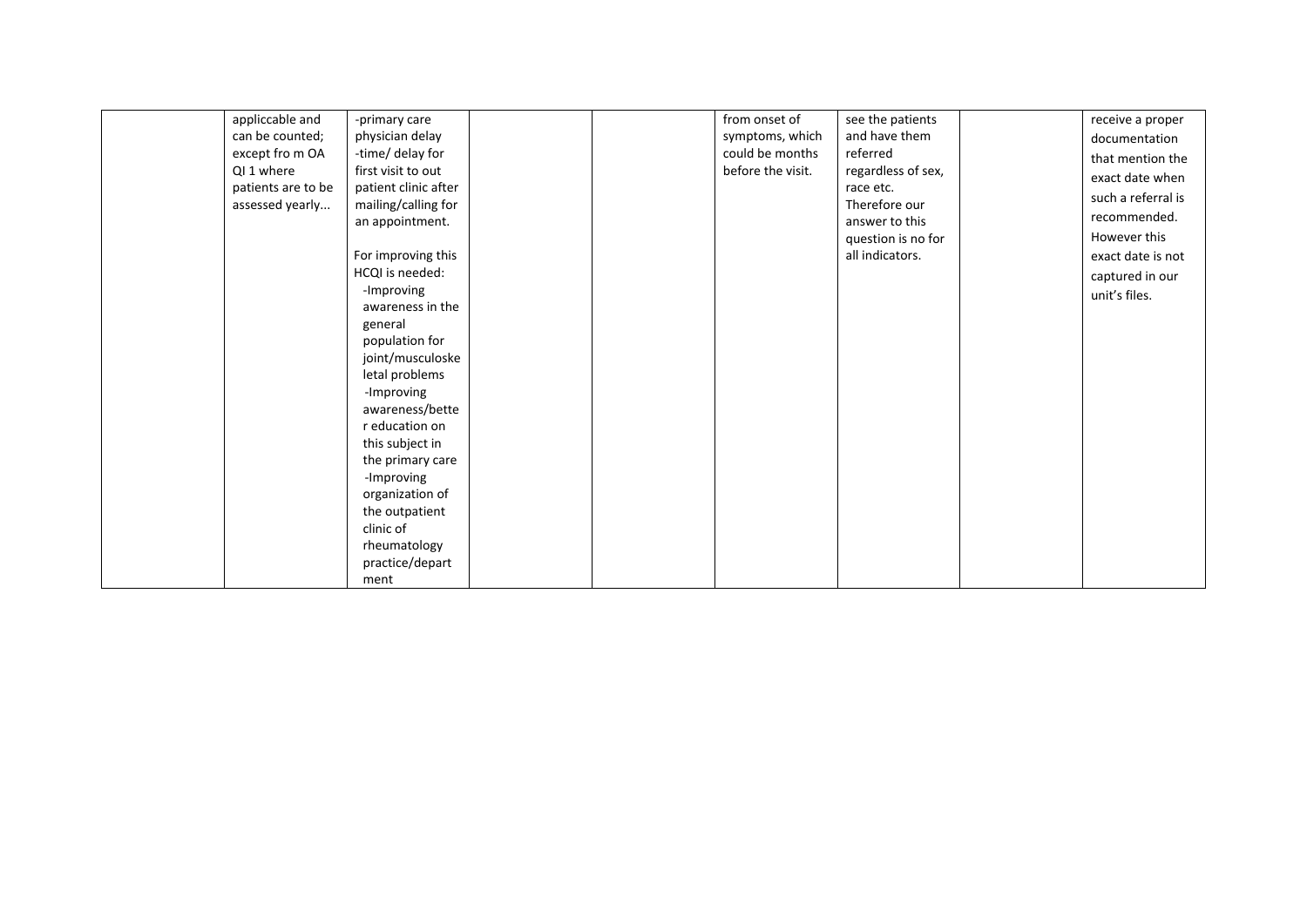Result of audit, **HCQI RA 2:** If <sup>a</sup> patient is newly diagnosed with RA, then, he or she should have <sup>a</sup> scheduled visit to relevant health professionals for education about the natural history, treatment, and self management of the disease within 3 months

|                                                         | Norway | <b>NL</b>                                                                                                                                                 | Italy                                                                                                                                                             | Austria           | Sweden | Italy 2                                                                                                                                                                 | <b>UK</b> | Romania                                                                                                                                                                    |
|---------------------------------------------------------|--------|-----------------------------------------------------------------------------------------------------------------------------------------------------------|-------------------------------------------------------------------------------------------------------------------------------------------------------------------|-------------------|--------|-------------------------------------------------------------------------------------------------------------------------------------------------------------------------|-----------|----------------------------------------------------------------------------------------------------------------------------------------------------------------------------|
| <b>Applicable</b>                                       | yes    | yes                                                                                                                                                       | yes                                                                                                                                                               | yes               | yes    | no                                                                                                                                                                      |           | Yes $(1)$                                                                                                                                                                  |
| Data can be                                             | yes    | yes                                                                                                                                                       | yes                                                                                                                                                               | yes               | yes    | no                                                                                                                                                                      |           | No(2)                                                                                                                                                                      |
| delivered                                               |        |                                                                                                                                                           |                                                                                                                                                                   |                   |        |                                                                                                                                                                         |           |                                                                                                                                                                            |
| Data source                                             |        | register                                                                                                                                                  | patient record                                                                                                                                                    | Register-database |        |                                                                                                                                                                         |           | survey                                                                                                                                                                     |
| How were the                                            |        | estimation                                                                                                                                                | proper calculation                                                                                                                                                | estimation        |        |                                                                                                                                                                         |           | estimation                                                                                                                                                                 |
| figures/values<br>retrieved                             |        |                                                                                                                                                           |                                                                                                                                                                   |                   |        |                                                                                                                                                                         |           |                                                                                                                                                                            |
| <b>Well phrased</b>                                     |        | yes                                                                                                                                                       | yes                                                                                                                                                               | yes               | yes    | yes                                                                                                                                                                     |           | yes                                                                                                                                                                        |
| Important<br>condition                                  |        | yes                                                                                                                                                       | yes                                                                                                                                                               | yes               | yes    | yes                                                                                                                                                                     |           | yes                                                                                                                                                                        |
| Data available in<br>practice                           |        | yes                                                                                                                                                       | yes                                                                                                                                                               | yes               | yes    | no                                                                                                                                                                      |           | no                                                                                                                                                                         |
| <b>Potential to</b><br>facilitate/improvi<br>ng quality |        | yes                                                                                                                                                       | yes                                                                                                                                                               | yes               | yes    | yes                                                                                                                                                                     |           | yes                                                                                                                                                                        |
| Influence unequal<br>health care                        |        | yes                                                                                                                                                       | yes                                                                                                                                                               | no                | yes    | Yes (?)                                                                                                                                                                 |           | yes                                                                                                                                                                        |
| Valid?                                                  |        | yes                                                                                                                                                       | yes                                                                                                                                                               | yes               | yes    | yes                                                                                                                                                                     |           | yes                                                                                                                                                                        |
| Reproducible?                                           |        | yes                                                                                                                                                       | yes                                                                                                                                                               | yes               | yes    | yes                                                                                                                                                                     |           | ues                                                                                                                                                                        |
| <b>Comments</b>                                         |        | All<br>appointments/visi<br>ts to specialists<br>and other health<br>care providers are<br>planned/schedule<br>d and<br>documented in a<br>central agenda | Education by<br>treating<br>rheumatologist<br>during clinical<br>assessment is not<br>gathered. Even if<br>it was included,<br>the results would<br>be unreliable |                   |        | There is not such<br>figure in our<br>institution. These<br>informations are<br>usually given by<br>the<br>rheumatologist at<br>time of diagnosis.<br>However this kind |           | 1&2. Extremely<br>time consuming.<br>Such education is<br>usually delivered<br>by medical leaflets<br>and augmented<br>by short<br>discussion during<br>the regular visit. |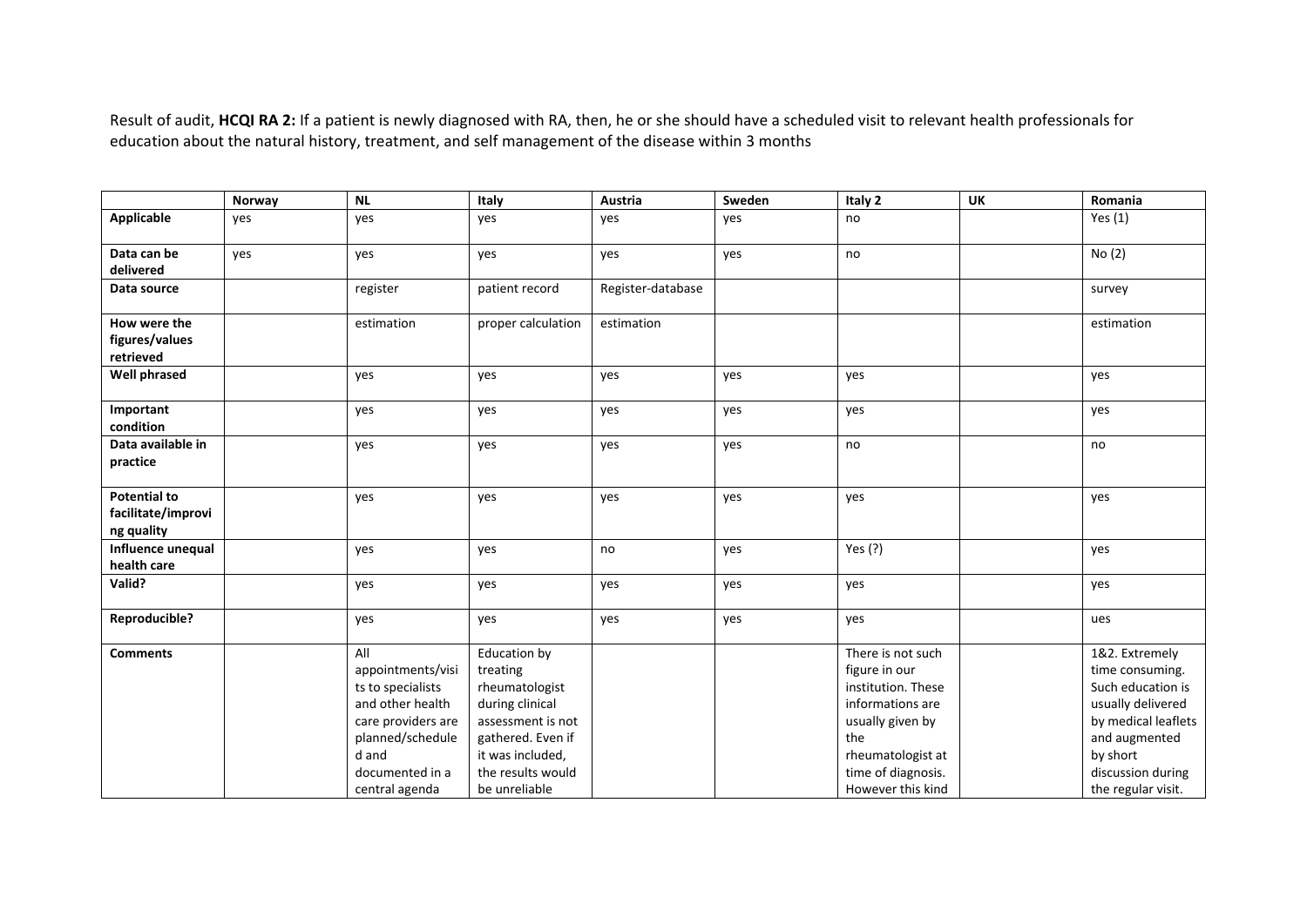|  | because rare of |  | of information is | Not a proper     |
|--|-----------------|--|-------------------|------------------|
|  | selective       |  | not documented    | education unit   |
|  | reporting.      |  | in the patients'  | available. Not   |
|  |                 |  | charts.           | mentioned in the |
|  |                 |  |                   | files.           |
|  |                 |  |                   |                  |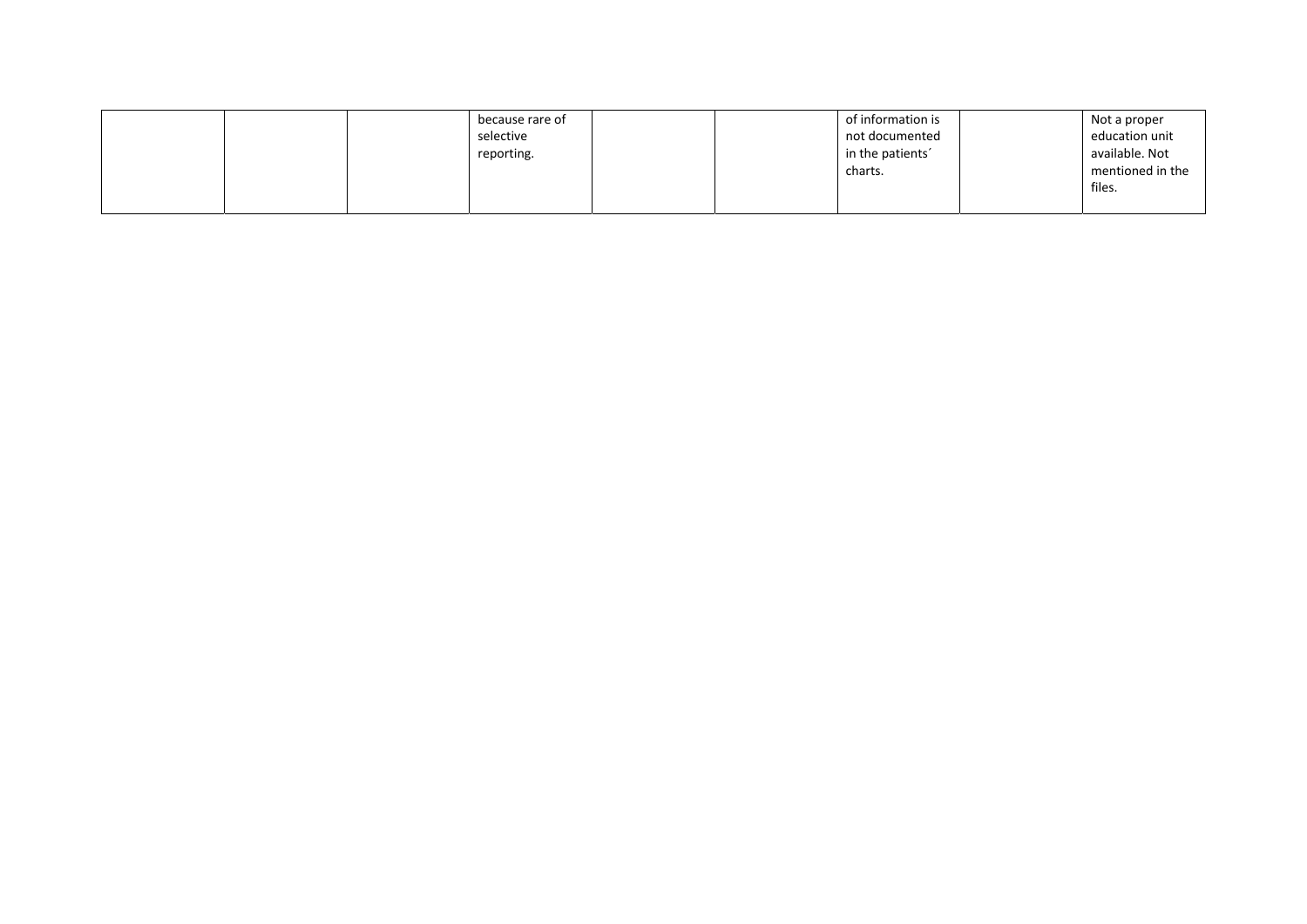Result of audit, **HCQI RA 3:** Rheumatology practices should provide standardized information (written or website) on how <sup>a</sup> patient can contact the practice for urgent consultations (in case of flares/worsening of the disease, serious side effects)

|                     | Norway | <b>NL</b> | Italy | Austria | Sweden | Italy 2   | UK | Romania |
|---------------------|--------|-----------|-------|---------|--------|-----------|----|---------|
| Applicable          | yes    | yes       | yes   | yes     | yes    | yes       |    | no      |
|                     |        |           |       |         |        |           |    |         |
| Is standardized     | ves    | no        | yes   | yes     | no     | yes       |    | no      |
| information         |        |           |       |         |        |           |    |         |
| provided in your    |        |           |       |         |        |           |    |         |
| practice            |        |           |       |         |        |           |    |         |
| <b>Well phrased</b> |        | yes       | yes   | yes     | no     | yes       |    | yes     |
|                     |        |           |       |         |        |           |    |         |
| Important           |        | yes       | yes   | yes     | yes    | yes       |    | yes     |
| condition           |        |           |       |         |        |           |    |         |
| <b>Potential to</b> |        | yes       | yes   | yes     | yes    | yes       |    | yes     |
| facilitate/improvi  |        |           |       |         |        |           |    |         |
| ng quality          |        |           |       |         |        |           |    |         |
| Influence unequal   |        | no        | yes   | no      | no     | yes $(?)$ |    | yes     |
| health care         |        |           |       |         |        |           |    |         |
| Valid?              |        |           | yes   | yes     | yes    | yes       |    | yes     |
|                     |        |           |       |         |        |           |    |         |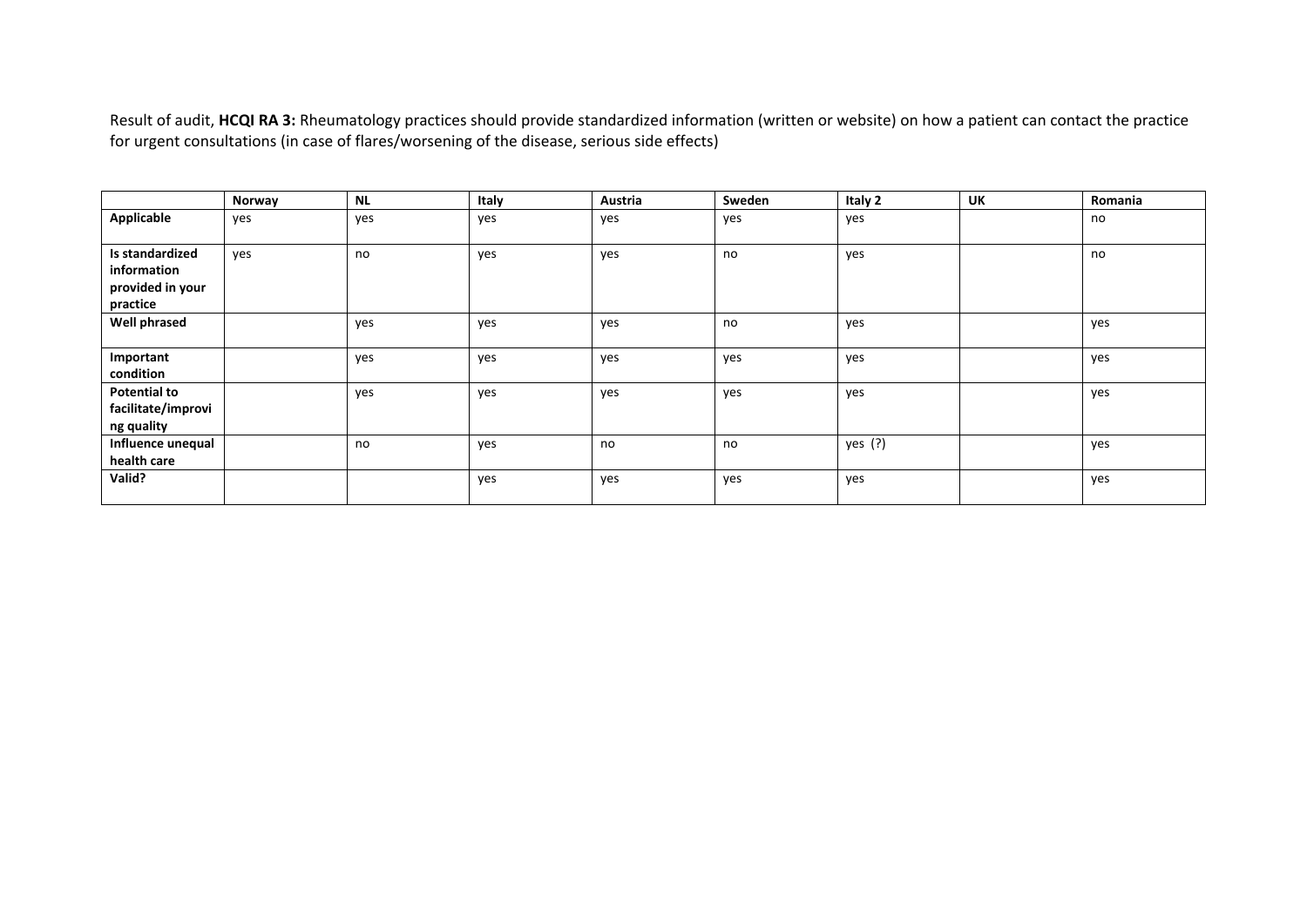| <b>Comments</b> | When a patient<br>comes to our<br>patient clinic<br>he/she receives<br>information (oral<br>and written) and<br>telephone number<br>At this moment<br>the information on<br>the internet site of<br>the hospital<br>provides only<br>names of the | Each patient<br>receives a card<br>with telephone<br>number.<br>Telephone visit:<br>There is always<br>one MD available<br>at the telephone<br>to talk with the<br>patient directly | What is meant by<br>"standardized"?<br>par site? Per<br>country? In<br>Europe?<br>Unsure if non-<br>educated or<br>elderly people will<br>benefit,<br>depending on<br>how information<br>is presented. |  | Usual practice is<br>that such patients<br>have access to the<br>phone number of<br>rheumatology unit<br>or directly the<br>phone number of<br>the<br>rheumatologist. |
|-----------------|---------------------------------------------------------------------------------------------------------------------------------------------------------------------------------------------------------------------------------------------------|-------------------------------------------------------------------------------------------------------------------------------------------------------------------------------------|--------------------------------------------------------------------------------------------------------------------------------------------------------------------------------------------------------|--|-----------------------------------------------------------------------------------------------------------------------------------------------------------------------|
|                 |                                                                                                                                                                                                                                                   |                                                                                                                                                                                     |                                                                                                                                                                                                        |  |                                                                                                                                                                       |
|                 |                                                                                                                                                                                                                                                   |                                                                                                                                                                                     |                                                                                                                                                                                                        |  |                                                                                                                                                                       |
|                 |                                                                                                                                                                                                                                                   |                                                                                                                                                                                     |                                                                                                                                                                                                        |  |                                                                                                                                                                       |
|                 |                                                                                                                                                                                                                                                   |                                                                                                                                                                                     |                                                                                                                                                                                                        |  |                                                                                                                                                                       |
|                 |                                                                                                                                                                                                                                                   |                                                                                                                                                                                     |                                                                                                                                                                                                        |  |                                                                                                                                                                       |
|                 |                                                                                                                                                                                                                                                   |                                                                                                                                                                                     |                                                                                                                                                                                                        |  |                                                                                                                                                                       |
|                 |                                                                                                                                                                                                                                                   |                                                                                                                                                                                     |                                                                                                                                                                                                        |  |                                                                                                                                                                       |
|                 |                                                                                                                                                                                                                                                   |                                                                                                                                                                                     |                                                                                                                                                                                                        |  |                                                                                                                                                                       |
|                 | rheumatologists                                                                                                                                                                                                                                   |                                                                                                                                                                                     |                                                                                                                                                                                                        |  |                                                                                                                                                                       |
|                 | and telephone                                                                                                                                                                                                                                     |                                                                                                                                                                                     |                                                                                                                                                                                                        |  |                                                                                                                                                                       |
|                 | number of the                                                                                                                                                                                                                                     |                                                                                                                                                                                     |                                                                                                                                                                                                        |  |                                                                                                                                                                       |
|                 | hospital and how                                                                                                                                                                                                                                  |                                                                                                                                                                                     |                                                                                                                                                                                                        |  |                                                                                                                                                                       |
|                 | make appointment                                                                                                                                                                                                                                  |                                                                                                                                                                                     |                                                                                                                                                                                                        |  |                                                                                                                                                                       |
|                 | with doctors and                                                                                                                                                                                                                                  |                                                                                                                                                                                     |                                                                                                                                                                                                        |  |                                                                                                                                                                       |
|                 | nurses.                                                                                                                                                                                                                                           |                                                                                                                                                                                     |                                                                                                                                                                                                        |  |                                                                                                                                                                       |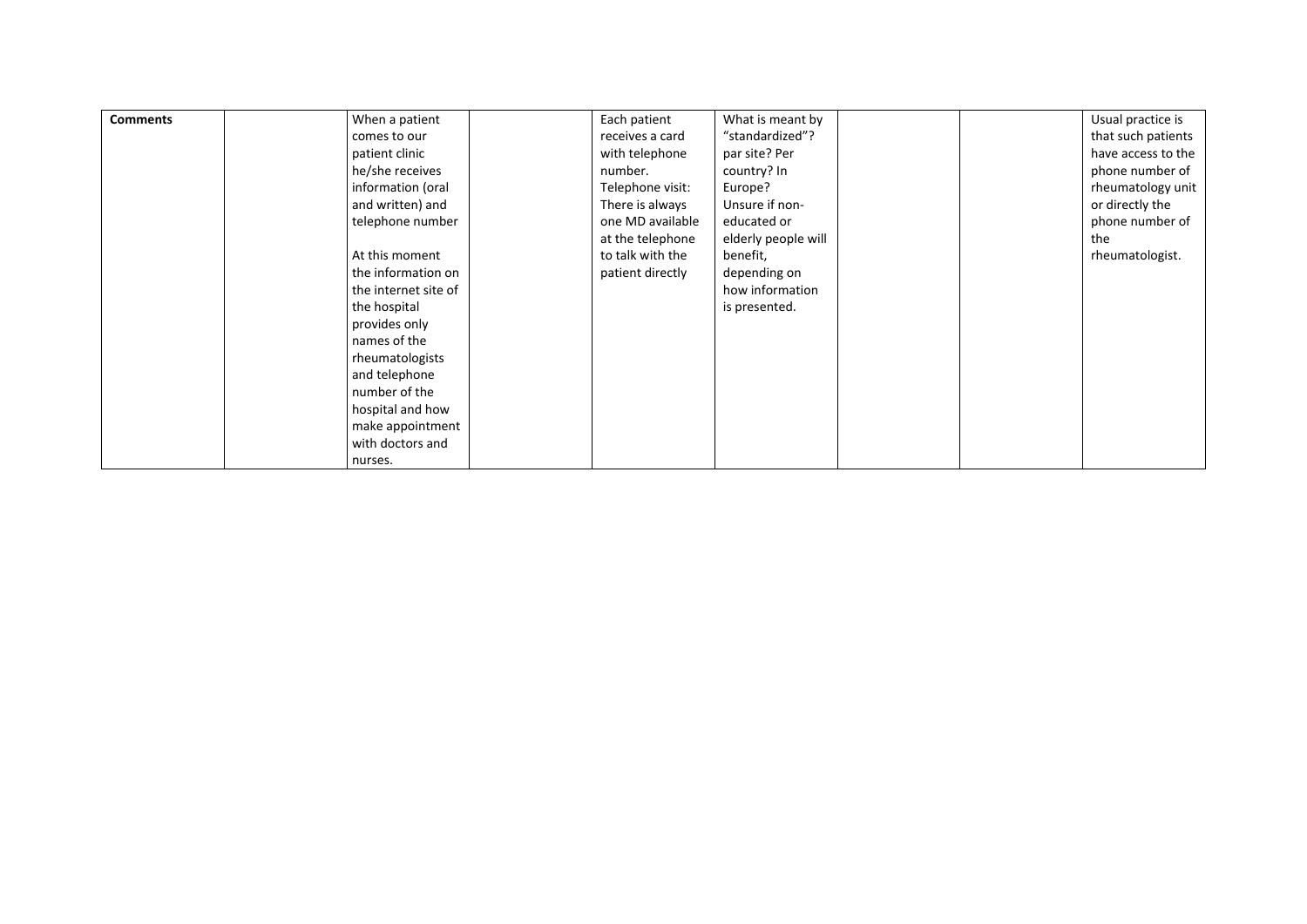Result of audit, **HCQI RA 4:**

a) If <sup>a</sup> patient is diagnosed with RA and remission (DAS 28 <2.6) **is not attained** then <sup>a</sup> follow up visit should be scheduled by <sup>a</sup> rheumatologist within 3 months.

b) If <sup>a</sup> patient is diagnosed with RA and the target of low disease activity/persistent remission **is attained** then <sup>a</sup> rheumatologist or <sup>a</sup> specialized nurse in rheumatology should schedule follow up visits at least once <sup>a</sup> year.

|                                                         | Norway | <b>NL</b>           | Italy                      | <b>Austria</b>    | Sweden             | Italy 2                             | UK | Romania            |
|---------------------------------------------------------|--------|---------------------|----------------------------|-------------------|--------------------|-------------------------------------|----|--------------------|
| <b>Applicable</b>                                       | yes    | yes                 | yes                        | yes               | yes                | yes                                 |    | yes                |
| Data can be<br>delivered                                | yes    | yes                 | yes                        | yes               | yes                | yes                                 |    | yes                |
| Data source                                             |        | patient record      | register<br>patient record | Register-database |                    | Patient record                      |    | Patient record     |
| How were the<br>figures/values<br>retrieved             |        | estimation          | estimation                 | estimation        |                    | Proper calculation<br>(potentially) |    | Proper calculation |
| <b>Well phrased</b>                                     |        | yes                 | yes                        | yes               | no                 | yes                                 |    | yes                |
| Important<br>condition                                  |        | yes                 | yes                        | yes               | yes                | yes                                 |    | yes                |
| Data available in<br>practice                           |        | yes                 | yes                        | yes               | yes                | yes                                 |    | yes                |
| <b>Potential to</b><br>facilitate/improvi<br>ng quality |        | yes                 | yes                        | yes               | yes                | yes                                 |    | yes                |
| Influence unequal<br>health care                        |        | yes                 | yes                        | no                | yes                | no                                  |    | yes                |
| Valid?                                                  |        | yes                 | yes                        | yes               | yes                | yes                                 |    | yes                |
| Reproducible?                                           |        | yes                 | no                         | yes               | yes                | yes                                 |    | yes                |
| <b>Comments</b>                                         |        | In fact there are 2 | RA patients in my          |                   | Problem that it is |                                     |    |                    |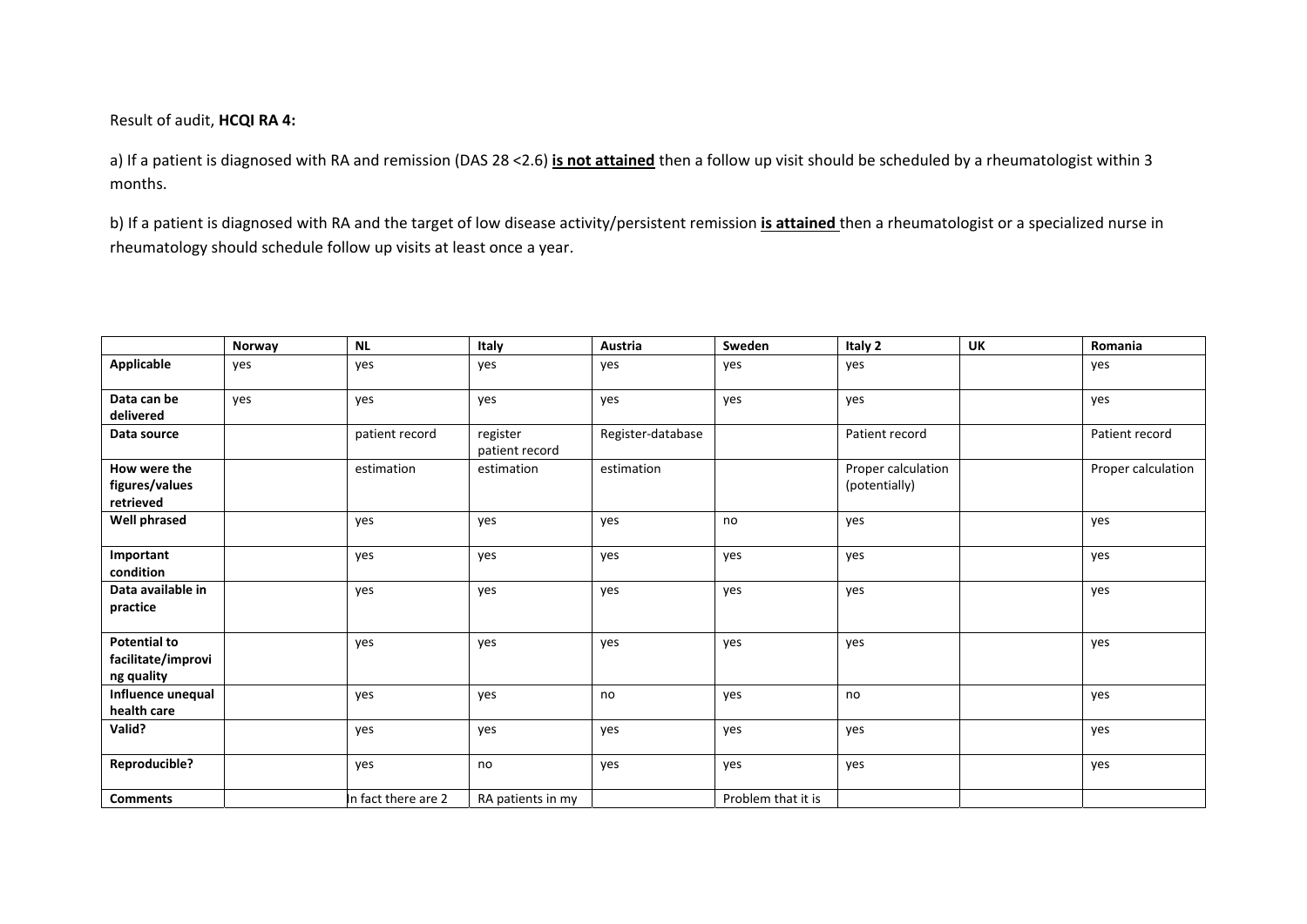| items:               | institution follow      | two indicators in |  |  |
|----------------------|-------------------------|-------------------|--|--|
| 4A) patients not in  | 3 different             | one.              |  |  |
| remission seen       | pathways:               |                   |  |  |
| within 3 months      | general-early           |                   |  |  |
| And                  | arthritis clinic-       |                   |  |  |
| 4B) patients in      | biologics clinic.       |                   |  |  |
| remission seen       | I calculate follow-     |                   |  |  |
| within one year      | up visits for           |                   |  |  |
|                      | general using           |                   |  |  |
| Both parameters      | visits effectively      |                   |  |  |
| are influenced by    | attended.               |                   |  |  |
| preferences by the   | For EAC and BIO         |                   |  |  |
| patient:             | visits are fixed, so    |                   |  |  |
| Several patients are | I computed time         |                   |  |  |
| satisfied by the     | of the scheduled        |                   |  |  |
| improvement (even    | visit rather than       |                   |  |  |
| if the improvement   | the effectively         |                   |  |  |
| doesn't mean         | attended visit.         |                   |  |  |
| remission)           | I could recalculate     |                   |  |  |
|                      | this indicator          |                   |  |  |
| Several patients     | more accurately         |                   |  |  |
| prefer a longer      | by linking two          |                   |  |  |
| interval between     | electronic flows of     |                   |  |  |
| visits               | information.            |                   |  |  |
|                      | Further, in RA and      |                   |  |  |
|                      | <b>BIO</b> remission is |                   |  |  |
|                      | defined according       |                   |  |  |
|                      | to DAS 28, while        |                   |  |  |
|                      | GEN according to        |                   |  |  |
|                      | treating physician.     |                   |  |  |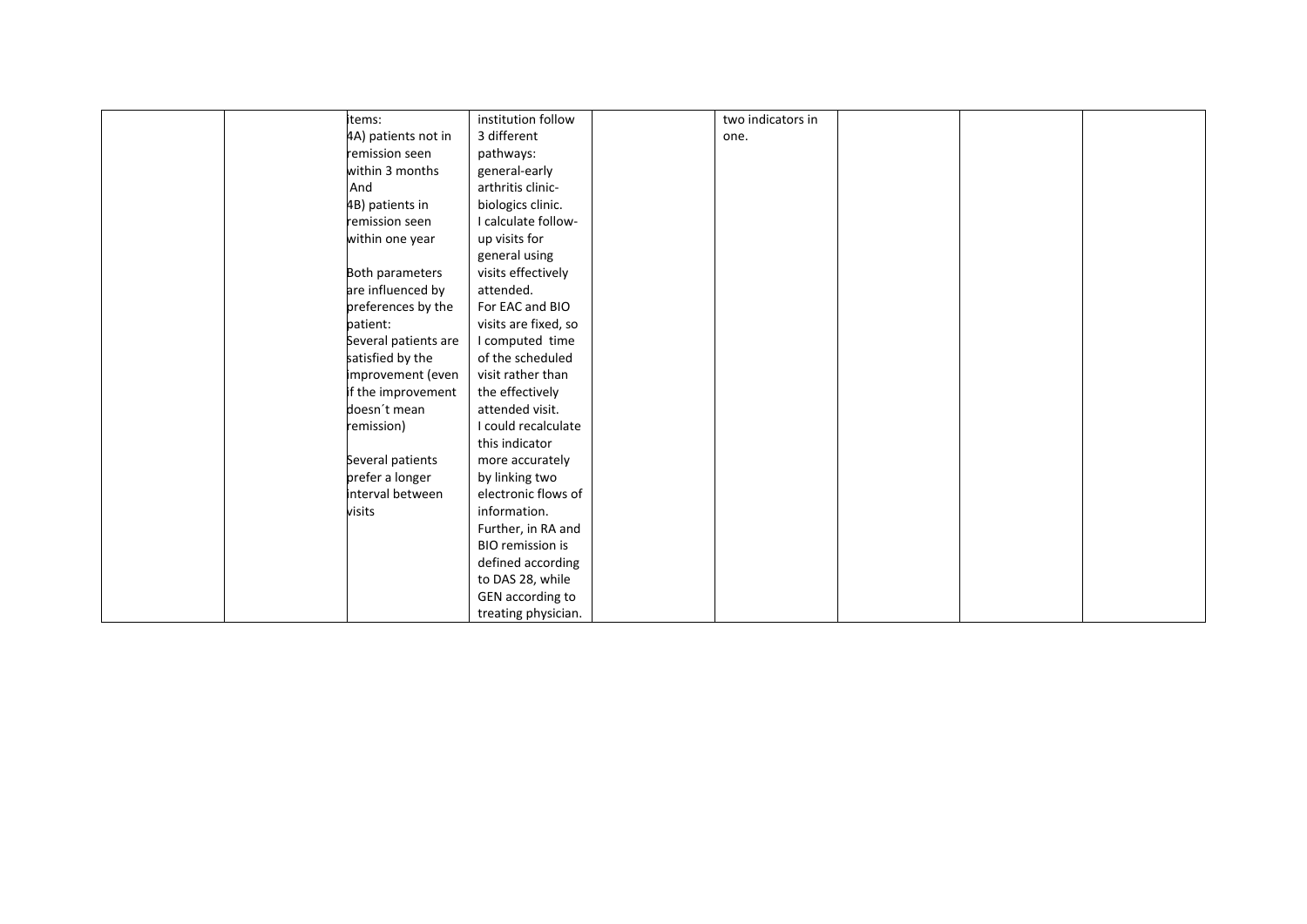Result of audit, **HCQI RA 5:** If <sup>a</sup> patient is diagnosed with RA and has failed to respond to pharmacological and non pharmacological therapy then the patient should be assessed by an orthopedic surgeon within 3 months if there are joint damage/soft tissue problems that may be solved by surgery.

|                       | Norway | <b>NL</b>            | Italy              | Austria        | Sweden                 | Italy 2        | <b>UK</b> | Romania           |
|-----------------------|--------|----------------------|--------------------|----------------|------------------------|----------------|-----------|-------------------|
| <b>Applicable</b>     | yes    | yes                  | no                 | yes            | yes                    | yes            |           | yes               |
| Data can be           | yes    | no                   | no                 | yes            | yes                    | yes            |           | no                |
| delivered             |        |                      |                    |                |                        |                |           |                   |
| Data source           |        | patient record       |                    | Patient record |                        | Patient record |           | survey            |
|                       |        |                      |                    |                |                        |                |           |                   |
| How were the          |        | estimation           |                    | estimation     |                        | random         |           | estimation        |
| figures/values        |        |                      |                    |                |                        |                |           |                   |
| retrieved             |        |                      |                    |                |                        |                |           |                   |
| <b>Well phrased</b>   |        | yes                  | yes                | yes            | no                     | yes            |           | No(1)             |
|                       |        |                      |                    |                |                        |                |           |                   |
| Important             |        | yes                  | yes                | yes            | yes                    | yes            |           | yes               |
| condition             |        |                      |                    |                |                        |                |           |                   |
| Data available in     |        | no                   | no                 | yes            | yes                    | yes            |           | yes               |
| practice              |        |                      |                    |                |                        |                |           |                   |
|                       |        |                      |                    |                |                        |                |           |                   |
| <b>Potential to</b>   |        | no                   | yes                | yes            | yes                    | yes            |           | yes               |
| facilitate/improvi    |        |                      |                    |                |                        |                |           |                   |
| ng quality            |        |                      |                    |                |                        |                |           |                   |
| Influence unequal     |        | no                   | yes                | no             | yes                    | no             |           | yes               |
| health care<br>Valid? |        |                      |                    |                |                        |                |           |                   |
|                       |        | No answer            | yes                | yes            | Depending on           | yes            |           | yes               |
|                       |        |                      |                    |                | phrasing, see<br>below |                |           |                   |
| Reproducible?         |        | no                   |                    | yes            | no                     | yes            |           | yes               |
|                       |        |                      |                    |                |                        |                |           |                   |
| <b>Comments</b>       |        | I think that in      | The flows of       |                | Why only those         |                |           | 1. Commune        |
|                       |        | many situations it   | information are    |                | who have failed to     |                |           | practice varies   |
|                       |        | is very difficult to | not retrievable at |                | respond to             |                |           | widely. There is  |
|                       |        | determine if a       | practice level     |                | treatment?             |                |           | not a clear       |
|                       |        | joint problem in a   | neither for        |                | Orthopedic             |                |           | definition of "   |
|                       |        | RA patient can be    | numerator nor for  |                | problems could         |                |           | joint damage/soft |
|                       |        | solved by surgery.   | denominator.       |                | arise also in those    |                |           | tissue problems   |
|                       |        | First if there is OA | Numerator: this    |                | not responding to      |                |           | that may be       |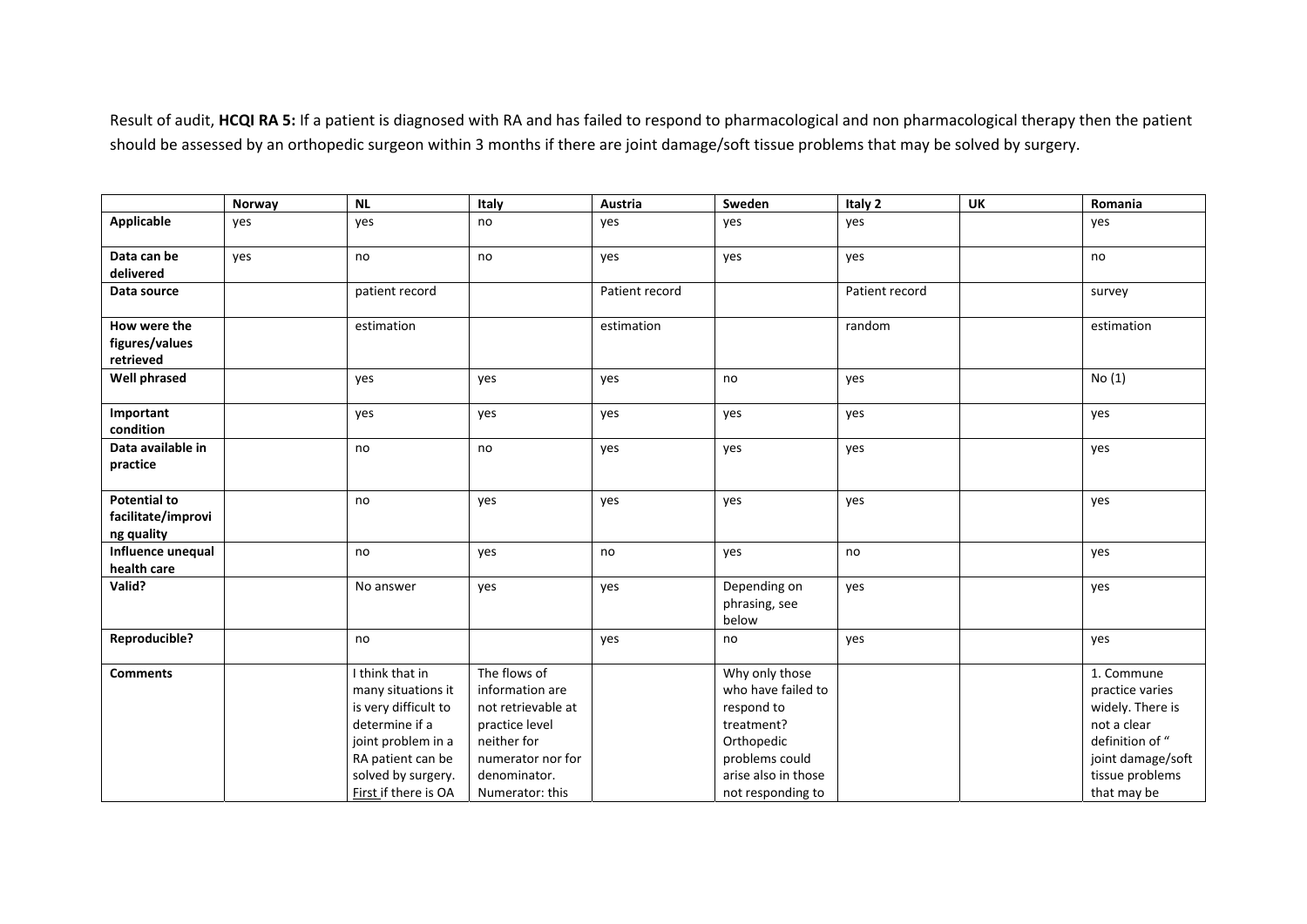|  | acetaminophen (?)     | information is not | treatment         |  | solved by           |
|--|-----------------------|--------------------|-------------------|--|---------------------|
|  | or NASAID can be      | linked between     |                   |  | surgery". Better to |
|  | given (and not        | different          | Hard to say what  |  | introduce surgery   |
|  | DMARDS or             | practices, even    | problems could be |  | consultation in     |
|  | biological            | though it could be | solved by surgery |  | the normal          |
|  | Second if there is    | gathered using     |                   |  | evaluation          |
|  | active arthritis      | administrative     |                   |  | package of ANY      |
|  | there is still ??? if | data. Identifying  |                   |  | RA patient.         |
|  | surgical              | the referral to    |                   |  |                     |
|  | intervention such     | other hospitals is |                   |  |                     |
|  | as synovectomy ??     | even more          |                   |  |                     |
|  | a consecutive         | difficult.         |                   |  |                     |
|  | intervention such     | Denominator: this  |                   |  |                     |
|  | as immobilization     | information is not |                   |  |                     |
|  | is useful             | reliably collected |                   |  |                     |
|  | Furthermore it is     | and very difficult |                   |  |                     |
|  | very difficult to     | to extract.        |                   |  |                     |
|  | collect data,         | A specific survey  |                   |  |                     |
|  | because almost all    | on a sample of     |                   |  |                     |
|  | patient records       | patients should be |                   |  |                     |
|  | should be             | done.              |                   |  |                     |
|  | evaluated and         |                    |                   |  |                     |
|  | objective criteria    |                    |                   |  |                     |
|  | are not available.    |                    |                   |  |                     |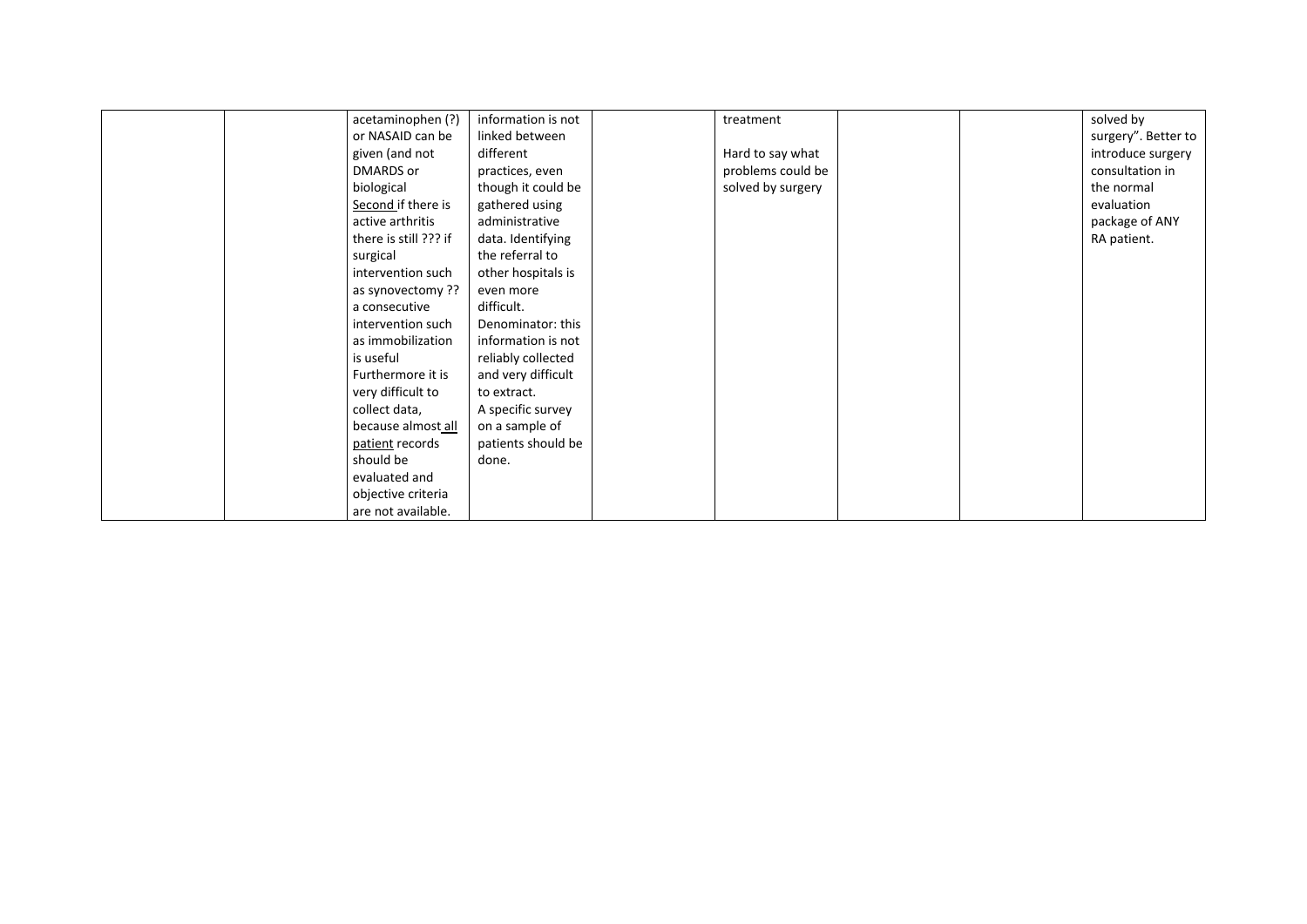Result of audit, **HCQI RA 6:** If <sup>a</sup> patient is diagnosed with RA, then <sup>a</sup> rheumatologist and/or relevant health professionals from the multidisciplinary team should assess and document the following variables: <sup>a</sup> measure of **disease activity** such as composite scores like DAS 28 or any of its variants CDAI or S‐DAI, **structural damage** (using the best available method, e.g. <sup>x</sup>‐ray, MRI, ultrasound), **functional status**, (e.g.HAQ), and **participation in the labor force**. The assessment and documentation should occur at baseline and thereafter at appropriate time intervals

|                                                         | Norway | <b>NL</b>                                                                                                                                   | Italy                                                                                                                   | Austria                                                                                                                               | Sweden | Italy 2                                                                                                         | <b>UK</b> | Romania                                                                     |
|---------------------------------------------------------|--------|---------------------------------------------------------------------------------------------------------------------------------------------|-------------------------------------------------------------------------------------------------------------------------|---------------------------------------------------------------------------------------------------------------------------------------|--------|-----------------------------------------------------------------------------------------------------------------|-----------|-----------------------------------------------------------------------------|
| <b>Applicable</b>                                       | yes    | yes                                                                                                                                         | yes                                                                                                                     | yes                                                                                                                                   | yes    | yes                                                                                                             |           | yes                                                                         |
| Data can be<br>delivered                                | yes    | no                                                                                                                                          | yes                                                                                                                     | yes                                                                                                                                   | yes    | yes                                                                                                             |           | yes                                                                         |
| Data source                                             |        | patient record                                                                                                                              | register                                                                                                                | Register-database                                                                                                                     |        | Patient record                                                                                                  |           | Patient record                                                              |
| How were the<br>figures/values<br>retrieved             |        | estimation                                                                                                                                  | proper calculation                                                                                                      | Proper calculation                                                                                                                    |        | Proper calculation                                                                                              |           | Proper calculation                                                          |
| <b>Well phrased</b>                                     |        | yes                                                                                                                                         | yes                                                                                                                     | yes                                                                                                                                   | yes    | yes                                                                                                             |           | yes                                                                         |
| Important<br>condition                                  |        | yes                                                                                                                                         | yes                                                                                                                     | yes                                                                                                                                   | yes    | yes                                                                                                             |           | yes                                                                         |
| Data available in<br>practice                           |        | yes apart from<br>functional status                                                                                                         | no                                                                                                                      | yes                                                                                                                                   | yes    | yes                                                                                                             |           | yes                                                                         |
| <b>Potential to</b><br>facilitate/improvi<br>ng quality |        | yes                                                                                                                                         | yes                                                                                                                     | yes                                                                                                                                   | yes    | yes                                                                                                             |           | yes                                                                         |
| Influence unequal<br>health care                        |        | No see remark 2                                                                                                                             | yes                                                                                                                     | no                                                                                                                                    | yes    | no                                                                                                              |           | yes                                                                         |
| Valid?                                                  |        | No answer                                                                                                                                   | yes                                                                                                                     | yes                                                                                                                                   | yes    | yes                                                                                                             |           | yes                                                                         |
| Reproducible?                                           |        | No answer                                                                                                                                   | no                                                                                                                      | yes                                                                                                                                   | yes    | yes                                                                                                             |           | yes                                                                         |
| <b>Comments</b>                                         |        | In our clinic we<br>measure disease<br>activity ((DAS 28,<br>patient in a study<br>DAS) almost every<br>3 or 4 months,<br>structural damage | Inclusion of<br>participation in<br>the labor market<br>makes this<br>indicator<br>unbalanced for<br>data collection in | Participation in<br>the labor force is<br>not assessed and<br>documented at<br>each clinical visit-<br>Could the labor be<br>an extra |        | Yes for all except<br>labor force.<br>Disease activity<br>and HAQ are<br>evaluated<br>regularly,<br>radiography |           | Normal current<br>practice in our<br>unit but not in all<br>Romanian units. |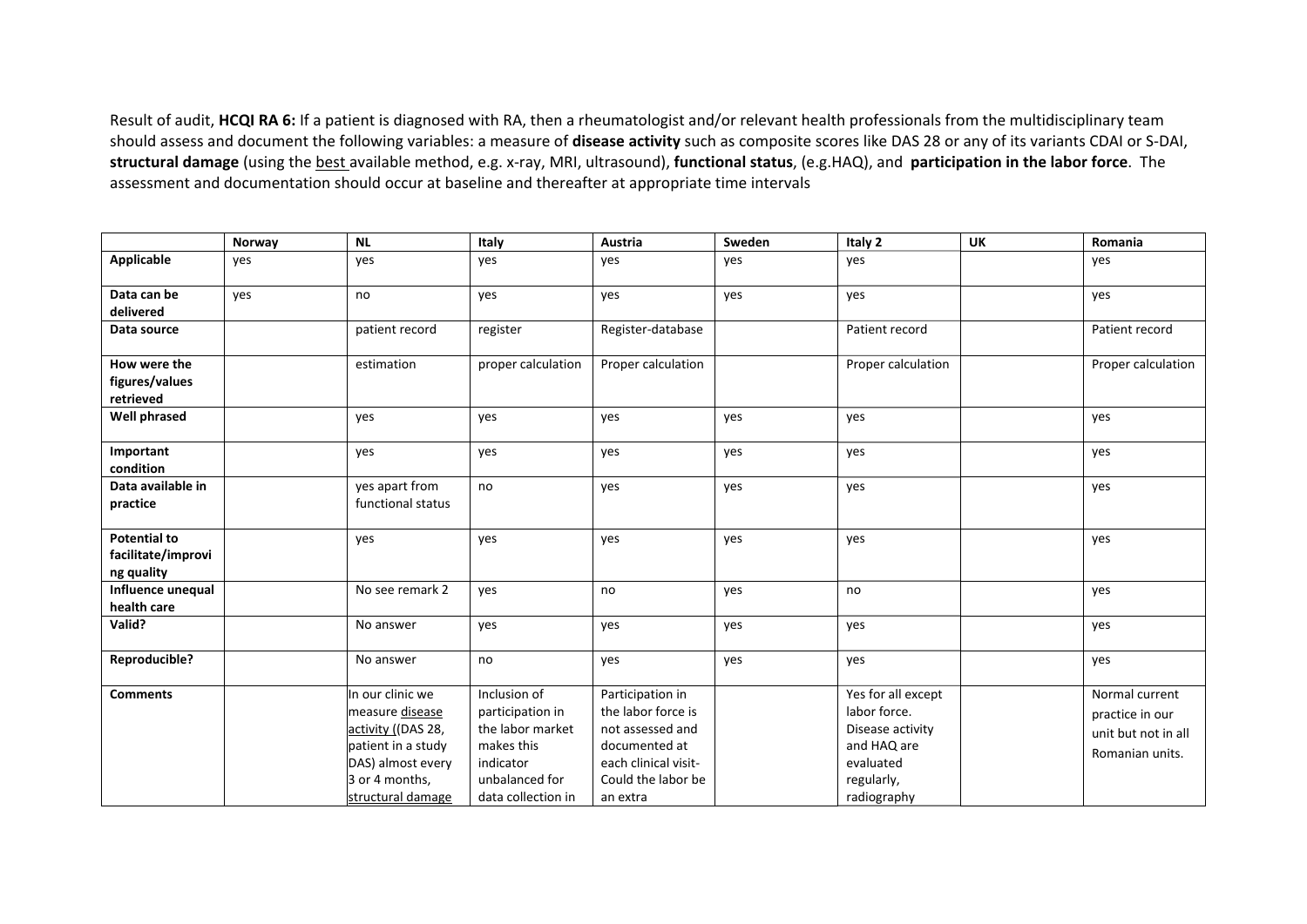|  | once a year, but      | our registers or      | question?? | and/or MR at      |  |
|--|-----------------------|-----------------------|------------|-------------------|--|
|  | <b>HAQ</b> functional | clinical records.     |            | baseline and less |  |
|  | status is not         | This indicator        |            | frequently during |  |
|  | determined            | imply a similar       |            | follow up         |  |
|  | Information on        | weight for every      |            |                   |  |
|  | participation in      | item (DAS, HAQ,       |            |                   |  |
|  | labor force is        | X-ray and labor       |            |                   |  |
|  | collected.            | force                 |            |                   |  |
|  |                       | participation)        |            |                   |  |
|  | There is a problem    | which could be        |            |                   |  |
|  | to determine          | questionable.         |            |                   |  |
|  | functional satus in   | Computing this        |            |                   |  |
|  | patients who don't    | indicator without     |            |                   |  |
|  | speak or              | labor force           |            |                   |  |
|  | understand English    | participation is      |            |                   |  |
|  | language (or          | higher than 90%.      |            |                   |  |
|  | language in specific  | It indicates that it  |            |                   |  |
|  | country)              | is a missing item     |            |                   |  |
|  |                       | in our assessment,    |            |                   |  |
|  |                       | so that our quality   |            |                   |  |
|  |                       | turns out to be       |            |                   |  |
|  |                       | poor. In brief I feel |            |                   |  |
|  |                       | that this indicator   |            |                   |  |
|  |                       | is very stringent     |            |                   |  |
|  |                       | patients fulfilling   |            |                   |  |
|  |                       | the criterion are     |            |                   |  |
|  |                       | clearly well          |            |                   |  |
|  |                       | assessed, but         |            |                   |  |
|  |                       | quite a few           |            |                   |  |
|  |                       | patients without a    |            |                   |  |
|  |                       | positive QI are       |            |                   |  |
|  |                       | well assessed too.    |            |                   |  |
|  |                       | Due to lack of        |            |                   |  |
|  |                       | systematic            |            |                   |  |
|  |                       | assessment of         |            |                   |  |
|  |                       | labor force           |            |                   |  |
|  |                       | participation         |            |                   |  |
|  |                       | longitudinal          |            |                   |  |
|  |                       | evaluation is not     |            |                   |  |
|  |                       | available in our      |            |                   |  |
|  |                       | setting.              |            |                   |  |
|  |                       |                       |            |                   |  |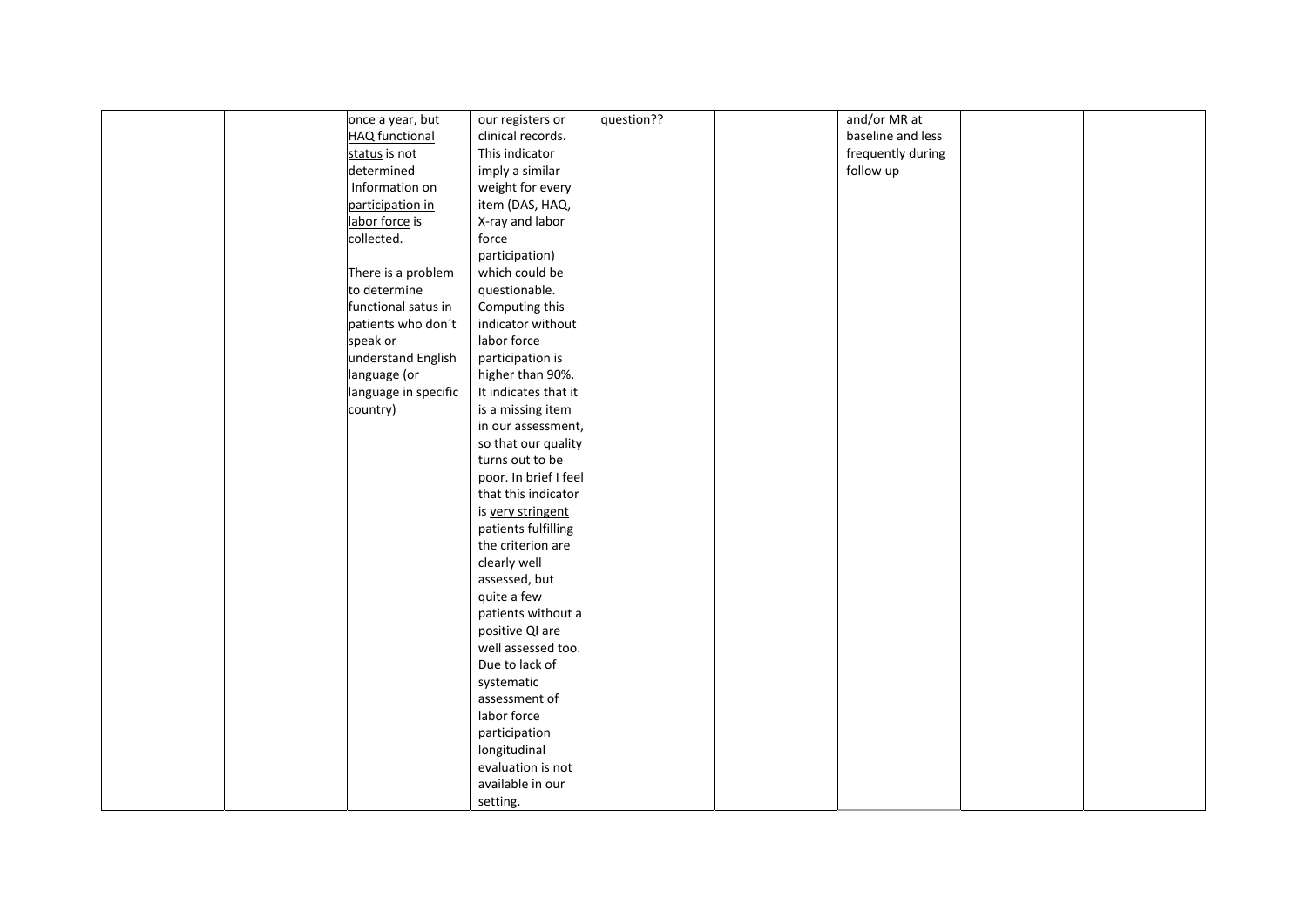Result of audit, **HCQI RA 7:** If <sup>a</sup> patient is newly diagnosed with RA then <sup>a</sup> treatment plan should be developed and documented and <sup>a</sup> realistic target should be identified by the rheumatologist and/or relevant health professionals and the patient at baseline. Treatment outcome should be evaluated regularly and treatment plan and target should be revised as needed.

|                                                  | Norway | <b>NL</b>                                                                                                                             | Italy                                                                                                                                       | Austria            | Sweden                                                                                                              | Italy 2            | <b>UK</b> | Romania                                                                                                                            |
|--------------------------------------------------|--------|---------------------------------------------------------------------------------------------------------------------------------------|---------------------------------------------------------------------------------------------------------------------------------------------|--------------------|---------------------------------------------------------------------------------------------------------------------|--------------------|-----------|------------------------------------------------------------------------------------------------------------------------------------|
| Applicable                                       | yes    | no                                                                                                                                    | yes                                                                                                                                         | yes                | no                                                                                                                  | yes                |           | yes                                                                                                                                |
| Data can be<br>delivered                         | yes    | no                                                                                                                                    | yes                                                                                                                                         | yes                | no                                                                                                                  | yes                |           | yes                                                                                                                                |
| Data source                                      |        | no answer                                                                                                                             | patient record                                                                                                                              |                    | $\overline{\phantom{a}}$                                                                                            |                    |           | Patient record                                                                                                                     |
| How were the<br>figures/values<br>retrieved      |        | no answer                                                                                                                             | random                                                                                                                                      | Proper calculation | $\omega$                                                                                                            | Patient record     |           | Proper calculation                                                                                                                 |
| Well phrased                                     |        | yes                                                                                                                                   | yes                                                                                                                                         | yes                |                                                                                                                     | Proper calculation |           | yes                                                                                                                                |
| Important<br>condition                           |        | yes                                                                                                                                   | yes                                                                                                                                         | yes                |                                                                                                                     | yes                |           | yes                                                                                                                                |
| Data available in<br>practice                    |        | no                                                                                                                                    | yes                                                                                                                                         | yes                |                                                                                                                     | yes                |           | yes                                                                                                                                |
| Potential to<br>facilitate/improvin<br>g quality |        | no                                                                                                                                    | yes                                                                                                                                         |                    |                                                                                                                     | yes                |           | yes                                                                                                                                |
| Influence unequal<br>health care                 |        | no                                                                                                                                    | yes                                                                                                                                         | no                 |                                                                                                                     | no                 |           | yes                                                                                                                                |
| Valid?                                           |        | no                                                                                                                                    | yes                                                                                                                                         | yes                |                                                                                                                     | yes                |           | yes                                                                                                                                |
| Reproducible?                                    |        | no                                                                                                                                    | yes                                                                                                                                         | yes                |                                                                                                                     | yes                |           | yes                                                                                                                                |
| Comments                                         |        | The answer to the<br>question is<br>depending on<br>what is ment with<br>treatment plan<br>and realistic<br>target. We do<br>document | In our clinical<br>records<br>therapeutic plan<br>and target are<br>systematically not<br>reported, though I<br>well know that<br>treatment |                    | How detailed<br>should a<br>"treatment plan"<br>be? Need to<br>define what is<br>meant.<br><b>Described in SOC!</b> |                    |           | Treatment target<br>is usually not<br>related to Patient<br>reported<br>outcomes but to<br>"doctors' scores".<br>The definition of |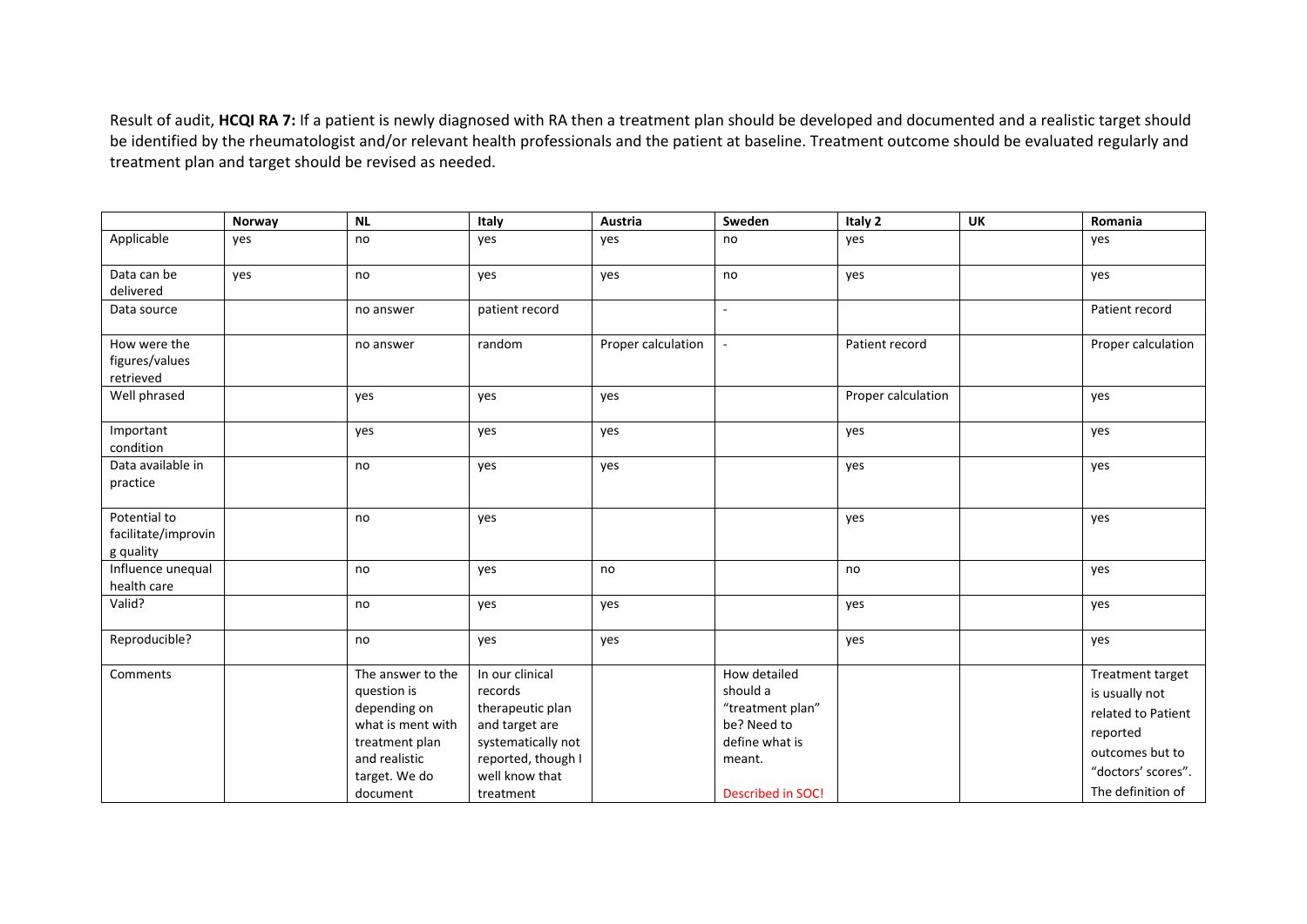| therapy, specific   | strategy and       |  |  | target should be |
|---------------------|--------------------|--|--|------------------|
| laboratory          | target are         |  |  | more patient     |
| monitoring and      | systematically     |  |  | centered.        |
| treatment           | applied and        |  |  |                  |
| monitoring and      | shared with        |  |  |                  |
| hope that           | patients.          |  |  |                  |
| parameters for      | Rather than a      |  |  |                  |
| disease activity    | negative result it |  |  |                  |
| will improve, and   | strengthens the    |  |  |                  |
| if not we increase  | utility of HCQIs.  |  |  |                  |
| the dose of         |                    |  |  |                  |
| medication or       |                    |  |  |                  |
| switch therapy      |                    |  |  |                  |
| within 2-3          |                    |  |  |                  |
| months. We don't    |                    |  |  |                  |
| have exact          |                    |  |  |                  |
| schedules for an    |                    |  |  |                  |
| individual patient. |                    |  |  |                  |
|                     |                    |  |  |                  |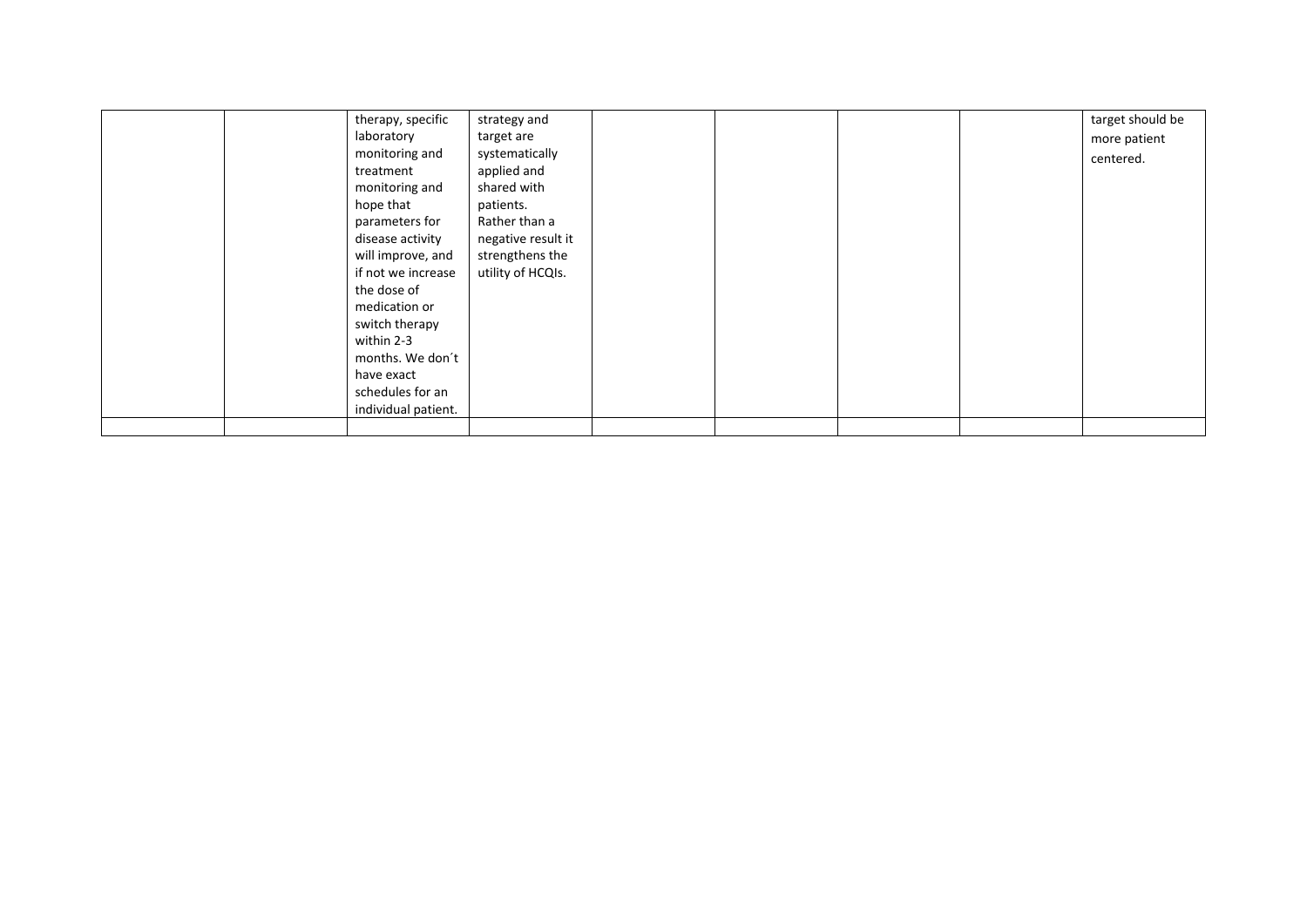Result of audit, **HCQI RA 8:** If <sup>a</sup> patient is diagnosed with RA then review of comorbidities, adverse events and risk factors related to pharmacological therapy should be performed at least yearly

|                                                         | Norway | $\overline{NL}$                                                                               | Italy                                                                                      | Austria        | Sweden                                                                                                 | Italy 2            | <b>UK</b> | Romania                                                                                                        |
|---------------------------------------------------------|--------|-----------------------------------------------------------------------------------------------|--------------------------------------------------------------------------------------------|----------------|--------------------------------------------------------------------------------------------------------|--------------------|-----------|----------------------------------------------------------------------------------------------------------------|
| Applicable                                              | yes    | yes                                                                                           | yes                                                                                        | yes            | yes                                                                                                    | yes                |           | yes                                                                                                            |
| Data can be<br>delivered                                | yes    | yes                                                                                           | yes                                                                                        | yes            | yes                                                                                                    | yes                |           | yes                                                                                                            |
| Data source                                             |        | Register (registry<br>for complication<br>will be<br>introduced),<br>Patient record.          | patient record                                                                             | Patient record |                                                                                                        | Patient record     |           | survey                                                                                                         |
| How were the<br>figures/values<br>retrieved             |        | estimation                                                                                    | random                                                                                     | estimation     |                                                                                                        | Proper calculation |           | estimation                                                                                                     |
| <b>Well phrased</b>                                     |        | no                                                                                            | yes                                                                                        | yes            | yes                                                                                                    | yes                |           | yes                                                                                                            |
| Important<br>condition                                  |        | yes                                                                                           | yes                                                                                        | yes            | yes                                                                                                    | yes                |           | yes                                                                                                            |
| Data available in<br>practice                           |        | yes                                                                                           | yes                                                                                        | yes            | yes                                                                                                    | yes                |           | No(1)                                                                                                          |
| <b>Potential to</b><br>facilitate/improvin<br>g quality |        | yes                                                                                           | yes                                                                                        | yes            | yes                                                                                                    | yes                |           | yes                                                                                                            |
| Influence unequal<br>health care                        |        | no                                                                                            | yes                                                                                        | no             | yes                                                                                                    | no                 |           | yes                                                                                                            |
| Valid?                                                  |        | yes                                                                                           | yes                                                                                        | yes            | yes                                                                                                    | yes                |           | yes                                                                                                            |
| Reproducible?                                           |        | yes                                                                                           | yes                                                                                        | yes            | yes                                                                                                    | yes                |           | yes                                                                                                            |
| <b>Comments</b>                                         |        | Well phrased:<br>maybe to many<br>different elements<br>in one question-<br>on the other hand | In our clinical<br>records a formal<br>review of<br>comorbidities or<br>side effect is not |                | The feasibility of<br>this is depending<br>on how often you<br>have decided to<br>see the patients. Is |                    |           | 1. Usually done<br><b>AND SPECIFICALLY</b><br><b>MENTIONED IN</b><br>THEIR FILES for all<br>patients receiving |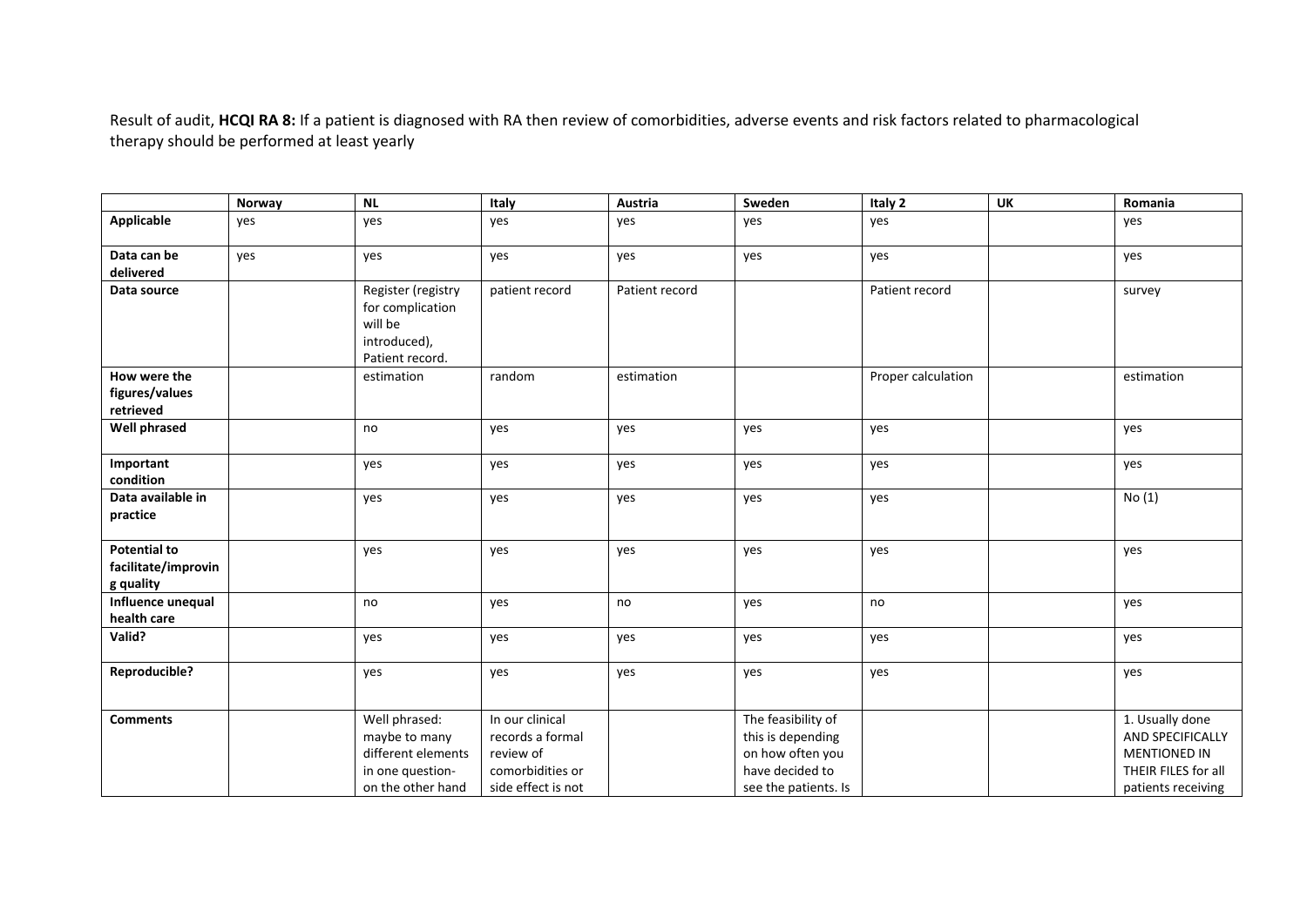|  | not all elements | reported.           | it really necessary |  | biologics; usually  |
|--|------------------|---------------------|---------------------|--|---------------------|
|  | are necessary    | Rather than a       | to see a well       |  | done but NOT        |
|  |                  | negative result it  | treated patient     |  | SPECIFICALLY        |
|  | Influence on     | strengthens the     | once a year or      |  | <b>MENTIONED IN</b> |
|  | health care. Not | utility of HCQIs to | should they be      |  | THEIR FILES for the |
|  | understanding    | improve QoC.        | asked to contact    |  | rest of the         |
|  | language may     |                     | when problem        |  | patients.           |
|  | interfere with   |                     | arise.              |  |                     |
|  | outcome          |                     |                     |  |                     |
|  |                  |                     |                     |  |                     |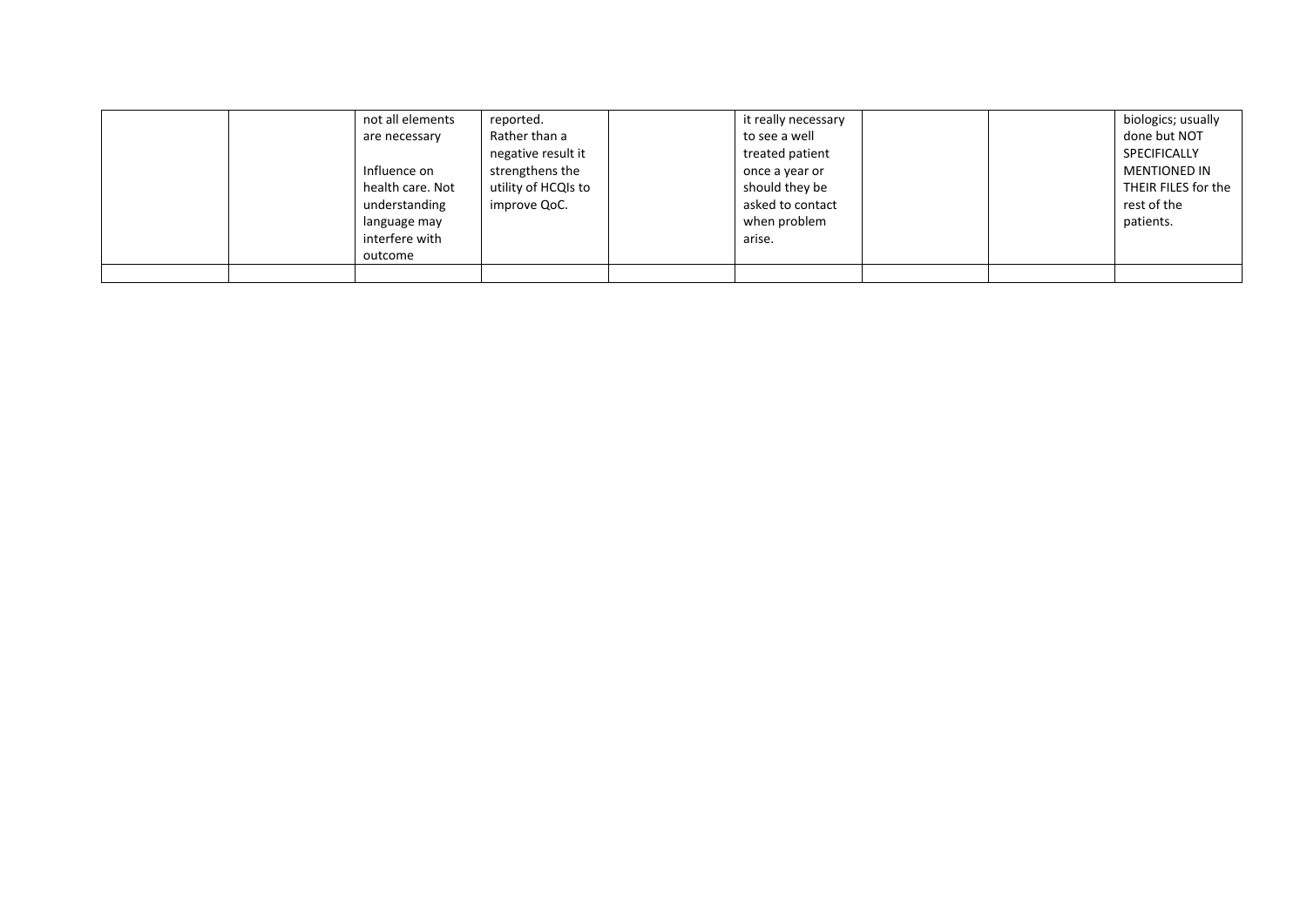Result of audit, HCQI RA 9: If a patient is diagnosed with RA and therapy with a biologic disease-modifying antirheumatic drug (DMARD) is prescribed then a tuberculosis screening should be performed and results interpreted before therapy start.

|                                                         | Norway | <b>NL</b>                                                                                          | Italy              | Austria            | Sweden | Italy 2                                                             | <b>UK</b> | Romania                                                                            |
|---------------------------------------------------------|--------|----------------------------------------------------------------------------------------------------|--------------------|--------------------|--------|---------------------------------------------------------------------|-----------|------------------------------------------------------------------------------------|
| <b>Applicable</b>                                       | yes    | yes                                                                                                | yes                | yes                | yes    | yes                                                                 |           | yes                                                                                |
| Data can be<br>delivered                                | yes    | yes                                                                                                | yes                | yes                | yes    | yes                                                                 |           | Yes $(1)$                                                                          |
| Data source                                             |        | register<br>patient record                                                                         | patient record     | Patient record     |        | Patient record                                                      |           | Patient record                                                                     |
| How were the<br>figures/values<br>retrieved             |        | estimation                                                                                         | proper calculation | Proper calculation |        | Proper calculation                                                  |           | Proper calculation                                                                 |
| <b>Well phrased</b>                                     |        | yes                                                                                                | yes                | yes                | yes    | yes                                                                 |           | yes                                                                                |
| Important<br>condition                                  |        | yes                                                                                                | yes                | yes                | yes    | yes                                                                 |           | yes                                                                                |
| Data available in<br>practice                           |        | yes                                                                                                | yes                | yes                | yes    | yes                                                                 |           | Yes $(1)$                                                                          |
| <b>Potential to</b><br>facilitate/improvi<br>ng quality |        | yes                                                                                                | yes                | yes                | yes    | yes                                                                 |           | yes                                                                                |
| Influence unequal<br>health care                        |        | no                                                                                                 | yes                | no                 | yes    | no                                                                  |           | yes                                                                                |
| Valid?                                                  |        | yes                                                                                                | yes                | yes                | yes    | yes                                                                 |           | yes                                                                                |
| Reproducible?                                           |        | yes                                                                                                | yes                | yes                | yes    | yes                                                                 |           | yes                                                                                |
| <b>Comments</b>                                         |        | TB-screening is a<br>must in all<br>patients who start<br>on a biological, at<br>least TNF-blocker |                    |                    |        | This procedure is<br>requested by law<br>before therapy in<br>Italy |           | TB screening is<br>mandatory for ALL<br><b>PATIENTS that</b><br>receive biologics. |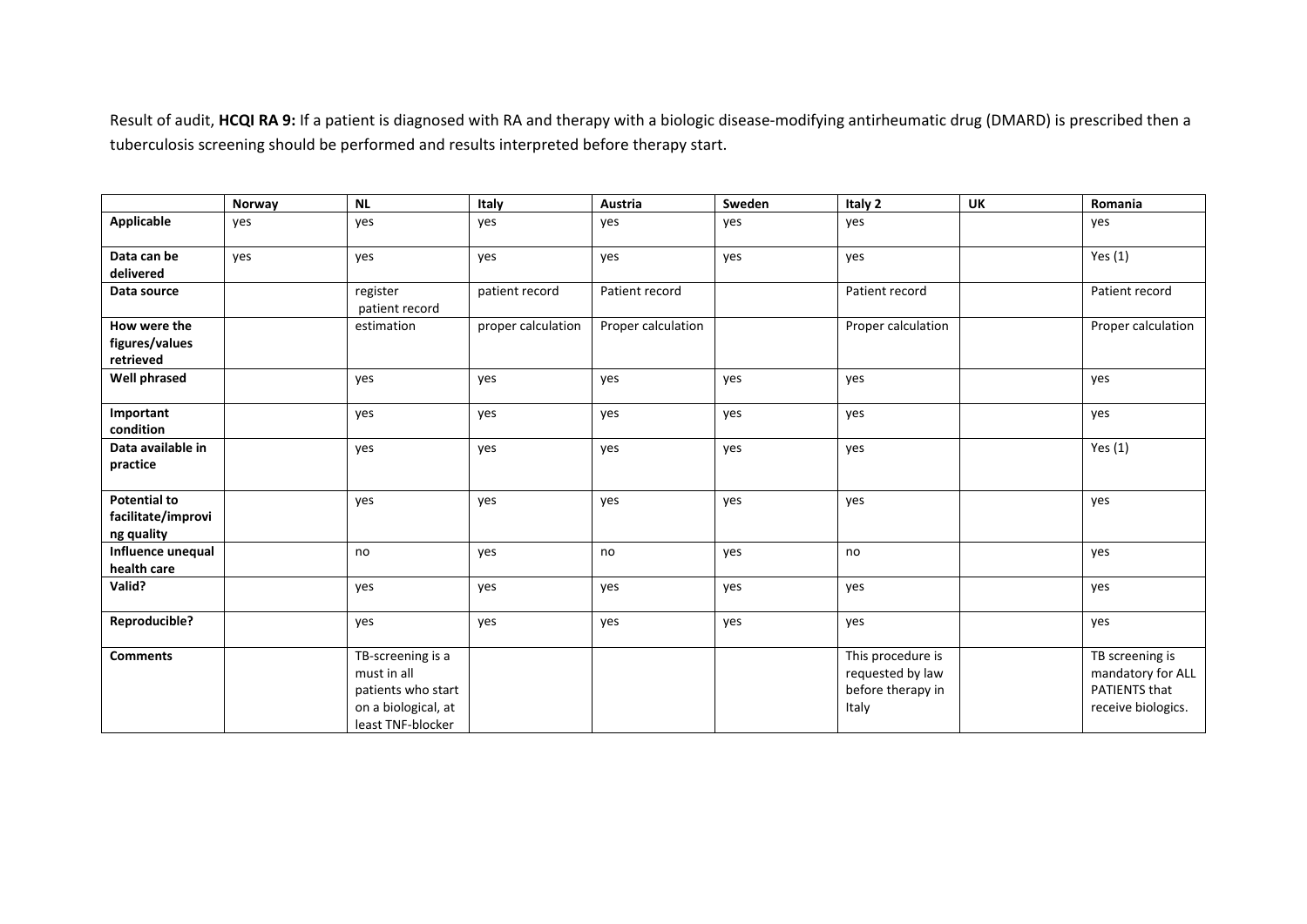Resultat av audit, **HCQI RA 10:** <sup>A</sup> rheumatologist should intensify\* medication when disease activity is moderate or high and time to response on treatment is fulfilled in <sup>a</sup> RA patient.

\*Adding or <sup>a</sup> switch to another disease‐modifying antirheumatic drug, increasing disease‐modifying antirheumatic drug dose, adding corticosteroids (injections) or increasing the dose of corticosteroids.

|                                                         | Norway | $\sf NL$                                                                     | Italy                                                                          | Austria                                                                          | Sweden                                                                   | Italy 2                                                                           | UK | Romania                                                                |
|---------------------------------------------------------|--------|------------------------------------------------------------------------------|--------------------------------------------------------------------------------|----------------------------------------------------------------------------------|--------------------------------------------------------------------------|-----------------------------------------------------------------------------------|----|------------------------------------------------------------------------|
| Applicable                                              | yes    | yes                                                                          | yes                                                                            | yes                                                                              | no                                                                       | yes                                                                               |    | yes                                                                    |
| Data can be<br>delivered                                | yes    | yes                                                                          | yes                                                                            | yes                                                                              | no                                                                       | yes                                                                               |    | No (1)                                                                 |
| Data source                                             |        | patient record                                                               | patient record                                                                 | Register, database,<br>patient record                                            |                                                                          | Patient record                                                                    |    | survey                                                                 |
| How were the<br>figures/values<br>retrieved             |        | estimation                                                                   | random                                                                         | estimation                                                                       |                                                                          | Proper calculation                                                                |    | estimation                                                             |
| Well phrased                                            |        | yes                                                                          | yes                                                                            | yes                                                                              | no                                                                       | yes                                                                               |    | No (2)                                                                 |
| Important<br>condition                                  |        | yes                                                                          | yes                                                                            | yes                                                                              |                                                                          | yes                                                                               |    | yes                                                                    |
| Data available in<br>practice                           |        | yes                                                                          | yes                                                                            | yes                                                                              |                                                                          | yes                                                                               |    | no                                                                     |
| <b>Potential to</b><br>facilitate/improvin<br>g quality |        | yes                                                                          | yes                                                                            | no                                                                               |                                                                          | yes                                                                               |    | yes                                                                    |
| Influence unequal<br>health care                        |        | yes                                                                          | yes                                                                            | no                                                                               |                                                                          | no                                                                                |    | yes                                                                    |
| Valid?                                                  |        | yes                                                                          | yes                                                                            | yes                                                                              |                                                                          | yes                                                                               |    | yes                                                                    |
| Reproducible?                                           |        | yes                                                                          | yes                                                                            | yes                                                                              |                                                                          | yes                                                                               |    | yes                                                                    |
| Comment                                                 |        | 100% will not be<br>reached because<br>some patients are<br>satisfied with a | This indicator is<br>highly influenced by<br>the case mix of<br>patients (long | Numerator/denomi<br>-nator = $aprox.75-$<br>80%-if not switched<br>the reason is | Depends on how<br>disease activity is<br>measured. If<br>measured by DAS | Data are again<br>available in the<br>patients' charts but<br>cannot be retrieved |    | 1 &2 Usually done<br>but not exactly<br>after the necessary<br>maximum |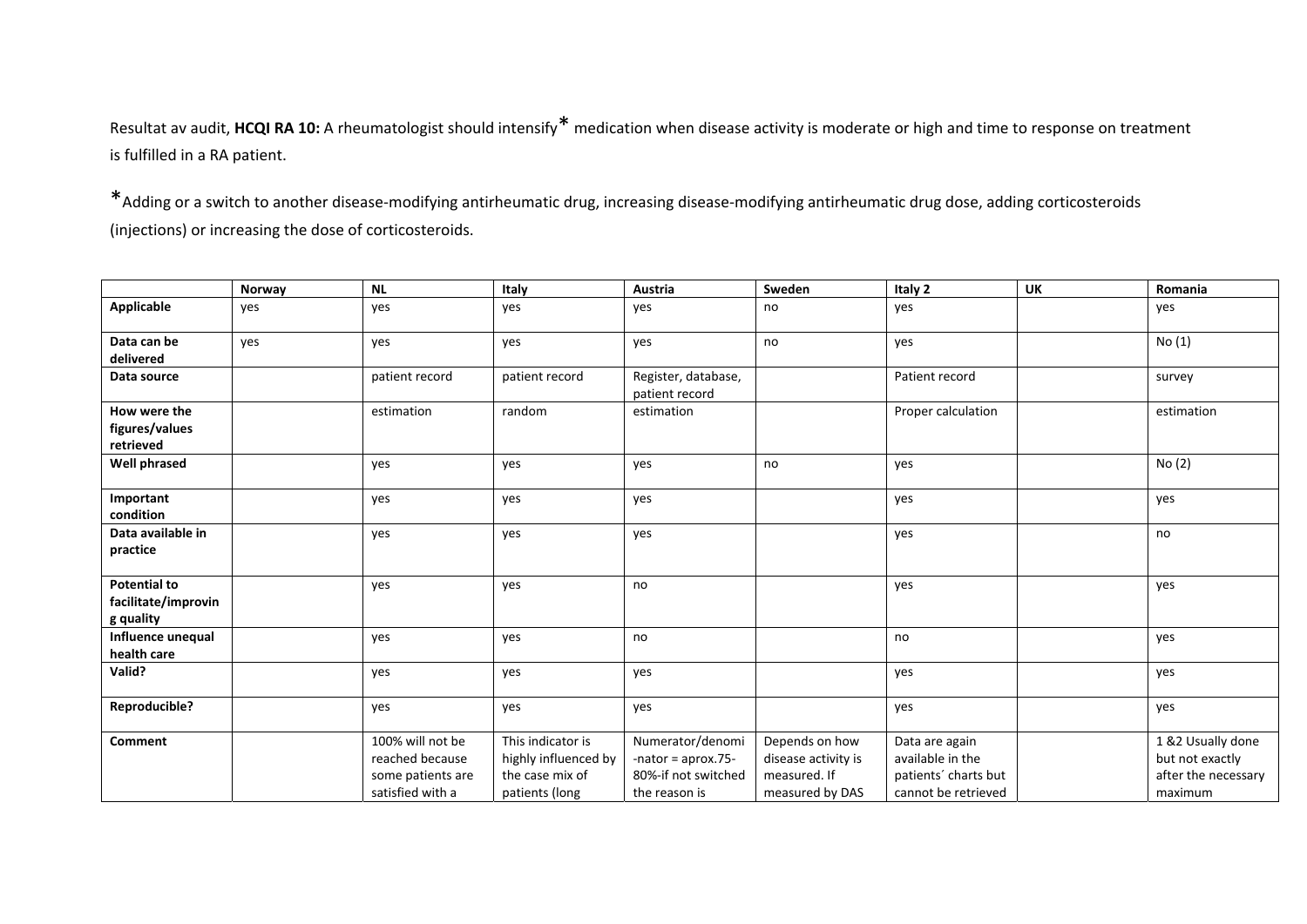|  | certain amount/ at  | standing replasing   | documented in the | as suggested then    | at this moment due  | acceptable time to   |
|--|---------------------|----------------------|-------------------|----------------------|---------------------|----------------------|
|  | least some          | remitting on         | patient record    | there could be a     | to time constraints | response to the      |
|  | improvement and     | conventional         |                   | risk (according to   |                     | treatment is         |
|  | don't want to       | DMARDs, Biologics,   |                   | new                  |                     | reached. Very        |
|  | intensify or change | Early disease)       |                   | knowledge)that       |                     | frequent the         |
|  | treatment           |                      |                   | treatment is         |                     | patients delay their |
|  |                     | Stratifying for this |                   | changed or           |                     | re-evaluations and   |
|  |                     | categories, stratum  |                   | intensified although |                     | thus this            |
|  |                     | specific estimates   |                   | inflammation is      |                     | "maximum             |
|  |                     | show significant     |                   | under control.       |                     | acceptable time to   |
|  |                     | heterogeneity.       |                   | Perhaps focus on     |                     | response" is         |
|  |                     |                      |                   | inflammatory         |                     | overpassed. Some     |
|  |                     |                      |                   | parameters           |                     | data can be          |
|  |                     |                      |                   | instead?             |                     | collected but here   |
|  |                     |                      |                   |                      |                     | we have to deal      |
|  |                     |                      |                   |                      |                     | with patient         |
|  |                     |                      |                   |                      |                     | adherence not with   |
|  |                     |                      |                   |                      |                     | a problem of         |
|  |                     |                      |                   |                      |                     | medical system.      |
|  |                     |                      |                   |                      |                     |                      |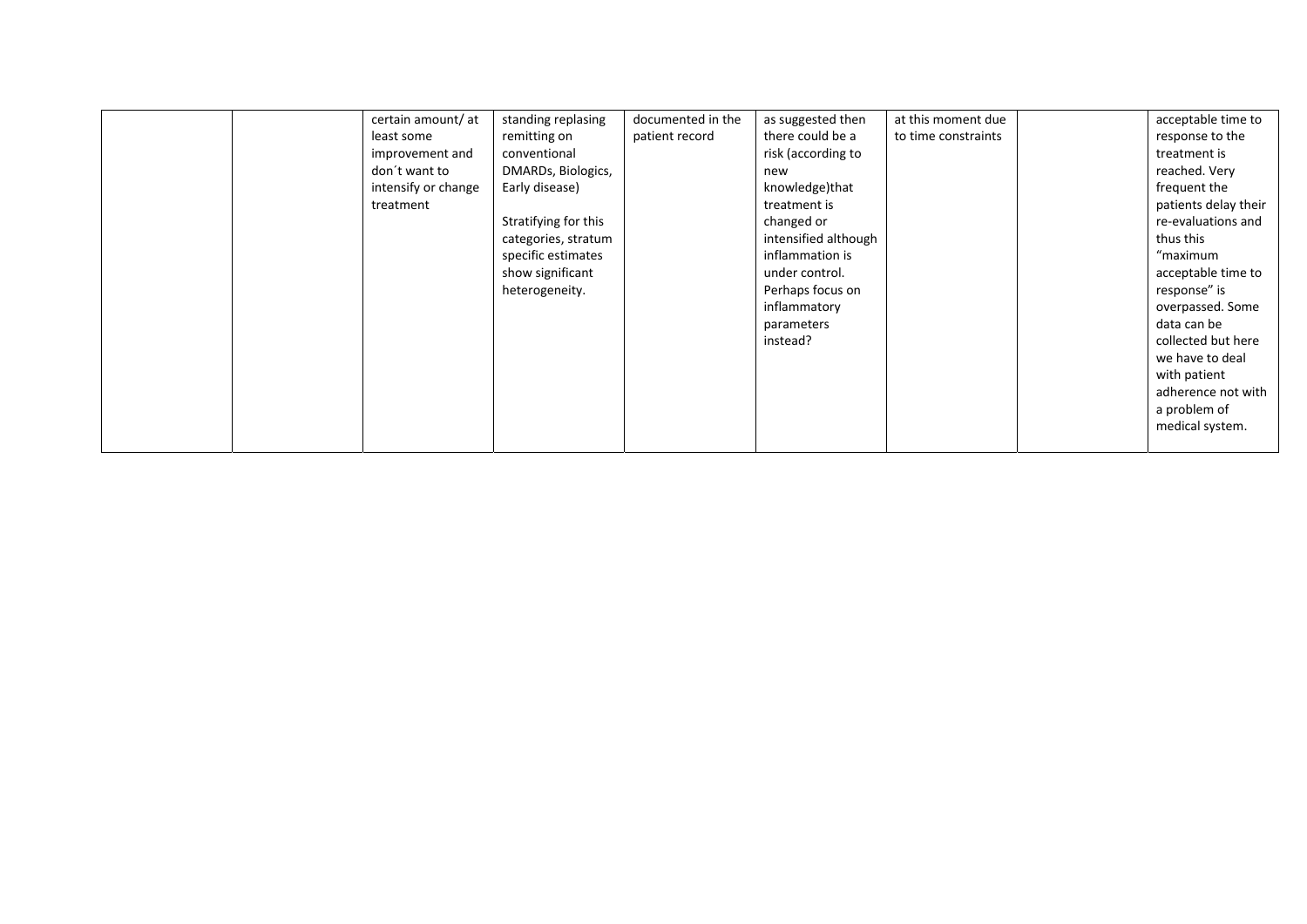Resultat av audit, **HCQI RA 11:** If <sup>a</sup> patient is newly diagnosed with RA then <sup>a</sup> referral to <sup>a</sup> relevant health professional for instruction on an individualized exercise program including advice for physical activity, range of motion-, muscle strengthening- and aerobic exercises should be provided within 3 months.

|                                                         | Norway | NL             | Italy                                                                                                                                                                         | Austria                                                                                                                                                              | Sweden                                                                    | Italy 2                                                                                            | <b>UK</b> | Romania                                                                                                                                                   |
|---------------------------------------------------------|--------|----------------|-------------------------------------------------------------------------------------------------------------------------------------------------------------------------------|----------------------------------------------------------------------------------------------------------------------------------------------------------------------|---------------------------------------------------------------------------|----------------------------------------------------------------------------------------------------|-----------|-----------------------------------------------------------------------------------------------------------------------------------------------------------|
| <b>Applicable</b>                                       | yes    | yes            | yes                                                                                                                                                                           | yes                                                                                                                                                                  |                                                                           | no                                                                                                 |           | yes                                                                                                                                                       |
| Data can be<br>delivered                                | yes    | yes            | yes                                                                                                                                                                           | yes                                                                                                                                                                  |                                                                           | no                                                                                                 |           | yes                                                                                                                                                       |
| Data source                                             |        | patient record | patient record                                                                                                                                                                | Patient record                                                                                                                                                       |                                                                           |                                                                                                    |           | Patient record                                                                                                                                            |
| How were the<br>figures/values<br>retrieved             |        | estimation     | random                                                                                                                                                                        | estimation                                                                                                                                                           |                                                                           |                                                                                                    |           | Proper calculation                                                                                                                                        |
| <b>Well phrased</b>                                     |        | yes            | yes                                                                                                                                                                           | yes                                                                                                                                                                  |                                                                           | yes                                                                                                |           | yes                                                                                                                                                       |
| Important<br>condition                                  |        | yes            | yes                                                                                                                                                                           | yes                                                                                                                                                                  |                                                                           | yes                                                                                                |           | yes                                                                                                                                                       |
| Data available in<br>practice                           |        | yes            | yes                                                                                                                                                                           | yes                                                                                                                                                                  |                                                                           | no                                                                                                 |           | yes                                                                                                                                                       |
| <b>Potential to</b><br>facilitate/improvi<br>ng quality |        | yes            | yes                                                                                                                                                                           | yes                                                                                                                                                                  |                                                                           | yes                                                                                                |           | yes                                                                                                                                                       |
| Influence unequal<br>health care                        |        | yes            | yes                                                                                                                                                                           | no                                                                                                                                                                   |                                                                           | no                                                                                                 |           | yes                                                                                                                                                       |
| Valid?                                                  |        | yes            | no                                                                                                                                                                            | yes                                                                                                                                                                  |                                                                           | yes                                                                                                |           | yes                                                                                                                                                       |
| Reproducible?                                           |        | yes            | yes                                                                                                                                                                           | yes                                                                                                                                                                  |                                                                           | yes                                                                                                |           | yes                                                                                                                                                       |
| <b>Comments</b>                                         |        |                | Looking at clinical<br>record I realize<br>that referral to a<br>relevant health<br>professional was<br>not done for<br>preventive<br>purposes but for a<br>specific problem. | Patients newly<br>diagnosed with a<br>disease duration<br>of e.g. 5 years are<br>referred<br>immediately.<br>Patients newly<br>diagnosed with an<br>early RA are not | This is important,<br>but the question<br>is partly asked in<br>HCQI RA 2 | There is no<br>availability of a<br>specific<br>professional<br>figure to assess<br>this necessity |           | Not an usual<br>practice, some<br>lobby should be<br>done to include<br>this referral in the<br>commune<br>practice; patient<br>education<br>needed, too. |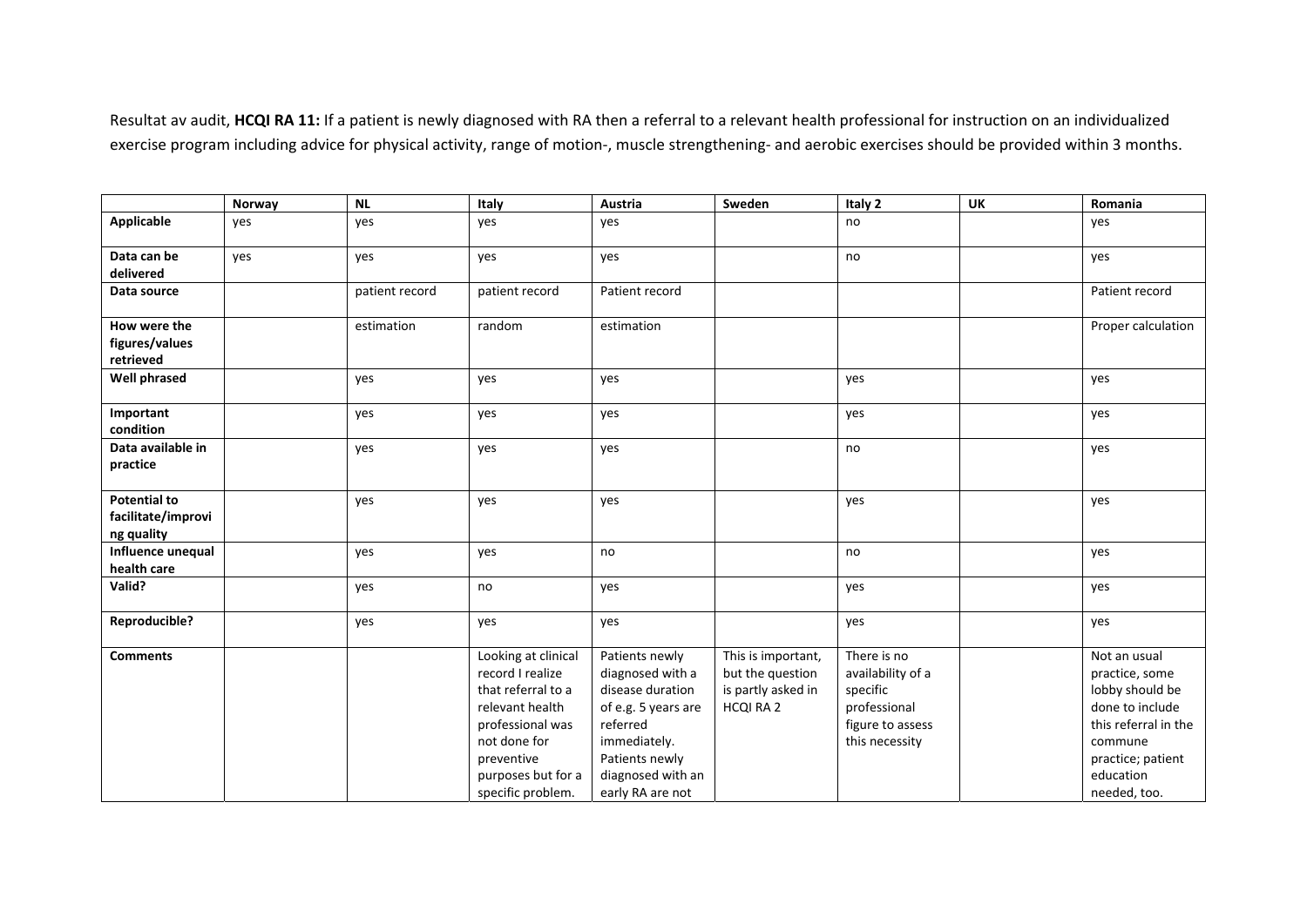|  | In our records    | referred          |  |  |
|--|-------------------|-------------------|--|--|
|  | 0.14 even         | immediately       |  |  |
|  | overestimates the | always- excessive |  |  |
|  | effective QoC.    | demand?           |  |  |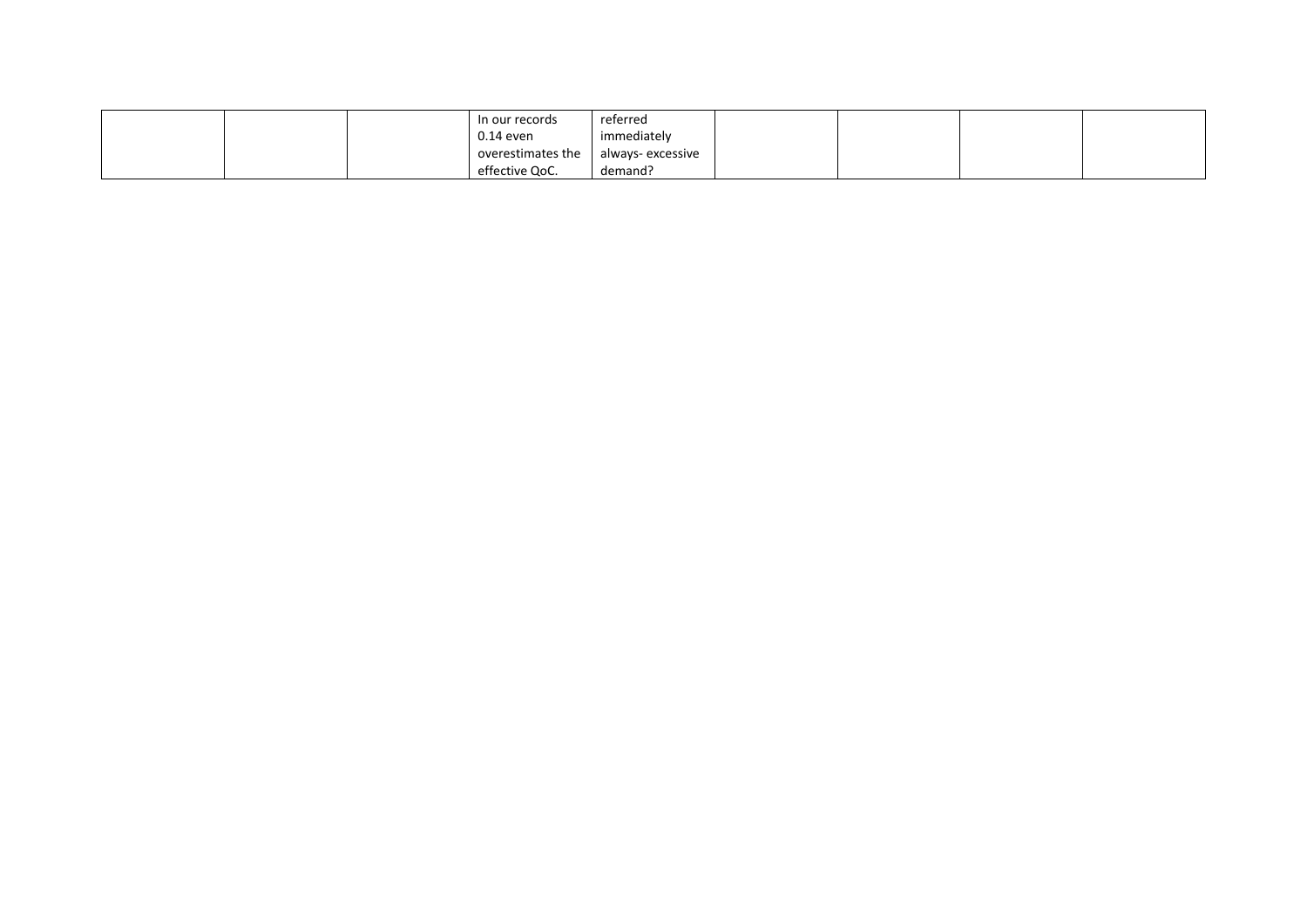Result of audit, **HCQI RA 12:** If <sup>a</sup> patient is diagnosed with RA and reports difficulties in ambulatory and/or non ambulatory activities of daily living then the need of assistive devices, appropriate orthoses and environmental adaptations should be assessed by <sup>a</sup> relevant health professional within 3 months.

|                     | Norway | <b>NL</b>          | Italy             | Austria        | Sweden             | Italy 2          | <b>UK</b> | Romania             |
|---------------------|--------|--------------------|-------------------|----------------|--------------------|------------------|-----------|---------------------|
| Applicable          | yes    | yes                | no                | yes            |                    | no               |           | no                  |
| Data can be         | yes    | yes                | no                | yes            |                    | no               |           | no                  |
| delivered           |        |                    |                   |                |                    |                  |           |                     |
| Data source         |        | patient record     |                   | Patient record |                    |                  |           | survey              |
| How were the        |        | estimation         |                   | estimation     |                    |                  |           | estimation          |
| figures/values      |        |                    |                   |                |                    |                  |           |                     |
| retrieved           |        |                    |                   |                |                    |                  |           |                     |
| <b>Well phrased</b> |        | yes                | yes               | yes            |                    | yes              |           | yes                 |
| Important           |        | yes                | yes               | yes            |                    | yes              |           | yes                 |
| condition           |        |                    |                   |                |                    |                  |           |                     |
| Data available in   |        | yes                | no                | yes            |                    | no               |           | no                  |
| practice            |        |                    |                   |                |                    |                  |           |                     |
| <b>Potential to</b> |        | yes                | yes               | yes            |                    | yes              |           | yes                 |
| facilitate/improvi  |        |                    |                   |                |                    |                  |           |                     |
| ng quality          |        |                    |                   |                |                    |                  |           |                     |
| Influence unequal   |        | yes ?              | yes               | no             |                    | no               |           | yes                 |
| health care         |        |                    |                   |                |                    |                  |           |                     |
| Valid?              |        | yes                | yes               | yes            |                    | yes              |           | yes                 |
| Reproducible?       |        | yes                |                   | yes            |                    | yes              |           | yes                 |
| <b>Comments</b>     |        | All patients with  | Data for the      |                | This is important, | There is no      |           | 1. The activity of  |
|                     |        | arthritis are seen | denominator is    |                | but the question   | relevant health  |           | assessment and      |
|                     |        | by /see a health   | not available, as |                | is partly asked in | professional for |           | prescription of an  |
|                     |        | professional when  | they are not      |                | HCQI RA 2          | this task at our |           | assistive device is |
|                     |        | they present       | systematically    |                |                    | institution.     |           | not done by         |
|                     |        | themselves at the  | collected.        |                |                    | Patients are     |           | rheumatologists.    |
|                     |        | outpatient         | A further         |                |                    | occasionally     |           | Once the patient    |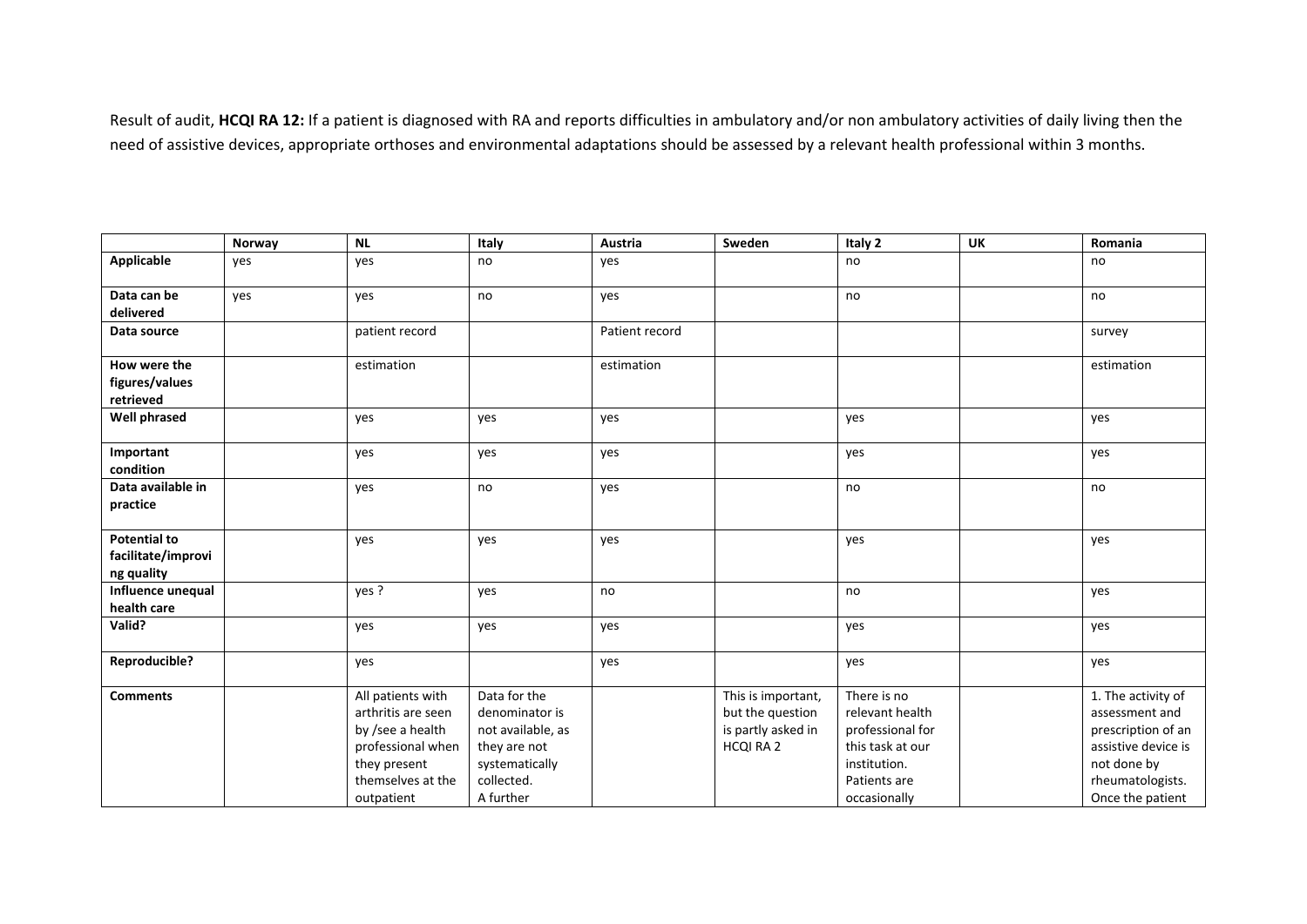|  | department, if      | specification (e.g. |  | instructed by the | is referred to a    |
|--|---------------------|---------------------|--|-------------------|---------------------|
|  | necessary           | HAQ cut offs)       |  | rheumatologist    | physiotherapist     |
|  | -an occupational    | might increase the  |  | for orthoses but  | then all these      |
|  | therapist,          | validity of         |  | not for           | activities are done |
|  | - orthoses          | classification for  |  | environmental     | in by this          |
|  | - special shoes are | the denominator.    |  | adaption          | specialist.         |
|  | organized           |                     |  |                   | However there is    |
|  | (This may           |                     |  |                   | not a clear         |
|  | interfere with      |                     |  |                   | description of the  |
|  | data collection)    |                     |  |                   | exact moment        |
|  |                     |                     |  |                   | when such a         |
|  |                     |                     |  |                   | patient should be   |
|  |                     |                     |  |                   | referred to a       |
|  |                     |                     |  |                   | physiotherapist.    |
|  |                     |                     |  |                   |                     |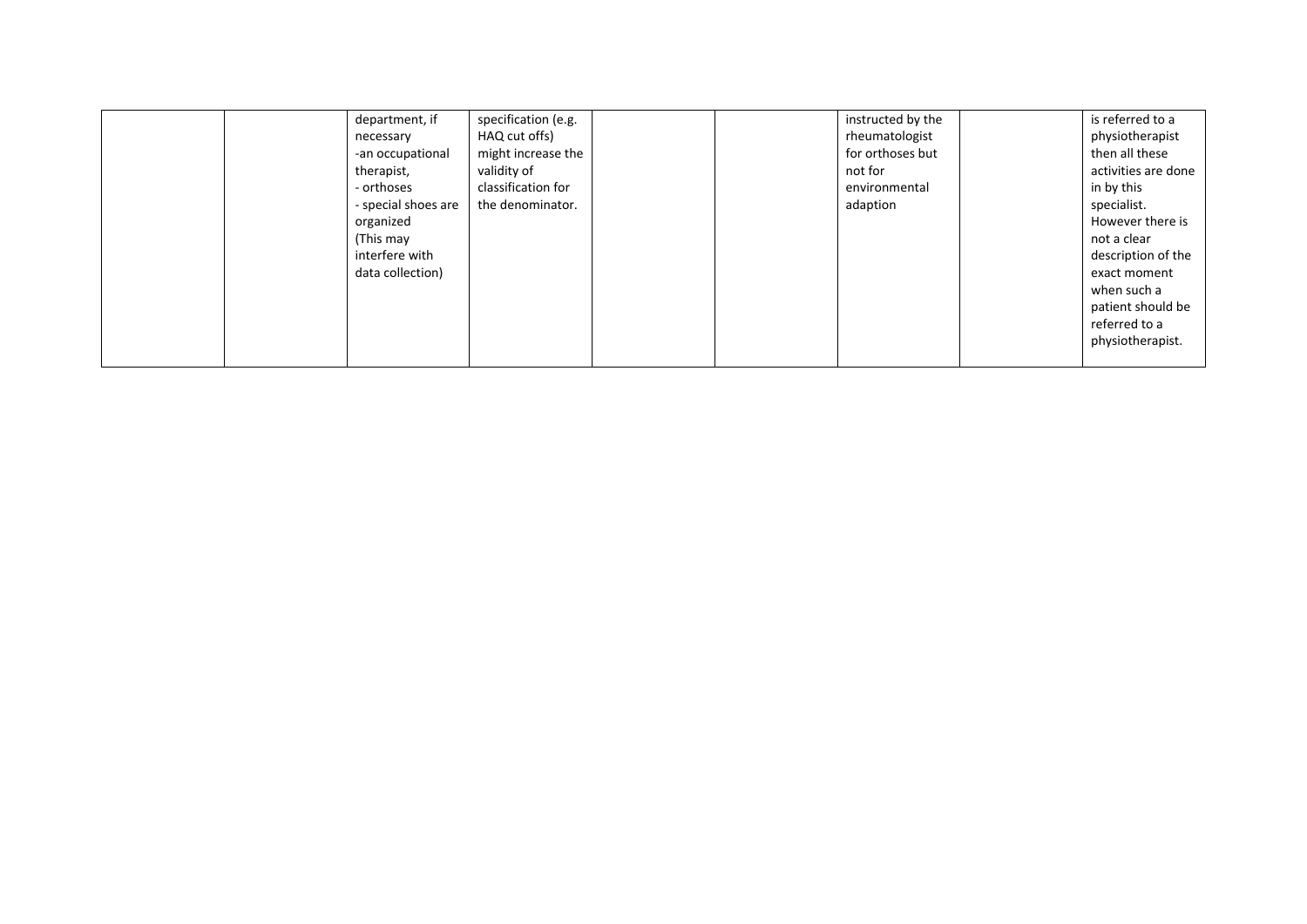Result of audit, **HCQI RA 13:** A rheumatology practice should have the facilities to at least annually calculate and record (electronically or on paper) composite scores like DAS 28 or any of its variants CDAI or SDAI, for all patients with RA.

|                                                        | Norway | <b>NL</b>                                                                                            | Italy | Austria | Sweden | Italy 2 | UK | Romania |
|--------------------------------------------------------|--------|------------------------------------------------------------------------------------------------------|-------|---------|--------|---------|----|---------|
| Applicable                                             | yes    | yes                                                                                                  | yes   | yes     | yes    | yes     |    | yes     |
| <b>Facilities to</b><br>calculate                      | yes    | yes                                                                                                  | yes   | yes     | yes    | yes     |    | yes     |
| <b>Well phrased</b>                                    |        | yes                                                                                                  | yes   | yes     | yes    | yes     |    | yes     |
| <b>Important condition</b>                             |        | yes                                                                                                  | yes   | yes     | yes    | yes     |    | yes     |
| <b>Potential to</b><br>facilitate/improving<br>quality |        | yes                                                                                                  | yes   | yes     | yes    | yes     |    | yes     |
| Influence unequal<br>health care                       |        | yes?                                                                                                 | yes   | no      | yes    | no      |    | yes     |
| Valid?                                                 |        | yes                                                                                                  | yes   | yes     | yes    | yes     |    | yes     |
| <b>Comments</b>                                        |        | This HCQI is a basic<br>condition for several<br>earlier discussed<br>HCQI such as HCQI<br>6,7,10,14 |       |         |        |         |    | yes     |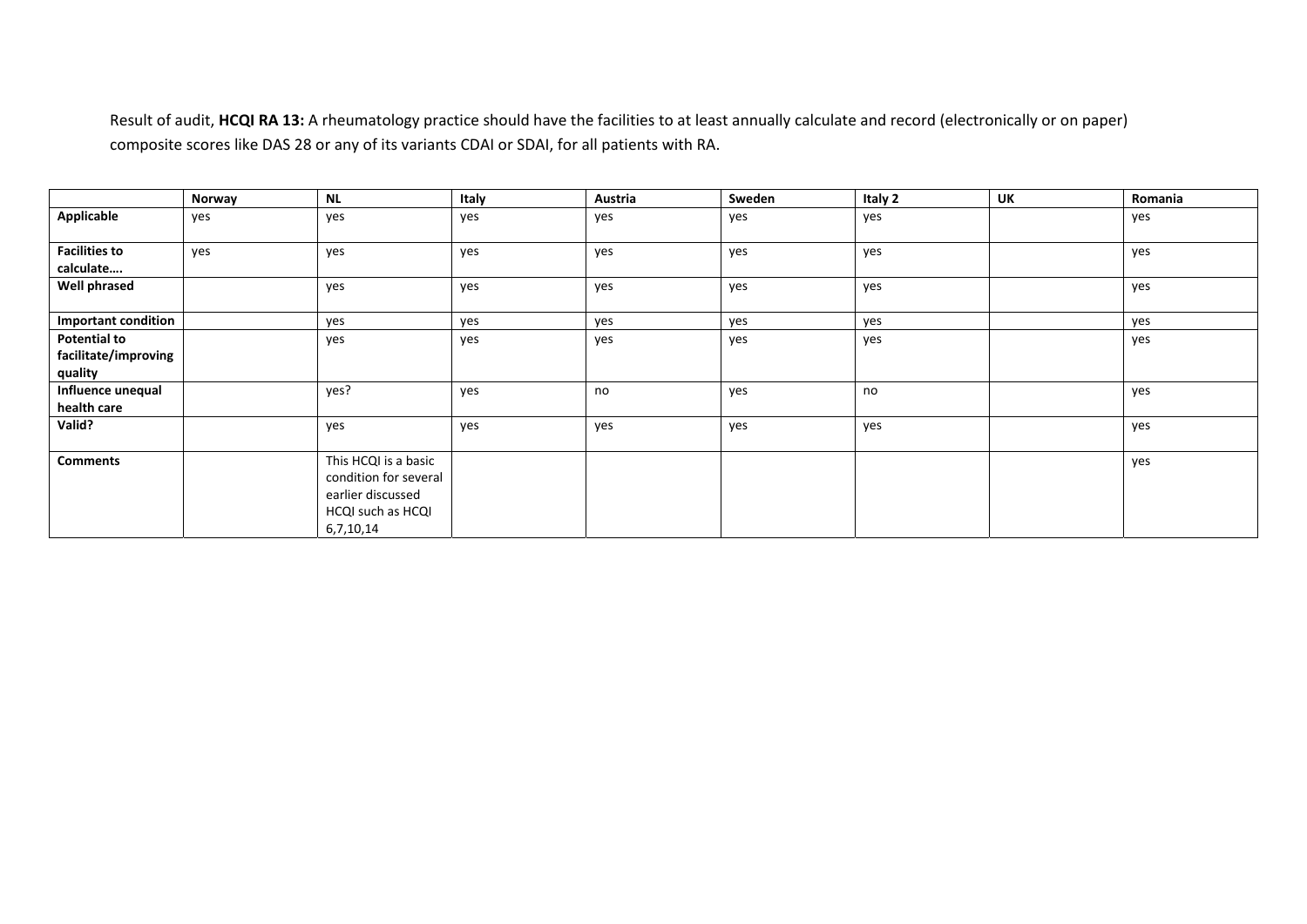Result of audit, **HCQI RA 14:** If <sup>a</sup> patient is diagnosed with RA and has <sup>a</sup> DAS28 score higher than 5.1 at diagnosis then the DAS28 should be 3.2 or lower 6 months after treatment has started.

(If other composite scores than DAS28 (e.g. CDAI or SDAI) are used the limits for high/low disease activity should be adjusted based on the actual measures that is being used.)

|                                                         | Norway | <b>NL</b>                                        | Italy                                                      | Austria            | Sweden                                                     | Italy 2                                                      | <b>UK</b> | Romania                     |
|---------------------------------------------------------|--------|--------------------------------------------------|------------------------------------------------------------|--------------------|------------------------------------------------------------|--------------------------------------------------------------|-----------|-----------------------------|
| <b>Applicable</b>                                       | yes    | yes                                              | yes                                                        | yes                | no                                                         | yes                                                          |           | yes                         |
| Data can be<br>delivered                                | yes    | yes                                              | yes                                                        | yes                |                                                            | yes                                                          |           | yes                         |
| Data source                                             |        | patient record                                   | register                                                   | Register, database |                                                            | Patient record                                               |           | Patient record              |
| How were the<br>figures/values<br>retrieved             |        | estimation                                       | proper calculation                                         | estimation         |                                                            | Proper calculation                                           |           | Proper calculation          |
| <b>Well phrased</b>                                     |        | yes                                              | yes/no                                                     | yes                |                                                            | yes                                                          |           | yes                         |
| Important<br>condition                                  |        | yes                                              | yes                                                        | yes                |                                                            | yes                                                          |           | yes                         |
| Data available in<br>practice                           |        | yes                                              | yes                                                        | yes                |                                                            | yes                                                          |           | yes                         |
| <b>Potential to</b><br>facilitate/improvi<br>ng quality |        | yes                                              | yes                                                        | yes                |                                                            | yes                                                          |           | yes                         |
| Influence unequal<br>health care                        |        | ?                                                | yes                                                        | no                 |                                                            | no                                                           |           | yes                         |
| Valid?                                                  |        | yes                                              | yes                                                        | yes                |                                                            | yes                                                          |           | yes                         |
| <b>Reproducible?</b>                                    |        | yes                                              | yes                                                        | yes                |                                                            | yes                                                          |           | yes                         |
| <b>Comments</b>                                         |        | Some of the<br>patients do not<br>want to change | The starting time<br>to calculate this<br>indicator is not |                    | Please se HCQI RA<br>10, and DAS 28 as<br>criteria. Due to | Again it is not<br>possible to extract<br>these figures from |           | Normal current<br>practice. |